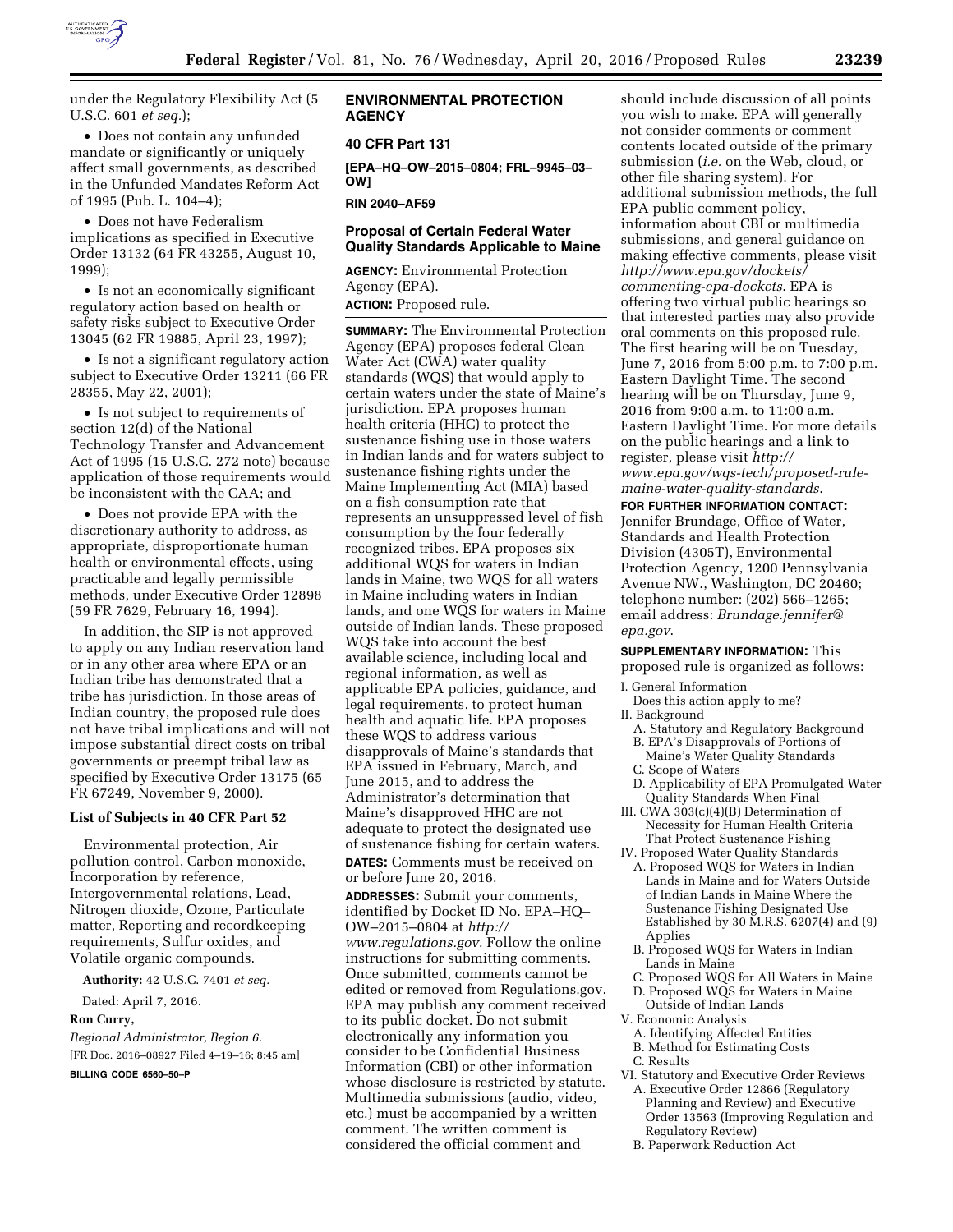- C. Regulatory Flexibility Act
- D. Unfunded Mandates Reform Act
- E. Executive Order 13132
- F. Executive Order 13175 (Consultation and Coordination With Indian Tribal Governments)
- G. Executive Order 13045 (Protection of Children From Environmental Health and Safety Risks)
- H. Executive Order 13211 (Actions That Significantly Affect Energy Supply, Distribution, or Use)
- I. National Technology Transfer and Advancement Act of 1995

J. Executive Order 12898 (Federal Actions To Address Environmental Justice in Minority Populations and Low-Income Populations)

## **I. General Information**

*Does this action apply to me?* 

Entities such as industries, stormwater management districts, or publicly owned treatment works (POTWs) that discharge pollutants to waters of the United States in Maine could be indirectly affected by this

rulemaking, because federal WQS promulgated by EPA are applicable to CWA regulatory programs, such as National Pollutant Discharge Elimination System (NPDES) permitting. Citizens concerned with water quality in Maine, including members of the federally recognized Indian tribes in Maine, could also be interested in this rulemaking. Dischargers that could potentially be affected include the following:

#### TABLE 1—DISCHARGERS POTENTIALLY AFFECTED BY THIS RULEMAKING

| Category | Examples of potentially affected entities                                  |
|----------|----------------------------------------------------------------------------|
|          | Industries discharging pollutants to waters of the United States in Maine. |
|          | United States in Maine.                                                    |
|          | Entities responsible for managing stormwater runoff in the state of Maine. |

This table is not intended to be exhaustive, but rather provides a guide for readers regarding entities that could be indirectly affected by this action. Any parties or entities who depend upon or contribute to the water quality of Maine's waters could be affected by this proposed rule. To determine whether your facility or activities could be affected by this action, you should carefully examine this proposed rule. If you have questions regarding the applicability of this action to a particular entity, consult the person listed in the **FOR FURTHER INFORMATION CONTACT** section.

## **II. Background**

# *A. Statutory and Regulatory Background*

## 1. Clean Water Act (CWA)

CWA section 101(a)(2) establishes as a national goal ''water quality which provides for the protection and propagation of fish, shellfish, and wildlife, and recreation in and on the water, wherever attainable.'' These are commonly referred to as the ''fishable/ swimmable'' goals of the CWA. EPA interprets ''fishable'' uses to include, at a minimum, designated uses providing for the protection of aquatic communities and human health related to consumption of fish and shellfish.1

CWA section 303(c) (33 U.S.C. 1313(c)) directs states to adopt water quality standards (WQS) for waters under their jurisdiction subject to the CWA. CWA section 303(c)(2)(A) and EPA's implementing regulations at 40

CFR part 131 require, among other things, that a state's WQS specify appropriate designated uses of the waters, and water quality criteria to protect those uses that are based on sound scientific rationale. EPA's regulations at 40 CFR 131.11(a)(1) provide that such criteria ''must be based on sound scientific rationale and must contain sufficient parameters or constituents to protect the designated use.'' In addition, 40 CFR 131.10(b) provides that ''[i]n designating uses of a water body and the appropriate criteria for those uses, the state shall take into consideration the water quality standards of downstream waters and ensure that its water quality standards provide for the attainment and maintenance of the water quality standards of downstream waters.''

States are required to review applicable WQS at least once every three years and, if appropriate, revise or adopt new standards (CWA section 303(c)(1)). Any new or revised WQS must be submitted to EPA for review, to determine whether it meets the CWA's requirements, and for approval or disapproval (CWA section 303(c)(2)(A) and (c)(3)). If EPA disapproves a state's new or revised WQS, the CWA provides the state ninety days to adopt a revised WQS that meets CWA requirements, and if it fails to do so, EPA shall promptly propose and then promulgate such standard unless EPA approves a state replacement WQS first (CWA section  $303(c)(3)$  and  $(c)(4)(A)$ . If the state adopts and EPA approves a state replacement WQS after EPA promulgates a standard, EPA then withdraws its promulgation. CWA section  $303(c)(4)(B)$  authorizes the Administrator to determine, even in the

absence of a state submission, that a new or revised standard is necessary to meet CWA requirements. Upon making such a determination, EPA shall promptly propose, and then within ninety days promulgate, any such new or revised standard unless prior to such promulgation, the state has adopted a revised or new WQS which EPA determines to be in accordance with the CWA.

Under CWA section 304(a), EPA periodically publishes water quality criteria recommendations for states to consider when adopting water quality criteria for particular pollutants to protect the CWA section 101(a)(2) goal uses. For example, in 2015, EPA updated its 304(a) recommended criteria for human health for 94 pollutants (the 2015 criteria update).2 Where EPA has published recommended criteria, states should consider adopting water quality criteria based on EPA's CWA section 304(a) criteria, section 304(a) criteria modified to reflect site-specific conditions, or other scientifically defensible methods (40 CFR 131.11(b)(1)). CWA section 303(c)(2)(B) requires states to adopt numeric criteria for all toxic pollutants listed pursuant to CWA section 307(a)(1) for which EPA has published 304(a) criteria, as necessary, to support the states' designated uses.

<sup>1</sup>USEPA. 2000. Memorandum #WQSP–00–03. U.S. Environmental Protection Agency, Office of Water, Washington, DC. *[http://water.epa.gov/](http://water.epa.gov/scitech/swguidance/standards/upload/2000_10_31_standards_shellfish.pdf) [scitech/swguidance/standards/upload/2000](http://water.epa.gov/scitech/swguidance/standards/upload/2000_10_31_standards_shellfish.pdf)*\_*10*\_*31*\_ *standards*\_*[shellfish.pdf](http://water.epa.gov/scitech/swguidance/standards/upload/2000_10_31_standards_shellfish.pdf)*.

<sup>2</sup>Final Updated Ambient Water Quality Criteria for the Protection of Human Health, (80 FR 36986, June 29, 2015). See also: USEPA. 2015. Final 2015 Updated National Recommended Human Health Criteria. U.S. Environmental Protection Agency, Office of Water, Washington, DC. *[http://](http://water.epa.gov/scitech/swguidance/standards/criteria/current/hhfinal.cfm) [water.epa.gov/scitech/swguidance/standards/](http://water.epa.gov/scitech/swguidance/standards/criteria/current/hhfinal.cfm) [criteria/current/hhfinal.cfm](http://water.epa.gov/scitech/swguidance/standards/criteria/current/hhfinal.cfm)*.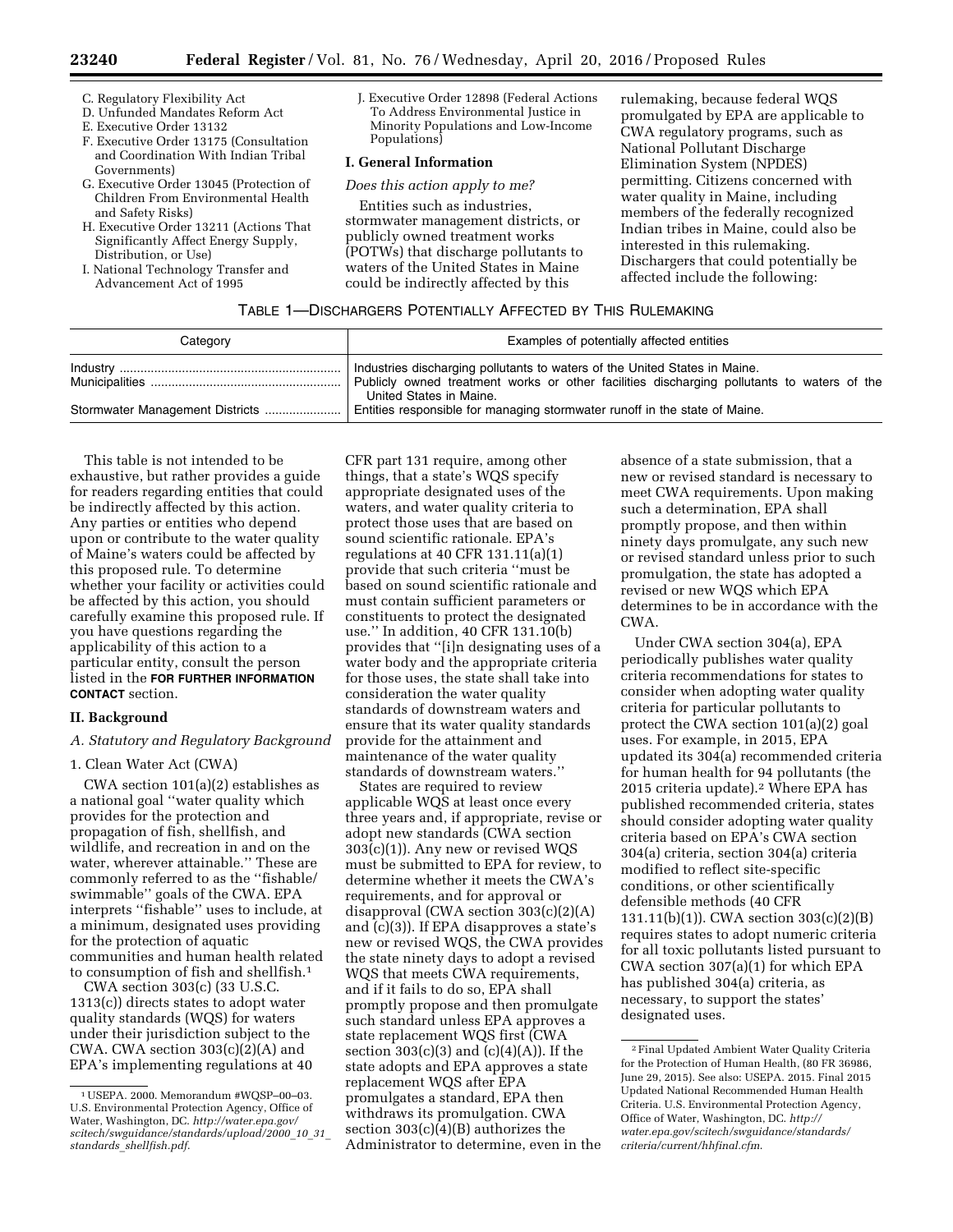### 2. Maine Indian Settlement Acts

There are four federally recognized Indian tribes in Maine represented by five governing bodies. The Penobscot Nation and the Passamaquoddy Tribe have reservations and trust land holdings in central and coastal Maine. The Passamaquoddy Tribe has two governing bodies, one on the Pleasant Point Reservation and another on the Indian Township Reservation. The Houlton Band of Maliseet Indians and the Aroostook Band of Micmacs have trust lands further north in the state. To simplify the discussion of the legal framework that applies to each Tribe's territory, EPA will refer to the Penobscot Nation and the Passamaquoddy Tribe together as the ''Southern Tribes'' and the Houlton Band of Maliseet Indians and Aroostook Band of Micmacs as the ''Northern Tribes.'' EPA acknowledges that these are collective appellations the tribes themselves have not adopted, and the Agency uses them solely to simplify this discussion.

In 1980, Congress passed the Maine Indian Claims Settlement Act (MICSA) that resolved litigation in which the Southern Tribes asserted land claims to a large portion of the state of Maine. 25 U.S.C. 1721, *et seq.* MICSA ratified a state statute passed in 1979, the Maine Implementing Act (MIA, 30 M.R.S. 6201, *et seq.*), which was designed to embody the agreement reached between the state and the Southern Tribes. In 1981, MIA was amended to include provisions for land to be taken into trust for the Houlton Band of Maliseet Indians, as provided for in MICSA. 30 M.R.S. 6205–A; 25 U.S.C. 1724(d)(1). Since it is Congress that has plenary authority as to federally recognized Indian tribes, MIA's provisions concerning jurisdiction and the status of the tribes are effective as a result of, and consistent with, the Congressional ratification in MICSA.

In 1989, the Maine legislature passed the Micmac Settlement Act (MSA) to embody an agreement as to the status of the Aroostook Band of Micmacs. 30 M.R.S. 7201, *et seq.* In 1991, Congress passed the Aroostook Band of Micmacs Settlement Act (ABMSA), which ratified the MSA. 25 U.S.C. 1721, Act Nov. 26, 1991, Public Law 102–171, 105 Stat. 1143. One principal purpose of both statutes was to give the Micmacs the same settlement that had been provided to the Maliseets in MICSA. See ABMSA 2(a)(4) and (5). In 2007, the U.S. Court of Appeals for the First Circuit confirmed that the Micmacs and Maliseets are subject to the same jurisdictional provisions in MICSA. *Aroostook Band of Micmacs* v. *Ryan,* 

484 F.3d 41 (1st Cir. 2007). Where appropriate, this preamble discussion will refer to the combination of MICSA, MIA, ABMSA, and MSA as the ''settlement acts.''

As discussed in greater detail in EPA's February 2, 2015, decision disapproving certain Maine WQS in waters in Indian lands, a key purpose of the settlement acts was to confirm and expand the Tribes' land base, in the form of both reservations and trust lands, so that the Tribes may preserve their culture and sustenance practices, including sustenance fishing. For the Passamaquoddy Tribe and Penobscot Nation, the settlement acts expressly confirmed an aboriginal right to sustenance fishing in their reservations. See 30 M.R.S. 6207(4).

The legislative record of the settlement acts makes clear that Congress also intended to ensure the tribes' continuing ability to practice their traditional sustenance lifeways, including fishing, from their trust lands. With regard to the Passamaquoddy and Penobscot trust lands, legislative intent to provide for tribal sustenance fishing practices is, for example, reflected in MIA provisions which grant tribal control of fishing in certain trust waters and require the consideration of tribal sustenance practices in the setting of fishing regulations for the remaining trust waters. See 30 M.R.S. 6207(1), (3). As for the Micmacs and Maliseets, the settlement acts similarly provide for the opportunity to continue their sustenance fishing practices, though subject to more direct state regulation than that of the Passamaquoddy or Penobscot. In its February 2, 2015, decision, EPA concluded that MICSA directly provides the state with jurisdiction to set WQS in the Northern Tribes' trust lands and that MICSA also ratifies provisions of MIA that provide the state with such authority in the Southern Tribes' territories. That decision provided a detailed explanation of the legal basis for the state's jurisdiction to set WQS in waters in Indian lands in Maine. Because of the unique jurisdictional formula Congress ratified in the settlement acts, EPA is in the unusual position of reviewing state WQS in waters in Indian lands.<sup>3</sup>

Having disapproved certain state WQS longer than ninety days ago, as explained in section II.B., EPA is required by the CWA to promptly propose and then promulgate federal standards unless, in the meantime, the state adopts and EPA approves state replacement WQS that address EPA's disapproval.

# *B. EPA's Disapprovals of Portions of Maine Water Quality Standards*

On February 2, March 16, and June 5, 2015, EPA disapproved a number of Maine's new and revised WQS. These disapproval letters are available in the docket for this rulemaking. These decisions were prompted by an on-going lawsuit initiated by Maine against EPA. As discussed further below, some of the disapprovals applied only to waters in Indian lands in Maine, while others applied to waters throughout the state or to waters in the state outside of Indian lands.4 EPA concluded that the disapproved WQS did not adequately protect designated uses related to the protection of human health and/or aquatic life. EPA requested that the state revise its WQS to address the issues identified in the disapprovals. The statutory 90-day timeframe provided to the state to revise its WQS has passed with respect to all of the disapproved WQS. The state has filed an amended complaint as part of an ongoing lawsuit challenging EPA's February 2, 2015 disapprovals. Discussed below are those disapprovals for which EPA today proposes new and revised WQS.5

1. Disapprovals That Apply Only to Waters in Indian Lands in Maine

In its February 2015 decision, EPA concluded that MICSA granted the state authority to set WQS in waters in Indian lands. EPA also concluded that in assessing whether the state's WQS were approvable for waters in Indian lands, EPA must effectuate the CWA requirement that WQS must protect applicable designated uses and be based on sound science in consideration of the fundamental purpose for which land was set aside for the tribes under the Indian settlement acts in Maine. EPA found that those settlement acts, which include MICSA and other state and federal statutes that resolved Indian

<sup>3</sup> Generally, the norm elsewhere in the country is that EPA has authority to set WQS for Indian country waters, with tribes that have obtained treatment in a manner similar to a state under CWA section 518 gaining authority to set WQS for their reservations.

<sup>4</sup>As discussed above, unlike in other states, Maine has the authority to promulgate WQS for waters in Indian lands in Maine, as a result of state and federal statutes that resolved the land claims of tribes in Maine.

<sup>5</sup>EPA's March and June decisions included several disapprovals for which no promulgation is necessary, and therefore those disapprovals are not discussed herein. Those disapprovals related to certain pesticide and chemical discharge provisions, certain exceptions to prohibitions on discharges to Class AA and SA waters, and the reclassification of a 0.3 mile segment of Long Creek that flows through Westbrook, Maine. In addition, EPA is not promulgating WQS related to certain HHC that EPA disapproved for the reasons discussed in section IV.A.1.c.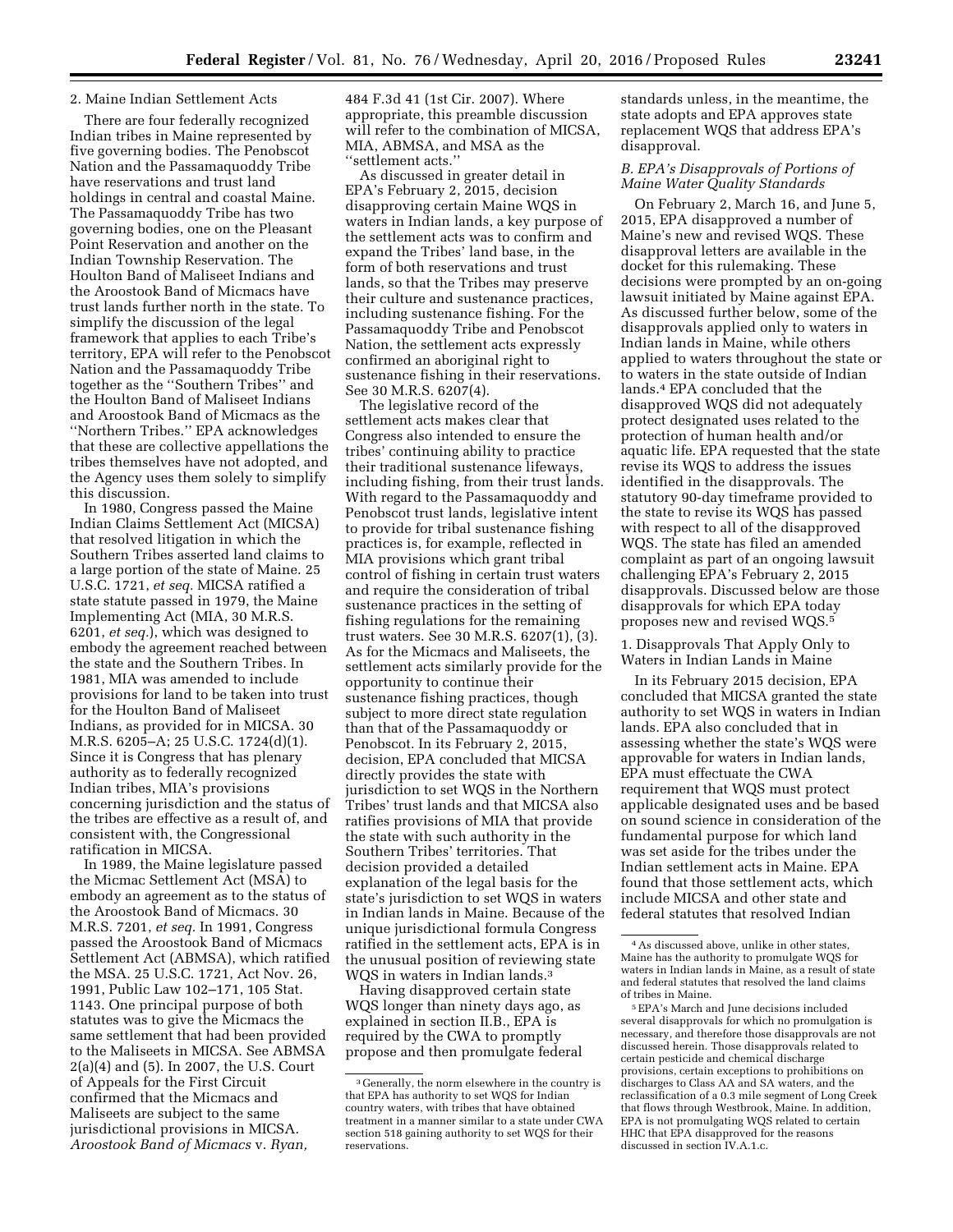land claims in the state, provide for land to be set aside as a permanent land base for the Indian tribes in Maine, in order for the tribes to be able to continue their unique cultures, including the ability to exercise sustenance fishing practices. Accordingly, EPA interprets the state's ''fishing'' designated use, as applied to waters in Indian lands, to mean ''sustenance fishing'' and approved it as such; and EPA approved a specific sustenance fishing right reserved in one of the settlement acts as a designated use for certain tribal reservation waters. Against this backdrop, EPA approved or disapproved all of Maine's WQS as applied to waters in Indian lands after evaluating whether they satisfied CWA requirements as informed by the settlement acts.<sup>6</sup> EPA's disapprovals of WQS for waters in Indian lands in Maine were based on two distinct rationales, depending on the WQS.

First, EPA disapproved Maine's HHC for toxic pollutants based on EPA's conclusion that they do not adequately protect the health of tribal sustenance fishers in waters in Indian lands, because they are not based on the higher fish consumption rates that reflect the tribes' sustenance fishing practices, and, in the case of one HHC, because the cancer risk level was not adequately protective of the sustenance fishing use. These disapprovals, discussed in EPA's February and March decisions, are specifically related to unique aspects of the tribes' use of waters in Indian lands. EPA proposes to promulgate WQS related to the HHC disapprovals as explained in section IV.A.

Second, EPA, in its March and June decisions, disapproved a number of WQS as applied to waters in Indian lands because those standards, although approved for other waters in Maine many years ago, no longer satisfy CWA requirements (*i.e.,* they do not protect designated uses and/or are not based on sound scientific rationale). EPA proposes to promulgate six WQS related to those disapprovals, which include: (1) Narrative and numeric bacteria criteria for the protection of primary contact recreation and shellfishing; (2) ammonia criteria for protection of aquatic life in fresh waters; (3) a statutory exception for naturally occurring toxic substances from the requirement to regulate toxic substances at the levels recommended by EPA, as it applies to HHC, and a natural

conditions clause, as it applies to HHC; (4) the mixing zone policy; (5) the pH criterion for fresh waters; and (6) tidal temperature criteria. Because EPA had previously approved these provisions for other waters in Maine, the disapprovals and corresponding proposed WQS apply to only waters in Indian lands.

2. Disapprovals That Apply to All Waters in Maine, Including Waters in Indian Lands

In its March and June 2015 decisions, EPA disapproved a number of new and revised WQS as applied to all waters throughout Maine, including waters in Indian lands. These are WQS that EPA had not previously acted upon for any waters. EPA proposes two WQS for all waters in Maine related to the disapprovals of (1) a statute allowing the waiver or modification of protection and improvement laws, as it pertains to WQS; and (2) the numeric criteria for dissolved oxygen in Class A waters. EPA proposes one WQS for waters in Maine outside of Indian lands related to the disapproval of the phenol criterion for water plus organisms.7

#### *C. Scope of Waters*

To address the disapprovals discussed in section II.B.1, EPA proposes HHC for toxic pollutants as well as six other WQS that apply only to waters in Indian lands. For the purpose of this rulemaking, ''waters in Indian lands'' are those waters in the tribes' reservations and trust lands as provided for in the settlement acts.

In addition, as described below in section III, EPA proposes the same HHC for toxic pollutants pursuant to a determination of necessity under CWA 303(c)(4)(B) for the following waters: (1) Waters in Indian lands in the event that a court determines that EPA's disapprovals of HHC for such waters were unauthorized and that Maine's existing HHC are in effect; and (2) waters where there is a sustenance fishing designated use outside of waters in Indian lands.8

## *D. Applicability of EPA Promulgated Water Quality Standards When Final*

Once finalized, EPA's water quality standards would apply to the relevant waters for CWA purposes. Although

EPA proposes WQS to address the standards that it disapproved or for which it has made a determination, Maine continues to have the option to adopt and submit to EPA new or revised WQS that remedy the issues identified in the disapprovals and determination, consistent with CWA section 303(c) and EPA's implementing regulations at 40 CFR part 131. EPA encourages Maine to expeditiously adopt protective WQS that address the changes EPA identified in its disapprovals and determination, discussed in section III, as being necessary to meet CWA requirements. Consistent with CWA section 303(c)(4), if Maine adopts and submits new or revised WQS and EPA approves them before finalizing this proposed rule, EPA would not proceed with the final rulemaking for those waters and/or pollutants for which EPA approves Maine's new or revised standards.

If EPA finalizes this proposed rule, and Maine subsequently adopts and submits new or revised WQS that EPA finds meet CWA requirements, EPA proposes that once EPA approves Maine's WQS, they would become effective for CWA purposes, and EPA's corresponding promulgated WQS would no longer apply. EPA would still undertake a rulemaking to withdraw the federal WQS for those pollutants, but any delay in that process would not delay Maine's approved WQS from becoming the sole applicable WQS for CWA purposes. EPA solicits comment on this approach.

### **III. CWA 303(c)(4)(B) Determination of Necessity for HHC That Protect Sustenance Fishing**

Per EPA's regulations at 40 CFR 131.11(a), water quality criteria must be sufficient to protect the designated uses. As discussed in section II.A.2. and in EPA's February 2015 disapproval, the settlement acts reflect Congress's intent that the tribes in Maine must be able to engage in sustenance fishing to preserve their culture and lifeways. In waters where the settlement acts provide for the tribes to engage in sustenance fishing, EPA interprets Maine's designated use of ''fishing'' to include sustenance fishing, and EPA has further approved section 6207(4) and (9) of MIA as the establishment of a sustenance fishing designated use for fresh waters in the Southern Tribes' reservations.

For the reasons discussed in EPA's February and March 2015 disapproval decisions and summarized below in section IV.A.1.b., most of Maine's HHC for toxic pollutants are not adequate to protect the sustenance fishing designated use because they are based on a fish consumption rate that does not

<sup>6</sup>Because EPA had never previously acted on any Maine WQS for waters in Indian lands, they remained ''new or revised'' WQS as to those waters, even though EPA had approved many of them for other state waters. They were therefore subject to EPA review and approval or disapproval pursuant to CWA section  $303(c)$ .

<sup>7</sup>EPA proposes a separate phenol criterion for water plus organisms for the waters in Indian lands.

<sup>8</sup>EPA has included in the docket for this rulemaking a Technical Support Document, entitled ''Scope of Waters,'' which provides further information regarding, for purposes of this proposed rulemaking, the waters that are included in the term ''waters in Indian lands'' and the waters where the designated use of sustenance fishing applies.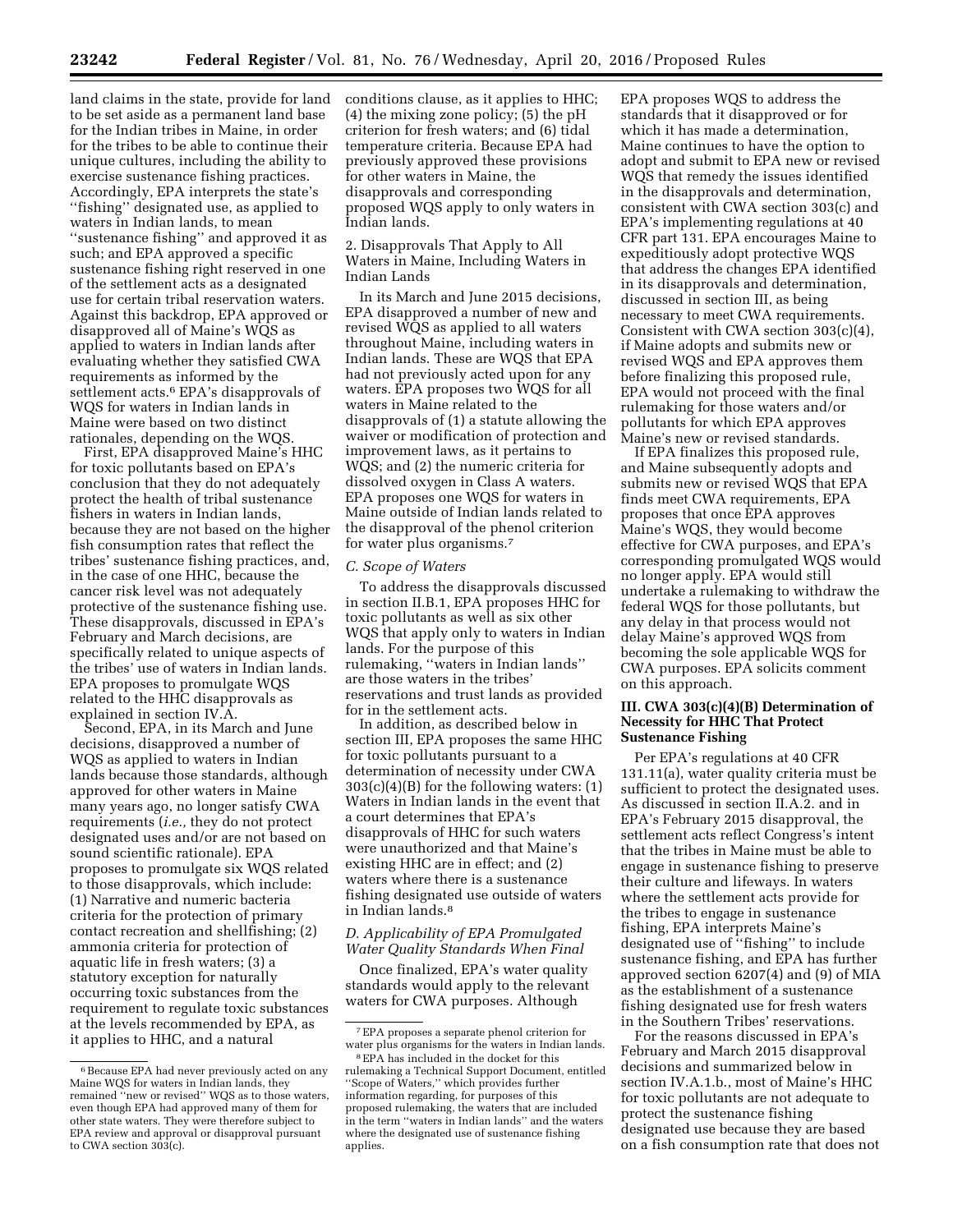reflect the tribes' unsuppressed sustenance fishing level of consumption. Accordingly, for the waters in Maine where there is a sustenance fishing designated use and Maine's existing HHC are in effect, EPA hereby determines under CWA section 303(c)(4)(B) that new or revised WQS for the protection of human health are necessary to meet the requirements of the CWA for such waters. EPA therefore proposes HHC for such waters in this rule in accordance with this section 303(c)(4)(B) determination. The specific HHC to which this determination and corresponding proposal apply are set forth in Table 3. This determination also applies to Maine's HHC for arsenic (including, specifically, Maine's cancer risk level of 10–4 for arsenic), thallium, and dioxin. As discussed in section IV.A.1.c., EPA is reserving its proposal for criteria for these three HHC until a later date, pending the outcome of additional scientific assessments.

This determination applies to two groups of waters in Maine:

1. Any waters in Indian lands in Maine for which a court in the future determines that EPA's 2015 disapprovals of HHC for such waters were unauthorized and that Maine's existing HHC are in effect. Maine has challenged EPA's disapprovals in federal district court, asserting that EPA did not have the authority to disapprove the HHC in waters in Indian lands. While EPA's position is that the disapprovals were authorized and Maine's existing HHC are not in effect, this determination ensures that EPA has the authority to promulgate the proposed HHC, and that the tribes' sustenance fishing use would be protected, even if Maine's challenge to EPA's disapproval authority were to prevail.

2. Any water in Maine where sustenance fishing is a designated use but such water is determined not to be a ''water in Indian lands.'' 9 EPA notes that there may be one or more waters where the sustenance fishing designated use based on MIA section 6207(4) and (9) extends beyond ''waters in Indian lands.'' See ''Scope of Waters''

Technical Support Document in the docket for this rulemaking. This determination and corresponding rulemaking apply to any water to which the sustenance fishing designated use based on MIA section 6207(4) and (9) applies that is beyond the scope of ''waters in Indian lands.''

EPA's determination is not itself a final action, nor part of a final action, at this time. After consideration of comments on the proposed rule, EPA will take final agency action on this rulemaking. It is at that time that any challenge to the determination and/or water quality standards applicable to Maine based on such determination may occur.

## **IV. Proposed Water Quality Standards**

*A. Proposed WQS for Waters in Indian Lands in Maine and for Waters Outside of Indian Lands in Maine Where the Sustenance Fishing Designated Use Established by 30 M.R.S. 6207(4) and (9) Applies* 

1. Human Health Criteria for Toxic Pollutants

*a. General Recommended Approach for Deriving HHC.* HHC for toxic pollutants are designed to minimize the risk of adverse cancer and non-cancer effects occurring from lifetime exposure to pollutants through the ingestion of drinking water and consumption of fish/ shellfish obtained from inland and nearshore waters. EPA's practice is to establish 304(a) HHC for the combined activities of drinking water and consuming fish/shellfish obtained from inland and nearshore waters, and separate HHC for consuming only fish/ shellfish originating from inland and nearshore waters. The latter criteria apply in cases where the designated uses of a waterbody include supporting fish/shellfish for human consumption but not drinking water supply sources (*e.g.,* in non-potable estuarine waters). The criteria are based on two types of biological endpoints: (1) Carcinogenicity and (2) systemic toxicity (*i.e.,* all adverse effects other than cancer). EPA takes an integrated approach and considers both cancer and non-cancer effects when deriving HHC. Where sufficient data are available, EPA derives criteria using both carcinogenic and non-carcinogenic toxicity endpoints and recommends the lower value. HHC for carcinogenic effects are typically calculated using the following input parameters: cancer slope factor, excess lifetime cancer risk level, body weight, drinking water intake rate, fish consumption rate(s), and bioaccumulation factor(s). HHC for noncarcinogenic and nonlinear carcinogenic

effects are typically calculated using reference dose, relative source contribution (RSC), body weight, drinking water intake rate, fish consumption rate(s) and bioaccumulation factor(s). Each of these inputs is discussed in more detail below, in EPA's 2000 Human Health Methodology (the ''2000 Methodology''),10 and in the 2015 criteria update.11

*i. Cancer Risk Level.* For cancercausing pollutants where the carcinogenic effects have a linear relationship to exposure, EPA's 304(a) HHC generally assume that carcinogenicity is a ''non-threshold phenomenon,'' which means that there are no ''safe'' or ''no-effect'' levels of exposure because even extremely low levels of exposure to most known and suspect carcinogenic compounds are assumed to cause a finite increase in the risk of developing cancer over the course of a lifetime. As a matter of policy, EPA calculates its 304(a) HHC at concentrations corresponding to a  $10<sup>-6</sup>$ cancer risk level (CRL), meaning that if exposure were to occur as set forth in the 304(a) methodology at the prescribed concentration over the course of one's lifetime, then the risk of developing cancer from the exposure as described would be one in a million on top of the background risk of developing cancer from all other exposures. EPA recommends cancer risk levels of  $10^{-6}$ (one in a million) or  $10^{-5}$  (one in one hundred thousand) for the general population and notes that states and authorized tribes can also choose a more protective risk level, such as  $10^{-7}$  (one in ten million), when deriving HHC.

*ii. Cancer Slope Factor and Reference Dose.* For noncarcinogenic toxicological effects, EPA uses a chronic-duration oral reference dose (RfD) to derive HHC. An RfD is an estimate (with uncertainty spanning perhaps an order of magnitude) of a daily oral exposure of the human population to a substance that is likely to be without an appreciable risk of deleterious effects during a lifetime. An RfD is typically derived from a laboratory animal dosing study in which a no-observed-adverse-

<sup>9</sup> In its February 2015 Decision, EPA concluded that section 6207(4) and (9) of MIA constituted a new or revised water quality standard and approved the provision as a designated use of sustenance fishing applicable to all inland waters of the Southern Tribes' reservations in which populations of fish are or may be found. Accordingly, EPA's approval of MIA section 6207(4) and (9) as a designated use of sustenance fishing applies to all waters where the Southern Tribes have a right to sustenance fish, irrespective of whether such waters are determined to be outside of the scope of their reservation for purposes other than sustenance fishing.

<sup>10</sup>USEPA. 2000. Methodology for Deriving Ambient Water Quality Criteria for the Protection of Human Health. U.S. Environmental Protection Agency, Office of Water, Washington, DC. EPA– 822–B–00–004. *[http://www.epa.gov/waterscience/](http://www.epa.gov/waterscience/criteria/humanhealth/method/complete.pdf) [criteria/humanhealth/method/complete.pdf](http://www.epa.gov/waterscience/criteria/humanhealth/method/complete.pdf)*.

<sup>11</sup>Final Updated Ambient Water Quality Criteria for the Protection of Human Health, 80 FR 36986 (June 29, 2015). See also: USEPA. 2015. Final 2015 Updated National Recommended Human Health Criteria. U.S. Environmental Protection Agency, Office of Water, Washington, DC. *[http://](http://water.epa.gov/scitech/swguidance/standards/criteria/current/hhfinal.cfm) [water.epa.gov/scitech/swguidance/standards/](http://water.epa.gov/scitech/swguidance/standards/criteria/current/hhfinal.cfm) [criteria/current/hhfinal.cfm](http://water.epa.gov/scitech/swguidance/standards/criteria/current/hhfinal.cfm)*.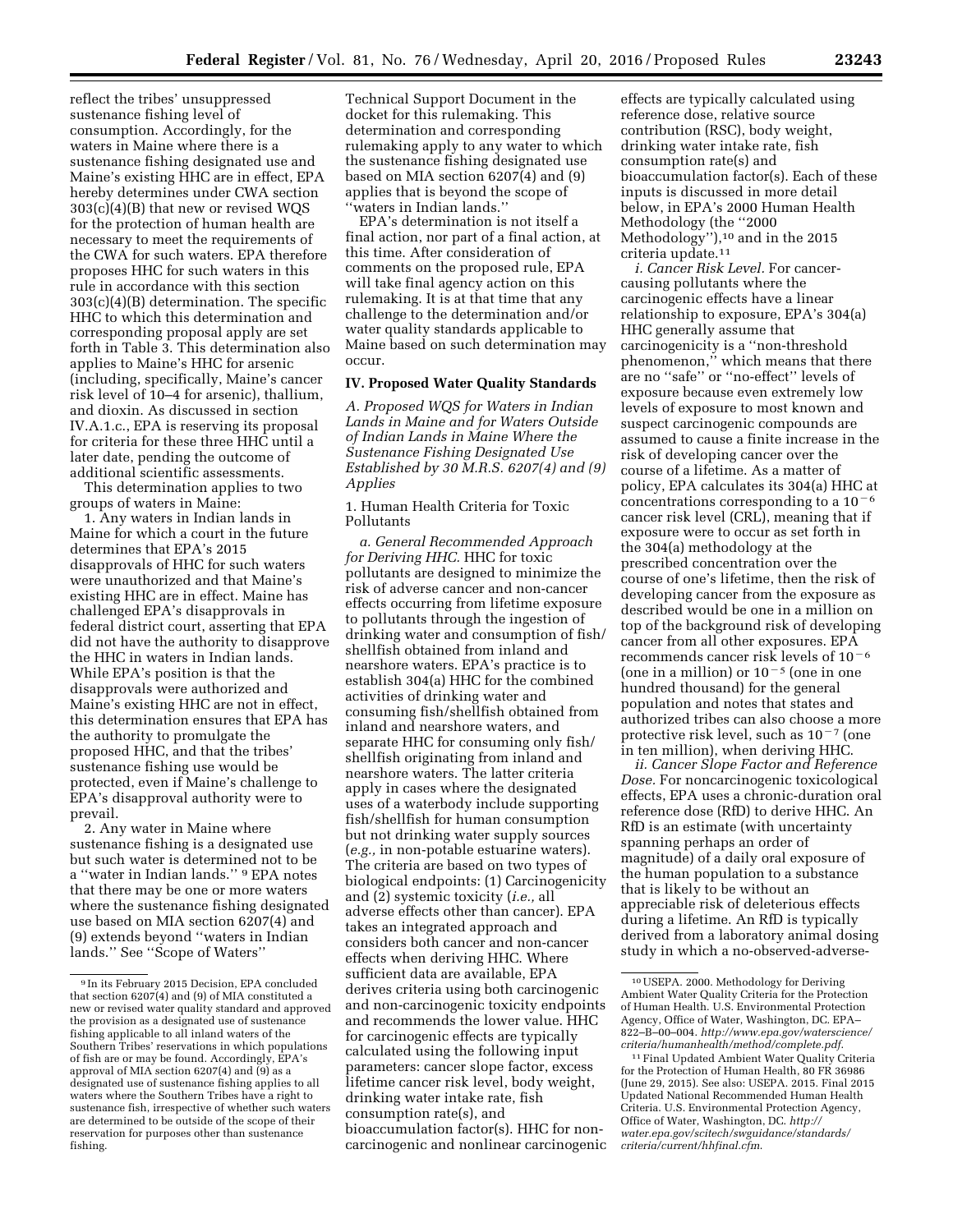effect level (NOAEL), lowest-observedadverse-effect level (LOAEL), or benchmark dose can be obtained. Uncertainty factors are applied to reflect the limitations of the data.12 For carcinogenic toxicological effects, EPA uses an oral cancer slope factor (CSF) to derive HHC. The oral CSF is an upper bound, approximating a 95% confidence limit, on the increased cancer risk from a lifetime oral exposure to a stressor.

*iii. Exposure Assumptions.* In EPA's 2015 criteria update, EPA used a default drinking water intake rate of 2.4 liters per day (L/day) and a default rate of 22.0 g/day for total consumption of fish and shellfish from inland and nearshore waters. Additionally, pollutant-specific bioaccumulation factors (BAFs) or bioconcentration factors (BCFs) were used to relate aqueous pollutant concentrations to predicted pollutant concentrations in the edible portions of ingested species.

EPA's national default drinking water intake rate of 2.4 L/day represents the per capita estimate of combined direct and indirect community water ingestion at the 90th percentile for adults ages 21 and older.13 EPA's national default FCR of 22.0 g/day represents the 90th percentile consumption rate of fish and shellfish from inland and nearshore waters for the U.S. adult population 21 years of age and older, based on National Health and Nutrient Examination Survey (NHANES) data from 2003 to 2010.14 EPA calculates HHC using a default body weight of 80.0 kilograms (kg), the average weight of a U.S. adult age 21 and older, based on NHANES data from 1999 to 2006.15

Although EPA uses these default values to calculate national 304(a) HHC, EPA's 2000 Methodology notes a preference for the use of local data to calculate HHC (*e.g.,* locally derived FCRs, drinking water intake rates and body weights, and waterbody-specific bioaccumulation rates) over national

default values, where data are sufficient to do so.16 EPA also generally recommends, where sufficient data are available, selecting a FCR that reflects consumption that is not suppressed by concerns about the safety of available fish 17 or fish availability. Deriving HHC using an unsuppressed FCR furthers the restoration goals of the CWA, and ensures protection of human health as pollutant levels decrease, fish habitats are restored, and fish availability increases. While EPA encourages doing so in general, where sustenance fishing is a designated use of the waters (due to, for example, tribal treaty or other federal law that provides for a tribe to fish for its sustenance), in EPA's scientific and policy judgment, selecting a FCR that reasonably represents current unsuppressed fish consumption based on the best currently available information is necessary and appropriate to ensure that such sustenance fishing use is protected. Such FCR must consider suppression and where adequate data are available to clearly demonstrate what that value is for the relevant population, the FCR must reflect that value. If sufficient data regarding unsuppressed fish consumption levels are not readily available, consultation with tribes is important to ensure that all data and information relevant to this issue are considered.

*iv. Relative Source Contribution.*  EPA's 2000 Methodology describes different approaches for addressing water and non-water exposure pathways to derive human health criteria depending on the toxicological endpoint of concern, the toxicological effect (noncarcinogenic or carcinogenic), and whether toxicity is considered a linear or threshold effect. Water sources of exposure include both consuming drinking water and eating fish or shellfish from inland and nearshore waters that have been exposed to pollutants in the water body. For pollutants that exhibit a threshold of exposure before deleterious effects occur, as is the case for noncarcinogens and nonlinear carcinogens, EPA applies a relative source contribution (RSC) to account for other potential human

exposures to the pollutant.18 Other sources of exposure might include, but are not limited to, exposure to a particular pollutant from ocean fish or shellfish consumption (which is not included in the FCR), non-fish food consumption (*e.g.,* consumption of fruits, vegetables, grains, meats, or poultry), dermal exposure, and inhalation exposure.

For substances for which the toxicity endpoint is carcinogenicity based on a linear low-dose extrapolation, only the exposures from drinking water and fish ingestion are reflected in HHC; that is, non-water sources are not explicitly included and no RSC is applied.19 In these situations, HHC are derived with respect to the *incremental* lifetime cancer risk posed by the presence of a substance in water, rather than an individual's total risk from all sources of exposure. EPA derived a RSC (ranging from 0.2 to 0.8) for each chemical included in the 2015 criteria update, by using the Exposure Decision Tree approach described in the 2000 Methodology.<sup>20</sup>

*b. What did EPA disapprove*? On February 2, 2015 and March 12, 2015, EPA disapproved Maine's HHC for toxic pollutants for waters in Indian lands because EPA found that they did not meet CWA requirements, *i.e.,* they were not adequate to protect the designated use of sustenance fishing in those waters. EPA reached this conclusion by applying the CWA's requirements that water quality criteria protect designated uses and be based on a sound scientific rationale, in consideration of the purpose of the settlement acts discussed above to preserve the tribes' culture and sustenance practices. EPA determined that in order to protect the function of the waters in Indian lands to preserve the tribes' unique culture and to provide for the safe exercise of their sustenance practices, EPA must interpret Maine's designated use of ''fishing'' to include sustenance fishing.<sup>21</sup>

<sup>12</sup>USEPA. 2000. Methodology for Deriving Ambient Water Quality Criteria for the Protection of Human Health. U.S. Environmental Protection Agency, Office of Water, Washington, DC. EPA– 822–B–00–004.

<sup>13</sup>USEPA. 2011. EPA Exposure Factors Handbook. United States Environmental Protection Agency. Washington, DC EPA 600/R–090/052F. *[http://cfpub.epa.gov/ncea/risk/recordisplay.cfm?](http://cfpub.epa.gov/ncea/risk/recordisplay.cfm?deid=236252) [deid=236252](http://cfpub.epa.gov/ncea/risk/recordisplay.cfm?deid=236252)*.

<sup>14</sup>USEPA. 2014. Estimated Fish Consumption Rates for the U.S. Population and Selected Subpopulations (NHANES 2003–2010). United States Environmental Protection Agency, Washington, DC, USA. EPA 820–R–14–002.

<sup>15</sup>USEPA. 2011. EPA Exposure Factors Handbook. United States Environmental Protection Agency. Washington, DC EPA 600/R–090/052F. *[http://cfpub.epa.gov/ncea/risk/recordisplay.cfm?](http://cfpub.epa.gov/ncea/risk/recordisplay.cfm?deid=236252) [deid=236252](http://cfpub.epa.gov/ncea/risk/recordisplay.cfm?deid=236252)*.

<sup>16</sup>USEPA. 2000. Methodology for Deriving Ambient Water Quality Criteria for the Protection of Human Health. U.S. Environmental Protection Agency, Office of Water, Washington, DC. EPA– 822–B–00–004. *[http://www.epa.gov/waterscience/](http://www.epa.gov/waterscience/criteria/humanhealth/method/complete.pdf) [criteria/humanhealth/method/complete.pdf](http://www.epa.gov/waterscience/criteria/humanhealth/method/complete.pdf)*.

<sup>17</sup>USEPA. January 2013. Human Health Ambient Water Quality Criteria and Fish Consumption Rates: Frequently Asked Questions. *[http://water.epa.gov/](http://water.epa.gov/scitech/swguidance/standards/criteria/health/methodology/upload/hhfaqs.pdf) [scitech/swguidance/standards/criteria/health/](http://water.epa.gov/scitech/swguidance/standards/criteria/health/methodology/upload/hhfaqs.pdf) [methodology/upload/hhfaqs.pdf](http://water.epa.gov/scitech/swguidance/standards/criteria/health/methodology/upload/hhfaqs.pdf)*.

<sup>18</sup>USEPA. 2000. Methodology for Deriving Ambient Water Quality Criteria for the Protection of Human Health. U.S. Environmental Protection Agency, Office of Water, Washington, DC. EPA– 822–B–00–004.

<sup>19</sup>USEPA. 2000. Methodology for Deriving Ambient Water Quality Criteria for the Protection of Human Health. U.S. Environmental Protection Agency, Office of Water, Washington, DC. EPA– 822–B–00–004.

<sup>20</sup>USEPA. 2000. Methodology for Deriving Ambient Water Quality Criteria for the Protection of Human Health. U.S. Environmental Protection Agency, Office of Water, Washington, DC. EPA– 822–B–00–004. *[http://www.epa.gov/waterscience/](http://www.epa.gov/waterscience/criteria/humanhealth/method/complete.pdf) [criteria/humanhealth/method/complete.pdf](http://www.epa.gov/waterscience/criteria/humanhealth/method/complete.pdf)*.

<sup>21</sup> In addition, for certain waters in the Southern Tribes' reservations, EPA also approved a sustenance fishing designated use specified in MIA.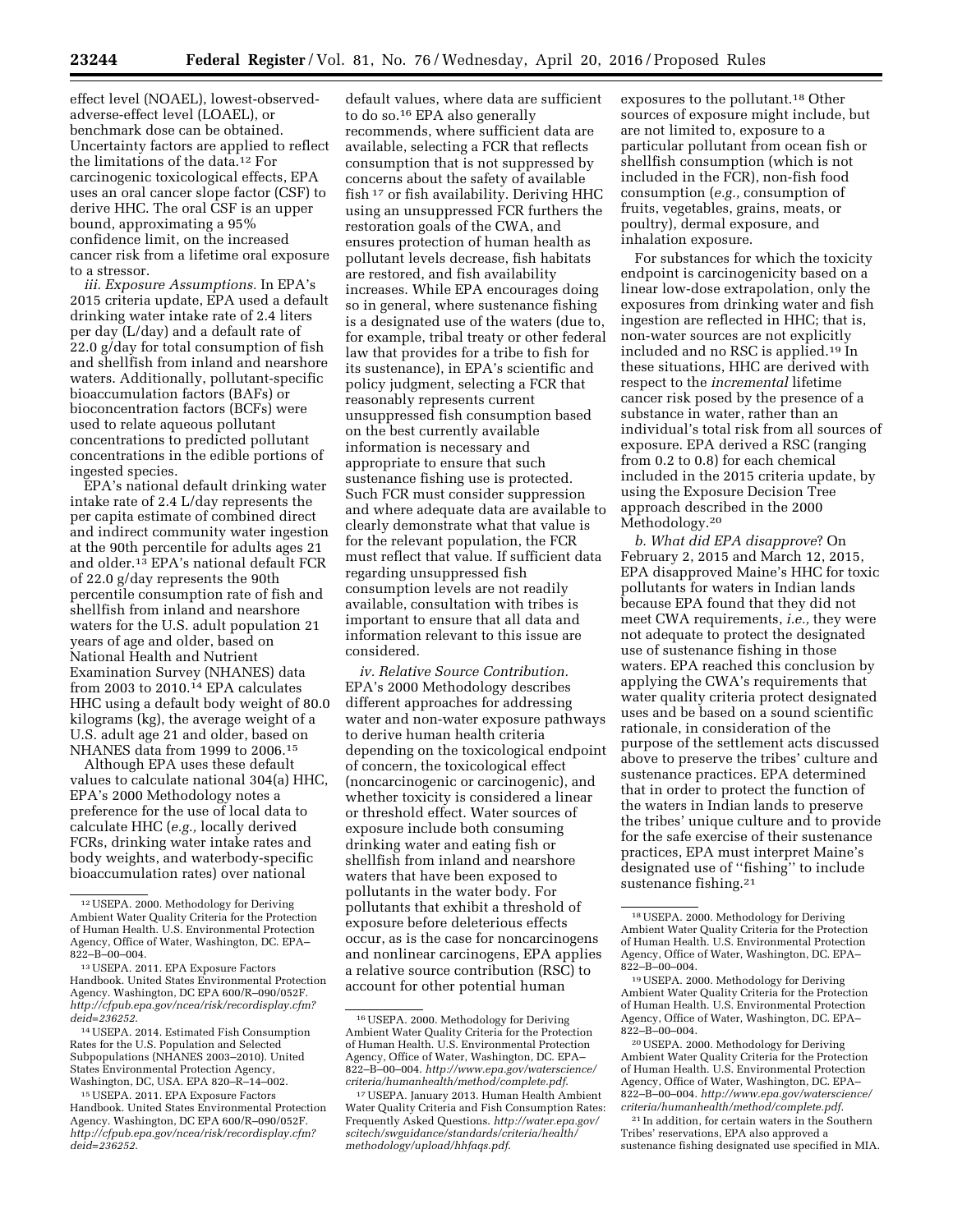EPA's analysis of the settlement acts also led EPA to consider the tribes to be the general target population in their waters. Accordingly, EPA applied the 2000 Methodology's recommendations on exposure and cancer risk for the general target population in its evaluation of whether Maine's HHC protect the sustenance fishing use in waters in Indian lands. In other words, EPA considered whether the FCR reflected, as accurately as possible, the tribes' sustenance level FCR, and whether the CRL was protective of the sustenance fishers as a general population rather than as a highly exposed subpopulation. As explained in the February 2, 2015 disapproval decision, EPA concluded that the FCRs on which Maine's HHC are based 22 do not result in criteria that ensure protection of the sustenance designated use for waters in Indian lands. This is because Maine's FCRs do not reflect the best available information regarding the tribes' sustenance level of consumption unsuppressed by pollutant concerns, which EPA determined in its scientific and policy judgment was necessary and appropriate in developing criteria to protect the sustenance fishing designated use of waters in Indian lands as required by the CWA. EPA also concluded, as explained in the March 16, 2015 decision, that Maine's  $10<sup>-4</sup>$ CRL for arsenic does not adequately protect the general target population of tribal sustenance fishers in waters in Indian lands. (EPA approved a separate provision in Maine's regulations that requires that HHC be based on a CRL of  $10<sup>-6</sup>$ , finding that it is consistent with EPA's 2000 Methodology and adequately protects tribal sustenance fishers as a general target population.)

*c. Criteria for Which EPA is Reserving Action.* Although EPA disapproved Maine's criteria for arsenic, dioxin, and thallium for waters in Indian lands, there is some uncertainty regarding aspects of the science upon which EPA's 304(a) HHC are based such that EPA is deferring proposal of these criteria at this time. EPA did not update the 304(a) HHC for these three pollutants in 2015. For thallium, EPA's IRIS database does not currently contain a quantitative RfD assessment.23 For dioxin, IRIS does not currently contain a quantitative carcinogenicity assessment. $^{\rm 24}$ 

While EPA disapproved Maine's arsenic criteria for waters in Indian lands because the cancer risk level and fish consumption rate together did not provide a sufficient level of protection of the sustenance fishing use, EPA recognizes that there is substantial uncertainty surrounding the toxicological assessment of arsenic with respect to human health effects. EPA's current plan for addressing these issues is described in the *Assessment Development Plan for the Integrated Risk Information System (IRIS) Toxicological Review of Inorganic Arsenic* (EPA/630/R–14/101 November 2015). During a similar period of uncertainty surrounding the toxicological assessment of arsenic in 2000, EPA similarly did not promulgate arsenic HHC for the State of California.25

Without specific numeric criteria in place for arsenic, thallium, and dioxin in waters in Indian lands, Maine is in a position to rely on the latest science and policy as it becomes available to interpret the existing narrative water quality criteria for waters in Indian lands. For example, permitting authorities in Maine should rely on existing narrative water quality criteria to establish effluent limitations as necessary for arsenic, thallium, and dioxin. Federal regulations at 40 CFR  $122.44(d)(1)(vi)$  describe options available to the state for this purpose. Unless Maine submits and EPA approves these criteria, EPA plans to propose criteria for thallium, dioxin, and arsenic for waters in Indian lands and any waters that are covered by the determination set forth in section III once it has updated the 304(a) HHC.

*d. What is EPA Proposing*? EPA proposes HHC for 96 26 of the toxic

26After further consideration, by letter of January 19, 2016, EPA withdrew its February 2, 2015 disapprovals of Maine's HHC for six pollutants (copper, asbestos, barium, iron, manganese and nitrates) and instead approved them. EPA concluded that those criteria were not calculated using a fish consumption rate, and therefore the basis for EPA's disapprovals of the HHC in the February 2, 2015 decision letter did not apply. EPA approved them as being consistent with EPA's recommended 304(a) criteria. In addition, EPA has withdrawn its February 2, 2015 disapprovals of Maine's HHC for the following HHC and instead approved them: (1) For the consumption of water plus organisms for 1,2-dichloropropane, 1,4 dichlorobenzene, dichlorobromomethane, chlorodibromomethane, chrysene, methylene chloride, chlorophenoxy herbicide (2, 4, 5–TP), chlorophenoxy herbicide (2,4–D), and Nnitrosopyrrolidine; (2) for the consumption of organisms alone for acrolein and gamma-BHC (Lindane); and (3) for both the consumption of water plus organisms and for the consumption of organisms alone for 1,2-dichloroethane, acrylonitrile, benzidine, bis(chloromethyl) ether,

pollutants applicable to waters in Indian lands that EPA disapproved. Table 3 provides the criteria proposed for each pollutant as well as the HHC inputs used to derive each one, as discussed below. These proposed criteria also apply to any waters that are covered by the determination set forth in section III.

*i. Maine-Specific HHC Inputs—1. Fish Consumption Rate.* In EPA's February 2, 2015 decision and in this proposal, EPA treats the tribes as the target general population for waters in Indian lands. EPA proposes this approach because EPA has determined that sustenance fishing is the applicable designated use for waters in Indian lands based on EPA's interpretation of Maine's designated use of ''fishing,'' and, for fresh waters in the Southern Tribes' reservations, also based on EPA's approval of section 6207(4) and (9) of MIA as a sustenance fishing designated use. Therefore, the criteria must protect that use. As discussed at length in EPA's February 2015 decision on Maine's WQS, these Indian lands and their associated waters have been specifically set aside for the Maine tribes to exercise their sustenance practices. These waters are at the core of the resource base provided for under the settlement acts to support these tribes as sustenance cultures.27 Having found that sustenance fishing is a designated use in the waters in Indian lands, it is reasonable for EPA to target tribal sustenance fishers as the general population for the purpose of establishing criteria to protect that use. The same analysis applies to waters outside of Indian lands where the sustenance fishing designated use applies.

EPA derived the HHC to protect the sustenance fishing use based on a total fish consumption rate (FCR) of 286 g/ day. EPA selected this consumption rate based on information contained in an historical/anthropological study, entitled the Wabanaki Cultural Lifeways

<sup>22</sup>Maine's FCR for all toxic HHC except arsenic is 32.4 g/day, and for arsenic is 138 g/day.

<sup>23</sup>*[http://cfpub.epa.gov/ncea/iris/index.cfm](http://cfpub.epa.gov/ncea/iris/index.cfm?fuseaction=iris.showQuickView&substance_nmbr=1012) [?fuseaction=iris.showQuickView&substance](http://cfpub.epa.gov/ncea/iris/index.cfm?fuseaction=iris.showQuickView&substance_nmbr=1012)*\_*nmbr= [1012.](http://cfpub.epa.gov/ncea/iris/index.cfm?fuseaction=iris.showQuickView&substance_nmbr=1012)* 

<sup>24</sup>*[http://cfpub.epa.gov/ncea/iris/index.cfm](http://cfpub.epa.gov/ncea/iris/index.cfm?fuseaction=iris.showQuickView&substance_nmbr=1024) [?fuseaction=iris.showQuickView&substance](http://cfpub.epa.gov/ncea/iris/index.cfm?fuseaction=iris.showQuickView&substance_nmbr=1024)*\_ *[nmbr=1024.](http://cfpub.epa.gov/ncea/iris/index.cfm?fuseaction=iris.showQuickView&substance_nmbr=1024)* 

<sup>25</sup>**Federal Register** Vol. 65, No. 97, Thursday, May 18, 2000, Rules and Regulations.

chloroform, methyl bromide, and tetrachloroethylene. EPA calculated the HHC for these pollutants using the best science reflected in the 2015 criteria updates (which were finalized after the disapprovals), along with a FCR of 286 to protect the sustenance fishing use, and concluded that the resulting HHC were either the same or less stringent than Maine's HHC that EPA had disapproved. Accordingly, EPA withdrew the disapprovals and approved these HHC based on their being adequate to protect the sustenance fishing use.

<sup>27</sup>EPA recognizes that the general public has the right to access some tribal waters and to fish there subject to conditions that do not discriminate between tribal members and non-members. *See*  MIA § 6207(1).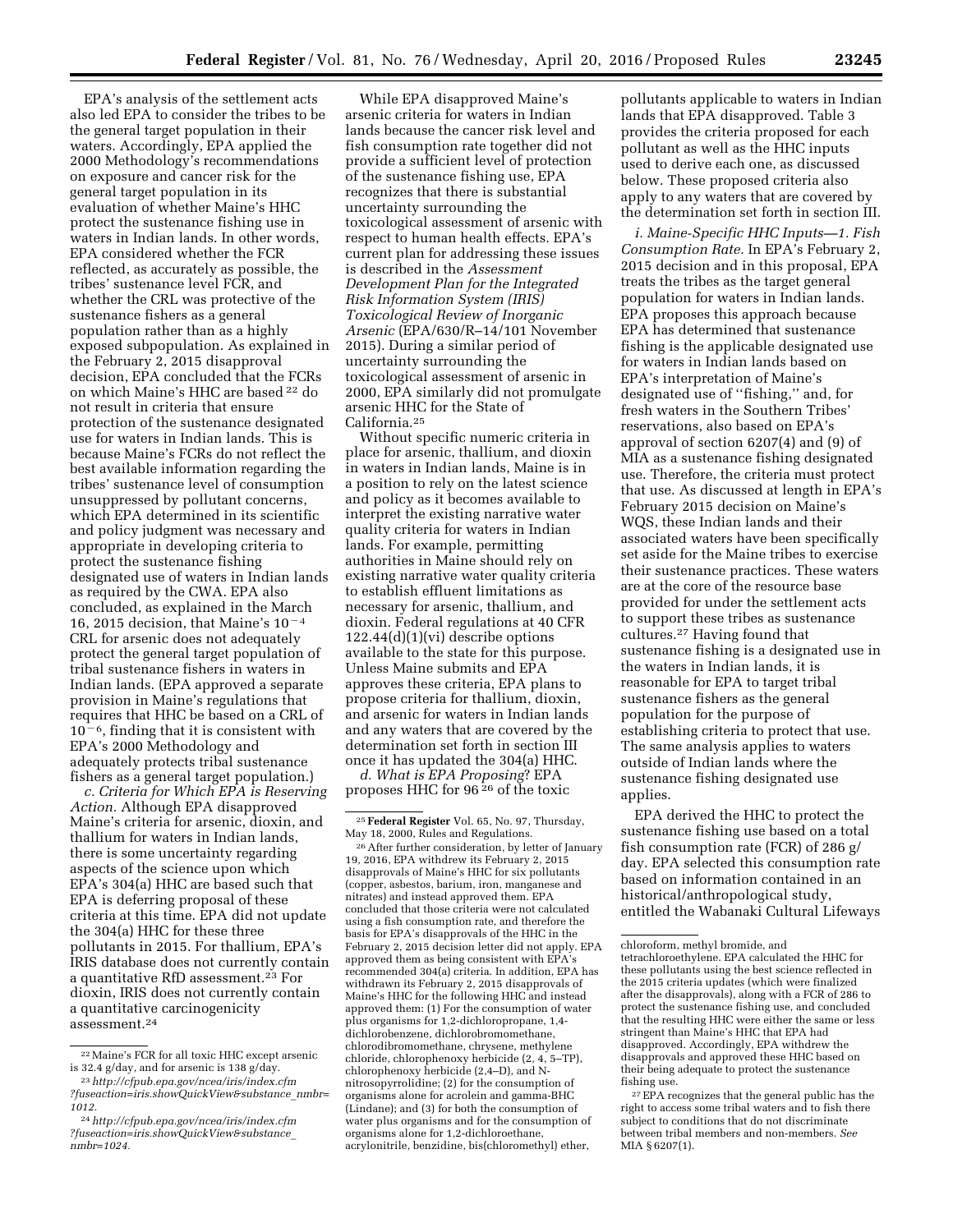Exposure Scenario 28 (''Wabanaki Study''), which was completed in 2009. EPA also consulted with the tribes in Maine about the Wabanaki Study and their sustenance fishing uses of the waters in Indian lands. There has been no contemporary local survey of current fish consumption, adjusted to account for suppression, that documents fish consumption rates for sustenance fishing in the waters in Indian lands in Maine. In the absence of such information, EPA concluded that the Wabanaki Study contains the best currently available information for the purpose of deriving an unsuppressed FCR for HHC adequate to protect sustenance fishing for such waters.

The peer-reviewed Wabanaki Study was produced under a Direct Implementation Tribal Cooperative Agreement (DITCA) awarded by EPA to the Aroostook Band of Micmac Indians on behalf of all of the Maine tribes. The purpose of the Study was to use available anthropological and ecological data to develop a description of Maine tribes' traditional cultural uses of natural resources, and to present the information in a format that could be used by EPA to evaluate whether or not tribal uses are protected when EPA reviews or develops WQS in Indian lands in Maine. It is relevant to contemporary water quality because another purpose of the Study ''is to describe the lifestyle that was universal

when resources were in better condition and that some tribal members practice today (and many more that are waiting to resume once restoration goals and protective standards are in place).'' It provides a numerical representation of the environmental contact, diet, and exposure pathways of the traditional tribal lifestyle, including the use of water resources for food, medicine, cultural and traditional practices, and recreation. The report used anthropological and ecological data to identify major activities that contribute to environmental exposure and then to develop exposure factors related to traditional diet, drinking water, soil and sediment ingestion, inhalation rate and dermal exposure. Credible ethnohistorical, ecological, nutritional, archaeological, and biomedical literature was reviewed through the lens of natural resource use and activities necessary to survive in the Maine environment and support tribal traditions. Along with single, best professional judgment estimates for direct exposures (inhalation, soil ingestion, water ingestion) as a reasonable representation (central tendency) of the traditional cultural lifeways, the Wabanaki Study provides an estimated range of diets that reflect three major habitat types.

In developing the dietary component of the exposure scenario, the Wabanaki Study authors assembled information

about general foraging, seasonal patterns, dietary breadth, abundance, and food storage. From these they evaluated the relative proportion of major food groups, including fish, as well as nutritional information, total calories and quantities of foods. This resulted in an estimate of a nutritionally complete diet for the area east of the Kennebec River, which is the area most heavily used by tribal members today and where farming is marginal due to climate. With regard to the consumption of fish, the Wabanaki Study identifies three traditional lifestyle models, each with its own diet:

1. Permanent inland residence on a river with anadromous fish runs (''inland anadromous''),

2. Permanent inland residence with resident fish only (''inland nonanadromous''), and

3. Permanent coastal residence (''coastal'').

The study provides estimates of average adult consumption of aquatic resources, game, fowl, and plant-based foods for each lifestyle model based on a 2,000 kcal/day diet. Aquatic resources were divided into two categories: ''resident fish and other aquatic resources'' and ''anadromous and marine fish and shellfish.'' Table 2 summarizes the consumption of aquatic resources for each lifestyle model.

## TABLE 2—CONSUMPTION OF AQUATIC RESOURCES BY LIFESTYLE MODEL 29

| Lifestyle model                                       | Resident fish<br>& other<br>aquatic<br>resources<br>(g/day) | Anadromous &<br>marine fish,<br>shellfish<br>$(g/day)$ 30 | Total             |
|-------------------------------------------------------|-------------------------------------------------------------|-----------------------------------------------------------|-------------------|
| Inland Anadromous<br>Inland Non-anadromous<br>Coastal | 114<br>286<br>57                                            | 400<br>457                                                | 514<br>286<br>514 |

The Wabanaki Study provides a range of consumption rates specifically for Maine Indians using natural resources for sustenance living and reduces the uncertainties associated with a lack of knowledge about tribal exposure in Maine Indian waters.

In addition to evaluating the Wabanaki Study, EPA consulted with the four Maine tribes to gather additional information about current practices, present day circumstances related to the species composition of available fish, and any other information that the tribes thought was relevant to EPA's decision making. EPA also considered the Penobscot Nation's use of a FCR of 286 g/day in developing HHC in its 2014 tribal WQS. In its September 23, 2014 responses to comments on the final WQS, the Nation explained that it chose the inland nonanadromous total FCR of 286 g/day because, although the Penobscot lands are in areas that would have historically supported an inland anadromous diet (with a total FCR of 514 g/day), the contemporary populations of anadromous species in Penobscot waters are currently too low to be

29 Id., pp. 61–66.

harvested in significant quantities. The Nation's representative reiterated this rationale in the September 9, 2015 tribal consultation with EPA. The representative of the Aroostook Band of Micmacs also stated during the consultation that the Wabanki Study's inland non-anadromous lifestyle diet reflects the current Micmac diet, although the tribe has a goal of the return and consumption of anadromous fish.

EPA proposes to use a FCR of 286 g/ day to represent present day sustenancelevel fish consumption, unsuppressed

<sup>28</sup>Harper, B., Ranco, D., et al. 2009. Wabanaki Traditional Cultural Lifeways Exposure Scenario.

*[http://www.epa.gov/sites/production/files/2015-08/](http://www.epa.gov/sites/production/files/2015-08/documents/ditca.pdf) [documents/ditca.pdf](http://www.epa.gov/sites/production/files/2015-08/documents/ditca.pdf)*.

<sup>30</sup> Includes marine mammals for coastal lifestyle model only.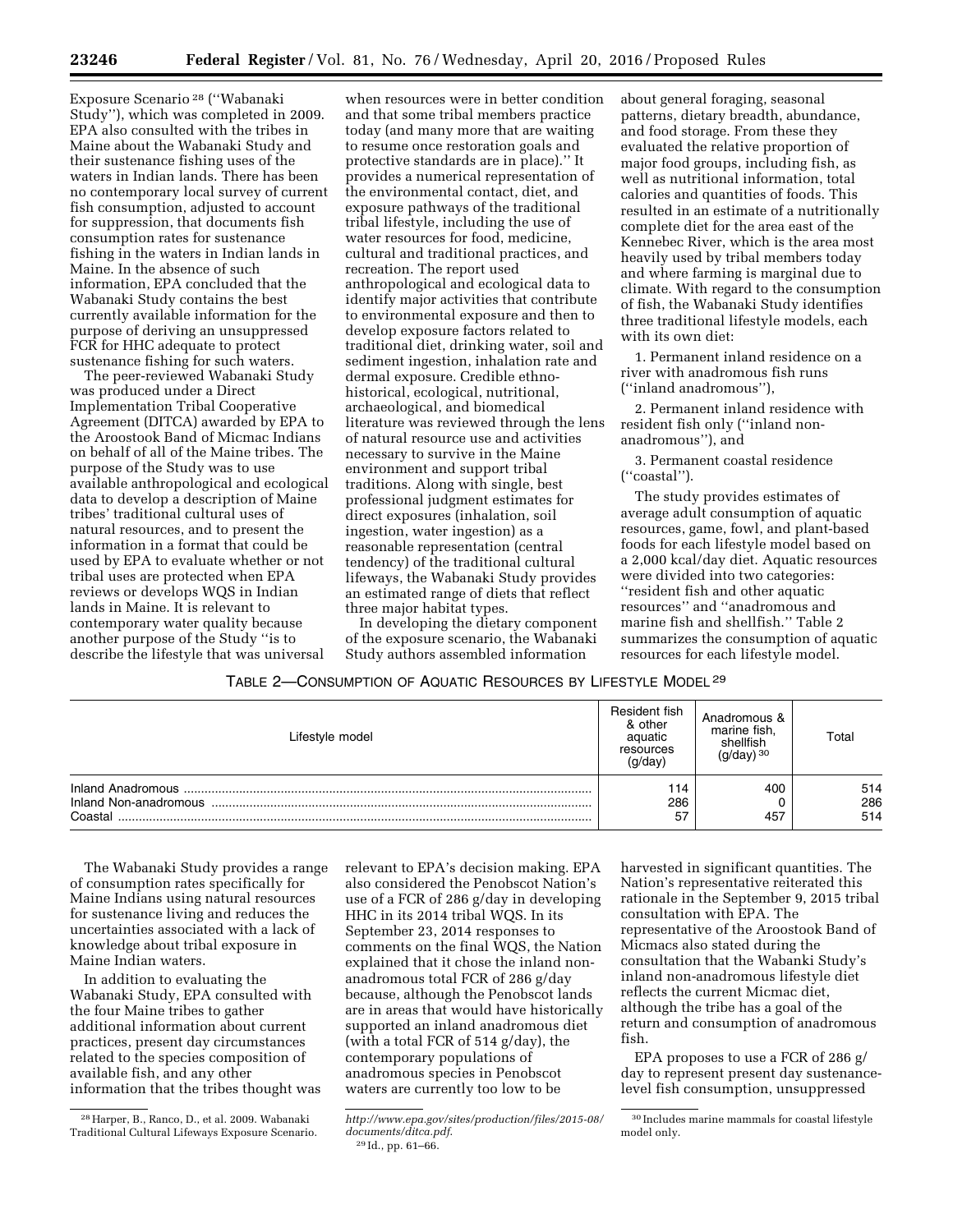by pollution concerns, in the waters covered by this action. This value reflects the Wabanaki Study's 286 g/day FCR for the inland non-anadromous lifestyle, which relied on resident fish species only. For tribes that followed the inland anadromous lifestyle, 286 g/ day represents all of the resident species fish consumption rate (114 g/day) as well as approximately 43% of the 400 g/day consumption rate for anadromous and other non-resident species (172 g/ day). For tribes that followed the coastal lifestyle, 286 g/day represents all of the resident species fish consumption rate (57 g/day) as well as approximately 50% of the 457 g/day consumption rate for anadromous and other non-resident species (229 g/day). It is reasonable to assume that the inland anadromous and coastal lifestyle tribes would have shifted a substantial percentage of the sustenance fishing diet from the formerly widely available but now less available anadromous species (such as salmon) or protected marine mammals to resident fish species, including introduced freshwater species, corresponding to the FCR for the inland non-anadromous lifestyle. That assumption is consistent with the Penobscot Nation's approach to deriving a current, unsuppressed FCR to protect sustenance fishing.

Since the Wabanaki Study presented estimates of the total amount of fish and aquatic organisms consumed and not the amount consumed of each trophic level, for the purpose of developing HHC for the Maine tribes, EPA assumes that Maine tribes consume the same relative proportion of fish and aquatic organisms from the different trophic levels 2 through 4 as the general U.S. population, as identified in the 2015 criteria update (*i.e.,* 36%, 40%, and 24% of the total amount consumed for trophic levels 2, 3, and 4, respectively). Accordingly, EPA proposes to use trophic-specific fish consumption rates of 103 g/day (trophic level 2), 114 g/day (trophic level 3), and 68.6 g/day (trophic level 4) for the HHC for those compounds which the 2015 criteria update included trophic level specific BAFs.

*2. Pollutant Bioaccumulation and Bioconcentration Factors.* In order to prevent harmful exposures to waterborne chemicals through the consumption of contaminated fish and shellfish, HHC must address the process of chemical bioaccumulation in aquatic organisms. For the 2015 criteria update, EPA estimated chemical-specific BAFs for three different trophic levels of fish (levels 2 through 4), using a framework for deriving national BAFs described in

EPA's 2000 Methodology.31 EPA proposes to use those BAFs to calculate the proposed HHC.

Where EPA did not update BAFs for certain pollutants in the 2015 criteria update, and for cyanide, EPA proposes HHC using the BCFs (which are not trophic-level specific) that the Agency used the last time it updated its 304(a) HHC for those pollutants as the best available scientific information.

*3. Cancer Risk Level.* Maine's water quality regulations, at Maine's Department of Environmental Protection (DEP) Rule Chapter 584 section 4, specify that water quality criteria for carcinogens must be based on a CRL of  $10^{-6}$  (except for a  $10^{-4}$  CRL for arsenic, which EPA disapproved). On February 2, 2015, EPA approved the  $10^{-6}$  CRL for waters in Indian lands, since it is consistent with the range of CRLs that EPA considers to be appropriate for the general population. This is also the risk level that EPA uses when publishing its 304(a) HHC and when promulgating federal criteria.32 As explained above, EPA considers the tribes to be the general target population for waters in Indian lands. For these reasons, EPA proposes to use a  $10^{-6}$  CRL in its criteria for carcinogens for waters covered by this action.

*4. Relative Source Contribution.* EPA recommends using a RSC for noncarcinogens and nonlinear carcinogens to account for sources of exposure other than drinking water and consumption of inland and nearshore fish and shellfish (see 2015 criteria update, section II.B.d).33 In 2015, after evaluating information on chemical uses, properties, occurrences, releases to the environment and regulatory restrictions, EPA developed chemical-specific RSCs for non-carcinogens and nonlinear carcinogens ranging from 0.2 (20%) to 0.8 (80%) following the Exposure Decision Tree approach described in EPA's 2000 Methodology and used them in the 2015 criteria updates.34 35 For

32USEPA. 2000. Methodology for Deriving Ambient Water Quality Criteria for the Protection of Human Health. US Environmental Protection Agency. pp. 2–6.

33Final Updated Ambient Water Quality Criteria for the Protection of Human Health, (80 FR 36986, June 29, 2015). See also: USEPA. 2015. Final 2015 Updated National Recommended Human Health Criteria. U.S. Environmental Protection Agency, Office of Water, Washington, DC. *[http://](http://water.epa.gov/scitech/swguidance/standards/criteria/current/hhfinal.cfm) [water.epa.gov/scitech/swguidance/standards/](http://water.epa.gov/scitech/swguidance/standards/criteria/current/hhfinal.cfm) [criteria/current/hhfinal.cfm](http://water.epa.gov/scitech/swguidance/standards/criteria/current/hhfinal.cfm)*.

34USEPA. 2000. Methodology for Deriving Ambient Water Quality Criteria for the Protection

these pollutants, EPA proposes to use the same RSCs to derive the HHC. For pollutants where EPA did not update the 304(a) HHC in 2015, EPA proposes to use a default RSC of 0.2 to derive HHC following the Exposure Decision Tree approach described in EPA's 2000 Methodology; a RSC of 0.2 is used as a default RSC when EPA has not developed a pollutant-specific RSC based on exposure/occurrence data. In the case of antimony (for which EPA did not update the 304(a) HHC in 2015), EPA proposes to use an RSC of 0.4 consistent with the RSC value used the last time the Agency updated this criterion.36

*5. Body Weight.* EPA proposes to calculate HHC using a body weight of 80.0 kg, which represents the average weight of a U.S. adult. In 2015, EPA updated its recommended adult body weight to 80.0 kg based on national survey data (see 2015 criteria update, section II.B.c).<sup>37</sup> EPA is not aware of any local body weight data applicable to Maine tribes that would suggest a different value.

*6. Drinking Water Intake.* EPA proposes to calculate HHC using a drinking water intake rate of 2.4 L/day. In 2015, EPA updated its national default drinking water intake rate in the 304(a) HHC to 2.4 L/day (see 2015 criteria update, section II.B.c).38 This rate is based on the national survey data and represents the per capita estimate of combined direct and indirect community water ingestion at the 90th

35Final Updated Ambient Water Quality Criteria for the Protection of Human Health, (80 FR 36986, June 29, 2015). See also: USEPA. 2015. Final 2015 Updated National Recommended Human Health Criteria. U.S. Environmental Protection Agency, Office of Water, Washington, DC. *[http://](http://water.epa.gov/scitech/swguidance/standards/criteria/current/hhfinal.cfm) [water.epa.gov/scitech/swguidance/standards/](http://water.epa.gov/scitech/swguidance/standards/criteria/current/hhfinal.cfm) [criteria/current/hhfinal.cfm](http://water.epa.gov/scitech/swguidance/standards/criteria/current/hhfinal.cfm)*.

36USEPA. 2002. National Recommended Water Quality Criteria: 2002 Human Health Criteria Calculation Matrix. EPA–822–R–02–012. U.S. Environmental Protection Agency, Office of Water, Washington, DC. *[http://water.epa.gov/scitech/](http://water.epa.gov/scitech/swguidance/standards/upload/2002_12_30_criteria_wqctable_hh_calc_matrix.pdf) [swguidance/standards/upload/2002](http://water.epa.gov/scitech/swguidance/standards/upload/2002_12_30_criteria_wqctable_hh_calc_matrix.pdf)*\_*12*\_*30*\_ *criteria*\_*wqctable*\_*hh*\_*calc*\_*[matrix.pdf](http://water.epa.gov/scitech/swguidance/standards/upload/2002_12_30_criteria_wqctable_hh_calc_matrix.pdf)*.

<sup>37</sup> Final Updated Ambient Water Quality Criteria for the Protection of Human Health, (80 FR 36986, June 29, 2015). See also: USEPA. 2015. Final 2015 Updated National Recommended Human Health Criteria. U.S. Environmental Protection Agency, Office of Water, Washington, DC. *[http://](http://water.epa.gov/scitech/swguidance/standards/criteria/current/hhfinal.cfm) [water.epa.gov/scitech/swguidance/standards/](http://water.epa.gov/scitech/swguidance/standards/criteria/current/hhfinal.cfm) [criteria/current/hhfinal.cfm](http://water.epa.gov/scitech/swguidance/standards/criteria/current/hhfinal.cfm)*.

38Final Updated Ambient Water Quality Criteria for the Protection of Human Health, (80 FR 36986, June 29, 2015). See also: USEPA. 2015. Final 2015 Updated National Recommended Human Health Criteria. U.S. Environmental Protection Agency, Office of Water, Washington, DC. *[http://](http://water.epa.gov/scitech/swguidance/standards/criteria/current/hhfinal.cfm) [water.epa.gov/scitech/swguidance/standards/](http://water.epa.gov/scitech/swguidance/standards/criteria/current/hhfinal.cfm) [criteria/current/hhfinal.cfm.](http://water.epa.gov/scitech/swguidance/standards/criteria/current/hhfinal.cfm)* 

<sup>31</sup>USEPA. 2000. Methodology for Deriving Ambient Water Quality Criteria for the Protection of Human Health. U.S. Environmental Protection Agency, Office of Water, Washington, DC. EPA– 822–B–00–004. *[http://www.epa.gov/waterscience/](http://www.epa.gov/waterscience/criteria/humanhealth/method/complete.pdf) [criteria/humanhealth/method/complete.pdf](http://www.epa.gov/waterscience/criteria/humanhealth/method/complete.pdf)*.

of Human Health. U.S. Environmental Protection Agency, Office of Water, Washington, DC. EPA– 822–B–00–004. *[http://www.epa.gov/waterscience/](http://www.epa.gov/waterscience/criteria/humanhealth/method/complete.pdf) [criteria/humanhealth/method/complete.pdf](http://www.epa.gov/waterscience/criteria/humanhealth/method/complete.pdf)*.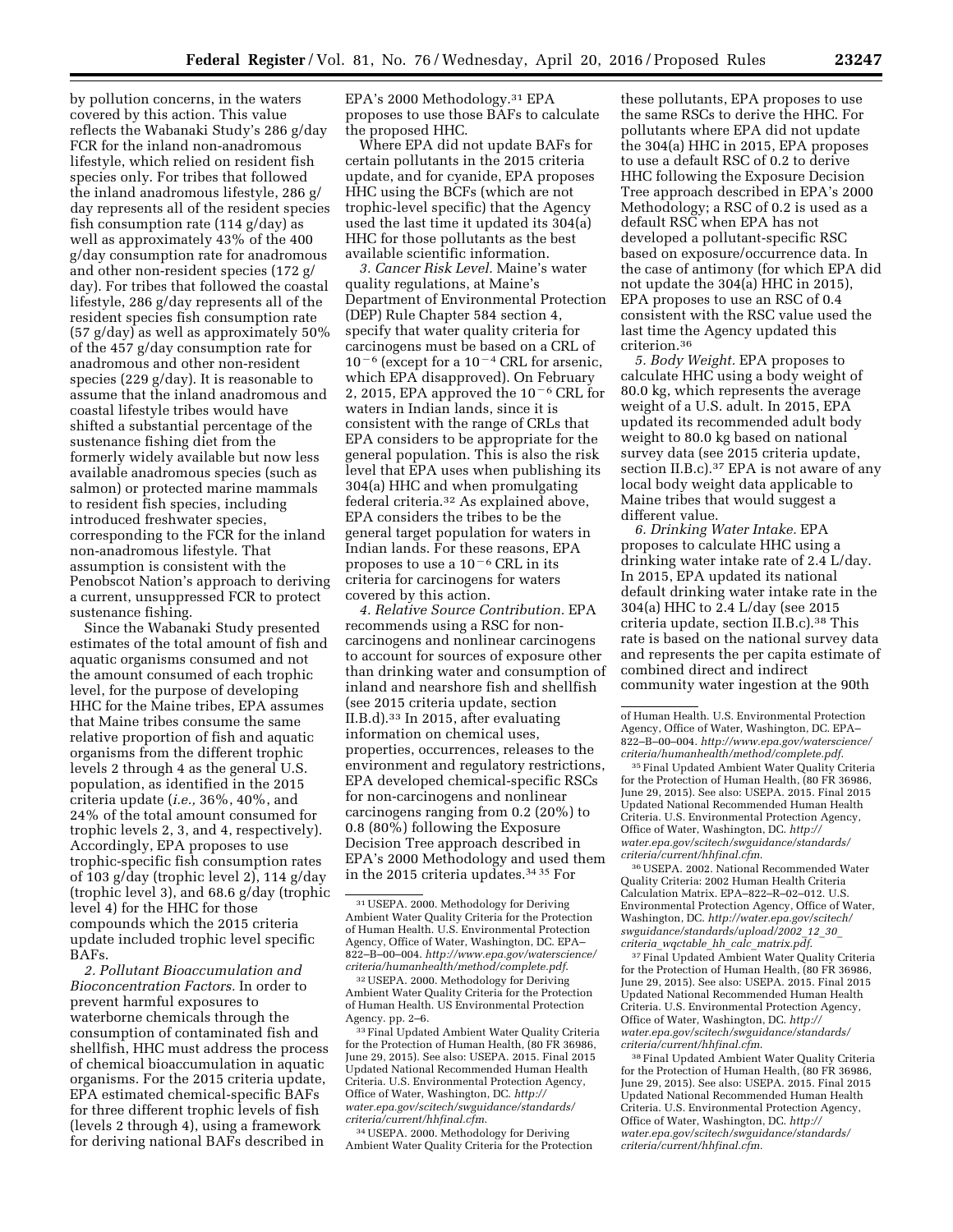percentile for adults ages 21 and older. EPA is not aware of any local data applicable to Maine tribes that suggest a different rate.

*7. Pollutant-Specific Reference Doses and Cancer Slope Factors.* As part of EPA's 2015 criteria update, EPA conducted a systematic search of eight peer-reviewed, publicly available sources to obtain the most current toxicity values for each pollutant (RfDs for non-carcinogenic effects and CSFs for carcinogenic effects).39 EPA

proposes to calculate HHC using the same toxicity values that EPA used in its 2015 criteria update, to ensure that the resulting criteria are based on a sound scientific rationale. Where EPA did not update criteria for certain pollutants in 2015, EPA proposes to use the toxicity values that the Agency used the last time it updated its 304(a) HHC for those pollutants.

*ii. Proposed Criteria.* EPA proposes HHC for 96 different pollutants (93 organism-only criteria, 88 water-plusorganism criteria) to protect the sustenance fishing designated use in the waters covered by this action (see Table 3). In accordance with Maine DEP Rule

Chapter 584, paragraph 1, the proposed ''Water & Organisms'' criteria would apply to all waters except for marine waters, where the proposed ''Organisms Only'' criteria would apply.

All of the proposed HHC criteria are proposed in units of micrograms per liter ( $\mu$ g/L) except for methylmercury,<sup>40</sup> which is expressed as mg/kg in the edible portion of fish.

<sup>&</sup>lt;sup>39</sup> Final Updated Ambient Water Quality Criteria for the Protection of Human Health, (80 FR 36986, June 29, 2015). See also: USEPA. 2015. Final 2015 Updated National Recommended Human Health Criteria. U.S. Environmental Protection Agency, Office of Water, Washington, DC. *[http://](http://water.epa.gov/scitech/swguidance/standards/criteria/current/hhfinal.cfm)*

*[water.epa.gov/scitech/swguidance/standards/](http://water.epa.gov/scitech/swguidance/standards/criteria/current/hhfinal.cfm) [criteria/current/hhfinal.cfm](http://water.epa.gov/scitech/swguidance/standards/criteria/current/hhfinal.cfm)*.

**BILLING CODE 6560–50–P** 

<sup>40</sup>EPA proposes a fish tissue-based methylmercury criterion rather than a fish tissuebased mercury criterion (which EPA disapproved in Indian waters) because methylmercury is the form of mercury found in fish and to which humans are exposed through eating fish. Human exposure to other forms of mercury is typically not associated with the aquatic environment.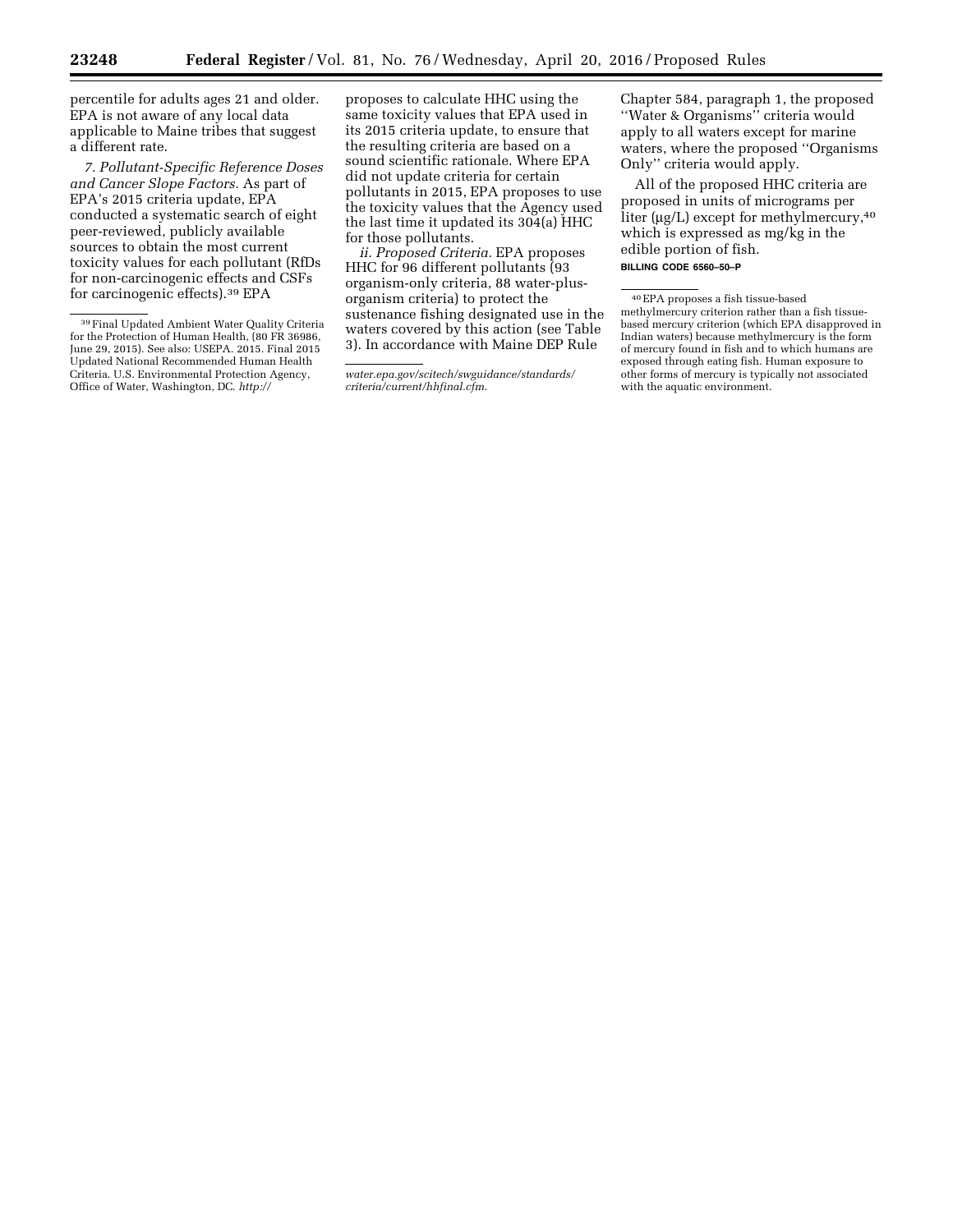|                 | Chemical Name                     | CAS<br>Number  | Cancer<br>Slope<br>Factor,<br>CSF<br>(per<br>$mg/kg \cdot d$ | Relative<br>Source<br>Contribution<br>$RSC(-)$ | Reference<br>Dose,<br>RfD<br>$(mg/kg \cdot d)$ | Bioaccumu-<br>lation Factor<br>for Trophic<br>Level 2<br>(L/kg tissue) | Bioaccumu-<br>lation Factor<br>for Trophic<br>Level 3<br>(L/kg tissue) | Bioaccumu-<br>lation Factor<br>for Trophic<br>Level 4<br>(L/kg tissue) | Bioconcen-<br>tration<br>Factor<br>(L/kg)<br>tissue) <sup>e</sup> | Water $&$<br>Organisms<br>$(\mu g/L)$ | <b>Organisms</b><br>Only<br>$(\mu g/L)$ |
|-----------------|-----------------------------------|----------------|--------------------------------------------------------------|------------------------------------------------|------------------------------------------------|------------------------------------------------------------------------|------------------------------------------------------------------------|------------------------------------------------------------------------|-------------------------------------------------------------------|---------------------------------------|-----------------------------------------|
| 1               | $1,1,2,2-$<br>Tetrachloroethane   | $79 - 34 - 5$  | 0.2                                                          | ä,                                             | $\rightarrow$                                  | $\overline{5.7}$                                                       | 7.4                                                                    | 8.4                                                                    |                                                                   | 0.09                                  | 0.2                                     |
| $\overline{2}$  | 1.1.2-Trichloroethane             | $79 - 00 - 5$  | 0.057                                                        | L.                                             | $\overline{a}$                                 | 6.0                                                                    | 7.8                                                                    | 8.9                                                                    | $\mathbf{r}$                                                      | 0.31                                  | 0.66                                    |
| $\overline{3}$  | 1,1-Dichloroethylene              | $75 - 35 - 4$  | $\omega$                                                     | 0.20                                           | 0.05                                           | 2.0                                                                    | 2.4                                                                    | 2.6                                                                    | $\tilde{\phantom{a}}$                                             | 300                                   | 1000                                    |
| $\overline{4}$  | $1,2,4,5-$<br>Tetrachlorobenzene  | $95 - 94 - 3$  | ä,                                                           | 0.20                                           | 0.0003                                         | 17,000                                                                 | 2,900                                                                  | 1,500                                                                  | $\blacksquare$                                                    | 0.002                                 | 0.002                                   |
| 5               | $1,2,4-$<br>Trichlorobenzene      | $120 - 82 - 1$ | 0.029                                                        | $\blacksquare$                                 | $\ddot{\phantom{1}}$                           | 2,800                                                                  | 1,500                                                                  | 430                                                                    | $\blacksquare$                                                    | 0.0056                                | 0.0056                                  |
| 6               | 1.2-Dichlorobenzene               | $95 - 50 - 1$  |                                                              | 0.20                                           | 0.3                                            | $\overline{52}$                                                        | $\overline{71}$                                                        | 82                                                                     | $\tilde{\phantom{a}}$                                             | 200                                   | 300                                     |
| $\overline{7}$  | 1,2-Dichloropropane               | $78 - 87 - 5$  | 0.036                                                        | $\blacksquare$                                 | $\blacksquare$                                 | 2.9                                                                    | 3.5                                                                    | 3.9                                                                    | $\blacksquare$                                                    | $\sim$                                | 2.3                                     |
| 8               | $1.2 -$<br>Diphenylhydrazine      | 122-66-7       | 0.8                                                          | L.                                             | $\ddot{\phantom{a}}$                           | 18                                                                     | 24                                                                     | $\overline{27}$                                                        | $\blacksquare$                                                    | 0.01                                  | 0.02                                    |
| 9               | $1.2$ -Trans-<br>Dichloroethylene | $156 - 60 - 5$ | $\blacksquare$                                               | 0.20                                           | 0.02                                           | $\overline{3.3}$                                                       | $\overline{4.2}$                                                       | 4.7                                                                    | $\blacksquare$                                                    | 90                                    | 300                                     |
| 10              | 1,3-Dichlorobenzene               | $541 - 73 - 1$ | $\blacksquare$                                               | 0.20                                           | 0.002                                          | $\overline{31}$                                                        | 120                                                                    | 190                                                                    | $\blacksquare$                                                    | $\mathbf{1}$                          | 1                                       |
| $\overline{11}$ | 1,3-Dichloropropene               | $542 - 75 - 6$ | 0.122                                                        | $\blacksquare$                                 | $\overline{\phantom{a}}$                       | $\overline{2.3}$                                                       | 2.7                                                                    | $\overline{3.0}$                                                       | $\blacksquare$                                                    | 0.21                                  | 0.87                                    |
| 12              | 1,4-Dichlorobenzene               | $106 - 46 - 7$ |                                                              | 0.20                                           | 0.07                                           | $\overline{28}$                                                        | $\overline{66}$                                                        | 84                                                                     |                                                                   |                                       | 70                                      |
| 13              | 2,4,5-Trichlorophenol             | $95 - 95 - 4$  | $\overline{a}$                                               | 0.20                                           | 0.1                                            | 100                                                                    | 140                                                                    | 160                                                                    | $\blacksquare$                                                    | 40                                    | 40                                      |
| 14              | 2,4,6-Trichlorophenol             | $88 - 06 - 2$  | 0.011                                                        | $\blacksquare$                                 | ä.                                             | $\overline{94}$                                                        | $\overline{130}$                                                       | 150                                                                    | $\blacksquare$                                                    | 0.20                                  | 0.21                                    |
| 15              | 2,4-Dichlorophenol                | $120 - 83 - 2$ | $\overline{\phantom{a}}$                                     | 0.20                                           | 0.003                                          | $\overline{31}$                                                        | 42                                                                     | 48                                                                     | $\blacksquare$                                                    | $\overline{4}$                        | $\overline{4}$                          |
| 16              | $2,4$ -Dimethylphenol             | $105 - 67 - 9$ | ÷.                                                           | 0.20                                           | 0.02                                           | 4.8                                                                    | 6.2                                                                    | 7.0                                                                    | $\blacksquare$                                                    | 80                                    | 200                                     |
| 17              | 2,4-Dinitrophenol                 | $51 - 28 - 5$  |                                                              | $0.20\,$                                       | 0.002                                          | $\overline{4.4^a}$                                                     | $4.4^a$                                                                | $4.4^a$                                                                | $\blacksquare$                                                    | 9                                     | $\overline{30}$                         |
| 18              | 2,4-Dinitrotoluene                | $121 - 14 - 2$ | 0.667                                                        | ÷.                                             |                                                | 2.8                                                                    | 3.5                                                                    | 3.9                                                                    | $\bar{\phantom{a}}$                                               | 0.036                                 | 0.13                                    |
| 19              | 2-Chloronaphthalene               | 91-58-7        | $\ddot{\phantom{a}}$                                         | 0.80                                           | 0.08                                           | 150                                                                    | 210                                                                    | 240                                                                    | $\blacksquare$                                                    | 90                                    | 90                                      |
| 20              | 2-Chlorophenol                    | $95 - 57 - 8$  | $\overline{a}$                                               | 0.20                                           | 0.005                                          | $\overline{3.8}$                                                       | 4.8                                                                    | 5.4                                                                    | ä,                                                                | 20                                    | 60                                      |
| 21              | $2-Methyl-4,6-$<br>Dinitrophenol  | 534-52-1       | $\blacksquare$                                               | 0.20                                           | 0.0003                                         | 6.8                                                                    | 8.9                                                                    | 10                                                                     | $\blacksquare$                                                    | $\mathbf{1}$                          | $\overline{2}$                          |
| 22              | 3,3'<br>Dichlorobenzidine         | 91-94-1        | 0.45                                                         | $\hat{\mathbf{r}}$                             |                                                | 44                                                                     | 60                                                                     | 69                                                                     |                                                                   | 0.0096                                | 0.011                                   |

## **TABLE 3-PROPOSED HHC AND KEY PARAMETERS USED IN THEIR DERIVATION**

23249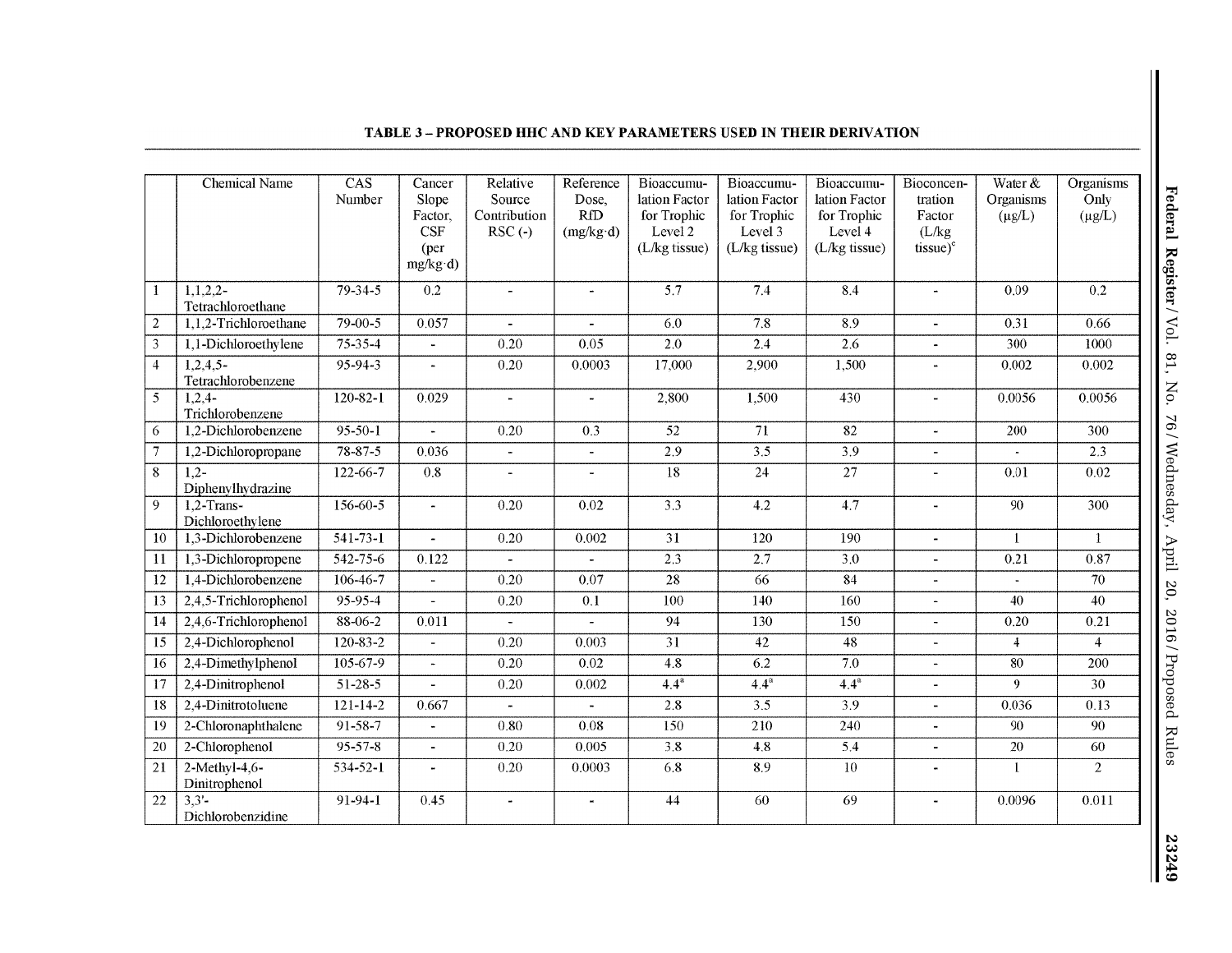|                 | <b>Chemical Name</b>                  | CAS            | Cancer                   | Relative                 | Reference         | Bioaccumu-       | Bioaccumu-                      | Bioaccumu-       | Bioconcen-               | Water $&$      | Organisms       |
|-----------------|---------------------------------------|----------------|--------------------------|--------------------------|-------------------|------------------|---------------------------------|------------------|--------------------------|----------------|-----------------|
|                 |                                       | Number         | Slope                    | Source                   | Dose,             | lation Factor    | lation Factor                   | lation Factor    | tration                  | Organisms      | Only            |
|                 |                                       |                | Factor,                  | Contribution             | RfD               | for Trophic      | for Trophic                     | for Trophic      | Factor                   | $(\mu g/L)$    | $(\mu g/L)$     |
|                 |                                       |                | CSF                      | $RSC(-)$                 | $(mg/kg \cdot d)$ | Level 2          | Level 3                         | Level 4          | (L/kg)                   |                |                 |
|                 |                                       |                | (per                     |                          |                   | (L/kg tissue)    | (L/kg tissue)                   | (L/kg tissue)    | $tissue)^e$              |                |                 |
|                 |                                       |                | $mg/kg \cdot d$          |                          |                   |                  |                                 |                  |                          |                |                 |
| $\overline{23}$ | $4.4'$ -DDD                           | $72 - 54 - 8$  | 0.24                     | $\blacksquare$           | $\blacksquare$    | 33,000           | 140,000                         | 240,000          | $\blacksquare$           | 9.3E-06        | 9.3E-06         |
| 24              | 4,4'-DDE                              | $72 - 55 - 9$  | 0.167                    | $\overline{a}$           |                   | 270.000          | 1.100.000                       | 3,100,000        |                          | 1.3E-06        | 1.3E-06         |
| 25              | $4.4'$ -DDT                           | $50 - 29 - 3$  | 0.34                     | $\blacksquare$           | $\overline{a}$    | 35,000           | 240.000                         | 1,100,000        | $\blacksquare$           | 2.2E-06        | 2.2E-06         |
| $\overline{26}$ | Acenaphthene                          | $83 - 32 - 9$  | $\blacksquare$           | 0.20                     | 0.06              | 510 <sup>a</sup> | 510 <sup>a</sup>                | $510^a$          | $\blacksquare$           | 6              | $\tau$          |
| $\overline{27}$ | Acrolein                              | $107 - 02 - 8$ | $\overline{\phantom{a}}$ | 0.20                     | 0.0005            | 1.0              | 1.0                             | $1.0\,$          | $\overline{\phantom{a}}$ | 3              |                 |
| $\overline{28}$ | Aldrin                                | $309 - 00 - 2$ | $\overline{17}$          | $\blacksquare$           | $\blacksquare$    | 18,000           | 310,000                         | 650,000          | $\blacksquare$           | 5.8E-08        | 5.8E-08         |
| 29              | alpha-BHC                             | 319-84-6       | 6.3                      | $\overline{a}$           | $\overline{a}$    | 1,700            | 1.400                           | 1,500            | $\blacksquare$           | 2.9E-05        | 2.9E-05         |
| $\overline{30}$ | alpha-Endosulfan                      | 959-98-8       | $\overline{\phantom{a}}$ | 0.20                     | 0.006             | 130              | 180                             | 200              | $\blacksquare$           | $\overline{2}$ | $\overline{2}$  |
| $\overline{31}$ | Anthracene                            | $120 - 12 - 7$ | $\blacksquare$           | 0.20                     | 0.3               | 610 <sup>4</sup> | 610 <sup>a</sup>                | 610 <sup>a</sup> | $\blacksquare$           | 30             | 30              |
| $\overline{32}$ | Antimony                              | 7440-36-0      |                          | 0.40                     | 0.0004            |                  |                                 | $\blacksquare$   | $\mathbf{1}$             | 4.8            | $\overline{45}$ |
| $\overline{33}$ | Benzene                               | $71 - 43 - 2$  | $^{6}$ 0.055             | $\blacksquare$           | $\blacksquare$    | 3.6              | 4.5                             | 5.0              | $\blacksquare$           | 0.40           | 1.2             |
| $\overline{34}$ | Benzo (a) Anthracene                  | $56 - 55 - 3$  | 0.73                     | $\mathbf{r}$             | $\sim$            | $3,900^{\circ}$  | $3,900^{\circ}$                 | $3,900^{\circ}$  | $\blacksquare$           | 9.8E-05        | $9.8E - 0.5$    |
| $\overline{35}$ | Benzo (a) Pyrene                      | $50 - 32 - 8$  | 7.3                      | $\sim$                   | $\mathbf{r}$      | $3,900^a$        | $3,900^a$                       | $3,900^a$        | $\blacksquare$           | 9.8E-06        | 9.8E-06         |
| $\overline{36}$ | Benzo (b)<br>Fluoranthene             | 205-99-2       | 0.73                     | $\mathbf{r}$             | $\blacksquare$    | $3.900^a$        | $3,900^a$                       | $3,900^a$        | $\blacksquare$           | 9.8E-05        | 9.8E-05         |
| 37              | Benzo (k)<br>Fluoranthene             | 207-08-9       | 0.073                    | $\overline{\phantom{a}}$ | $\blacksquare$    | $3,900^a$        | $\frac{1}{3}$ ,900 <sup>a</sup> | $3,900^a$        | $\blacksquare$           | 0.00098        | 0.00098         |
| 38              | bcta-BHC                              | 319-85-7       | 1.8                      | $\blacksquare$           |                   | 110              | 160                             | 180              | $\overline{\phantom{0}}$ | 0.0010         | 0.0011          |
| 39              | beta-Endosulfan                       | 33213-65-9     | $\blacksquare$           | 0.20                     | 0.006             | 80               | 110                             | 130              | $\blacksquare$           | 3              | 3               |
| 40              | Bis(2-Chloro-1-<br>Methylethyl) Ether | 108-60-1       | $\overline{\phantom{a}}$ | 0.20                     | 0.04              | 6.7              | 8.8                             | 10               |                          | 100            | 300             |
| 41              | Bis(2-Chloroethyl)<br>Ether           | 111-44-4       | 1.1                      | $\blacksquare$           | $\blacksquare$    | 1.4              | 1.6                             | 1.7              | $\blacksquare$           | 0.026          | 0.16            |
| $\overline{42}$ | Bis(2-Ethylhexyl)<br>Phthalate        | $117 - 81 - 7$ | 0.014                    | $\blacksquare$           | $\blacksquare$    | 710 <sup>a</sup> | 710 <sup>a</sup>                | $710^a$          | ٠                        | 0.028          | 0.028           |
| $\overline{43}$ | Bromoform                             | $75 - 25 - 2$  | 0.0045                   | $\overline{\phantom{a}}$ | $\blacksquare$    | $\overline{5.8}$ | 7.5                             | 8.5              | $\blacksquare$           | 4.0            | 8.7             |
| 44              | <b>Butylbenzyl Phthalate</b>          | 85-68-7        | 0.0019                   | $\mathbf{r}$             | $\blacksquare$    | $19,000^a$       | $19,000^a$                      | $19,000^a$       | $\overline{\phantom{0}}$ | 0.0077         | 0.0077          |
| 45              | Carbon Tetrachloride                  | $56 - 23 - 5$  | 0.07                     |                          |                   | 9.3              | $\overline{12}$                 | 14               |                          | 0.2            | 0.3             |

## **TABLE 3- PROPOSED HHC AND KEY PARAMETERS USED IN THEIR DERIVATION**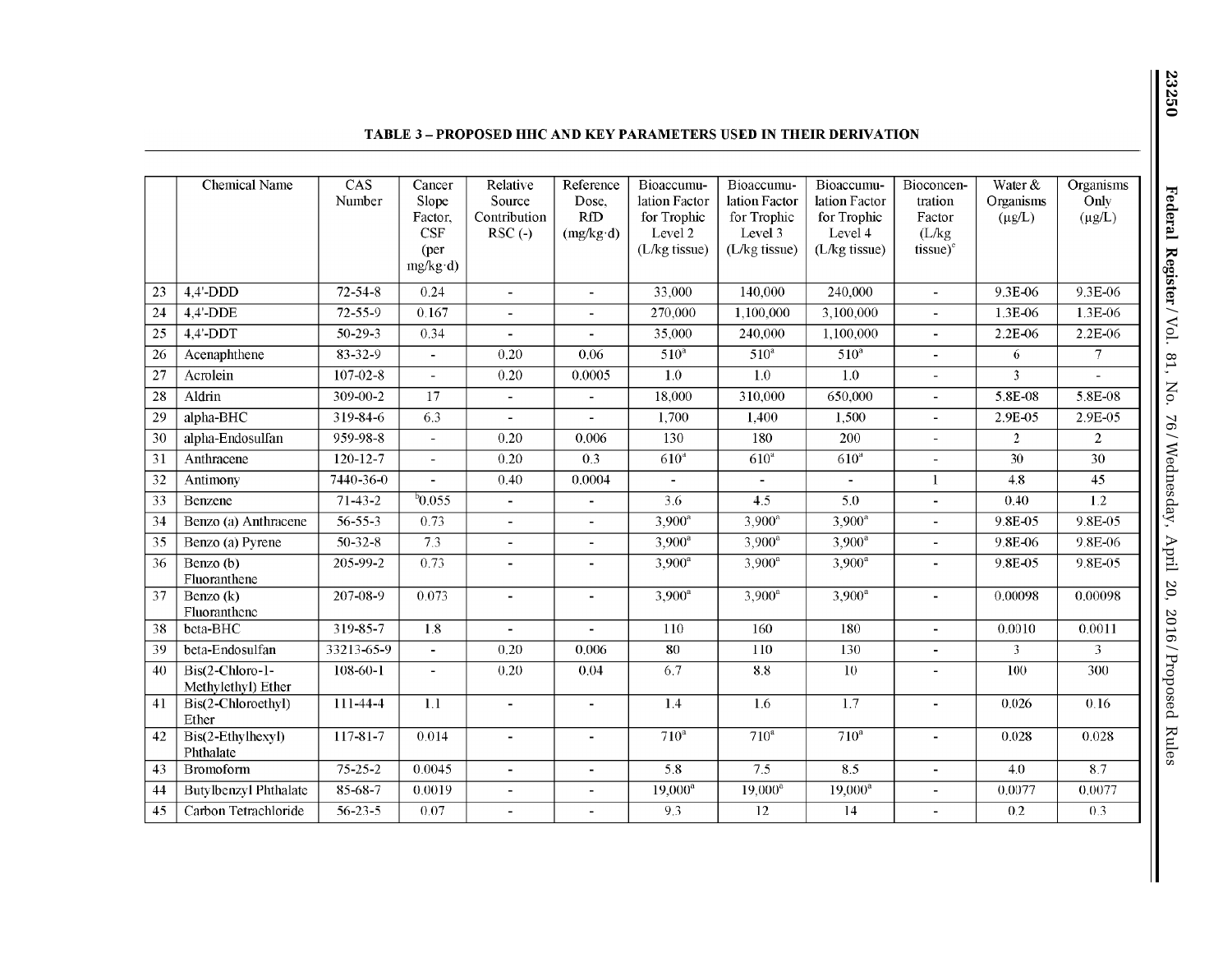|                 | <b>Chemical Name</b>        | CAS<br>Number    | Cancer<br>Slope<br>Factor,<br><b>CSF</b><br>(per<br>$mg/kg \cdot d$ | Relative<br>Source<br>Contribution<br>$RSC(-)$ | Reference<br>Dose,<br><b>RfD</b><br>(mg/kg d) | Bioaccumu-<br>lation Factor<br>for Trophic<br>Level 2<br>(L/kg tissue) | Bioaccumu-<br>lation Factor<br>for Trophic<br>Level 3<br>(L/kg tissue) | Bioaccumu-<br>lation Factor<br>for Trophic<br>Level 4<br>(L/kg tissue) | Bioconcen-<br>tration<br>Factor<br>(L/kg)<br>$tissue)^e$ | Water &<br>Organisms<br>$(\mu g/L)$ | Organisms<br>Only<br>$(\mu g/L)$ |
|-----------------|-----------------------------|------------------|---------------------------------------------------------------------|------------------------------------------------|-----------------------------------------------|------------------------------------------------------------------------|------------------------------------------------------------------------|------------------------------------------------------------------------|----------------------------------------------------------|-------------------------------------|----------------------------------|
| 46              | Chlordane                   | 57-74-9          | 0.35                                                                | $\blacksquare$                                 | $\blacksquare$                                | 5,300                                                                  | 44,000                                                                 | 60,000                                                                 | $\blacksquare$                                           | 2.4E-05                             | $2.4E - 0.5$                     |
| 47              | Chlorobenzene               | 108-90-7         |                                                                     | 0.20                                           | 0.02                                          | 14                                                                     | 19                                                                     | $\overline{22}$                                                        |                                                          | 40                                  | 60                               |
| 48              | Chlorodibromometha<br>ne    | $124 - 48 - 1$   | 0.040                                                               | $\blacksquare$                                 | ä,                                            | 3.7                                                                    | 4.8                                                                    | 5.3                                                                    | $\blacksquare$                                           | $\blacksquare$                      | 1.5                              |
| 49              | Chrysene                    | 218-01-9         | 0.0073                                                              | $\blacksquare$                                 |                                               | $3,900^{\circ}$                                                        | $3,900^a$                                                              | $3,900^{\circ}$                                                        | $\blacksquare$                                           | $\blacksquare$                      | 0.0098                           |
| 50              | Cyanide                     | $57 - 12 - 5$    | $\blacksquare$                                                      | 0.20                                           | 0.0006                                        |                                                                        | $\sim$                                                                 | $\blacksquare$                                                         | $\mathbf{1}$                                             | $\overline{4}$                      | 30                               |
| 51              | Dibenzo (a,h)<br>Anthracene | $53 - 70 - 3$    | 7.3                                                                 | $\blacksquare$                                 |                                               | $3,900^a$                                                              | $3.900^a$                                                              | $3.900^a$                                                              |                                                          | 9.8E-06                             | 9.8E-06                          |
| $\overline{52}$ | Dichlorobromometha<br>ne    | $75 - 27 - 4$    | 0.034                                                               | $\blacksquare$                                 | ÷.                                            | $\overline{3.4}$                                                       | $\overline{4.3}$                                                       | 4.8                                                                    | $\blacksquare$                                           | $\blacksquare$                      | $\overline{2}$                   |
| $\overline{53}$ | Dieldrin                    | $60-57-1$        | $\overline{16}$                                                     | $\blacksquare$                                 | $\blacksquare$                                | 14,000                                                                 | 210,000                                                                | 410,000                                                                | $\blacksquare$                                           | 9.3E-08                             | 9.3E-08                          |
| 54              | Diethyl Phthalate           | 84-66-2          | $\blacksquare$                                                      | 0.20                                           | 0.8                                           | $920^a$                                                                | $920^a$                                                                | $920^a$                                                                | $\blacksquare$                                           | 50                                  | 50                               |
| $\overline{55}$ | Dimethyl Phthalate          | $131 - 11 - 3$   | $\blacksquare$                                                      | 0.20                                           | 10                                            | 4.000 <sup>a</sup>                                                     | $4.000$ <sup>a</sup>                                                   | 4.000 <sup>a</sup>                                                     | $\blacksquare$                                           | 100                                 | 100                              |
| 56              | Di-n-Butyl Phthalate        | $84 - 74 - 2$    | $\blacksquare$                                                      | 0.20                                           | 0.1                                           | $2,900^{\circ}$                                                        | $2,900^a$                                                              | $2.900^a$                                                              |                                                          | $\overline{2}$                      | $\overline{2}$                   |
| 57              | Dinitrophenols              | $25550 - 58 - 7$ | $\blacksquare$                                                      | 0.20                                           | 0.002                                         | $\mathbf{r}$                                                           | $\sim$                                                                 | $\sim$                                                                 | 1.51                                                     | 10                                  | 70                               |
| 58              | Endosulfan Sulfate          | 1031-07-8        | $\mathbf{r}$                                                        | 0.20                                           | 0.006                                         | 88                                                                     | 120                                                                    | 140                                                                    | $\sim$                                                   | $\overline{3}$                      | $\overline{3}$                   |
| 59              | Endrin                      | $72 - 20 - 8$    | $\overline{\phantom{a}}$                                            | 0.80                                           | 0.0003                                        | 4,600                                                                  | 36.000                                                                 | 46,000                                                                 | $\blacksquare$                                           | 0.002                               | 0.002                            |
| 60              | Endrin Aldehyde             | 7421-93-4        | $\mathbf{r}$                                                        | 0.80                                           | 0.0003                                        | 440                                                                    | 920                                                                    | 850                                                                    | $\sim$                                                   | 0.09                                | 0.09                             |
| 61              | Ethylbenzene                | $100 - 41 - 4$   | $\sim$                                                              | 0.20                                           | 0.022                                         | 100                                                                    | 140                                                                    | 160                                                                    | $\blacksquare$                                           | 8.9                                 | 9.5                              |
| 62              | Fluoranthene                | $206 - 44 - 0$   | $\sim$                                                              | 0.20                                           | 0.04                                          | $1,500^{\circ}$                                                        | $1,500^{\circ}$                                                        | $1.500^a$                                                              | $\mathbf{r}$                                             | $\mathbf{1}$                        | 1                                |
| 63              | Fluorene                    | $86 - 73 - 7$    | $\overline{a}$                                                      | 0.20                                           | 0.04                                          | 230                                                                    | 450                                                                    | 710                                                                    |                                                          | $\overline{5}$                      | $\overline{5}$                   |
| 64              | gamma-BHC<br>(Lindane)      | 58-89-9          | $\blacksquare$                                                      | 0.50                                           | 0.0047                                        | 1,200                                                                  | 2,400                                                                  | 2,500                                                                  | $\blacksquare$                                           | 0.33                                |                                  |
| 65              | Heptachlor                  | $76 - 44 - 8$    | 4.1                                                                 | ÷.                                             | ä,                                            | 12,000                                                                 | 180,000                                                                | 330,000                                                                | $\sim$                                                   | 4.4E-07                             | 4.4E-07                          |
| 66              | Heptachlor Epoxide          | $1024 - 57 - 3$  | $\overline{5.5}$                                                    | ÷.                                             | $\blacksquare$                                | 4,000                                                                  | 28.000                                                                 | 35,000                                                                 | $\sim$                                                   | 2.4E-06                             | 2.4E-06                          |
| 67              | Hexachlorobenzene           | 118-74-1         | 1.02                                                                | $\blacksquare$                                 | $\blacksquare$                                | 18,000                                                                 | 46,000                                                                 | 90,000                                                                 |                                                          | 5.9E-06                             | 5.9E-06                          |
| 68              | Hexachlorobutadiene         | $87 - 68 - 3$    | 0.04                                                                | $\overline{\phantom{a}}$                       | $\overline{\phantom{a}}$                      | 23,000                                                                 | 2,800                                                                  | 1,100                                                                  |                                                          | 0.0007                              | 0.0007                           |

# **TABLE 3- PROPOSED HHC AND KEY PARAMETERS USED IN THEIR DERIVATION**

23251 Ш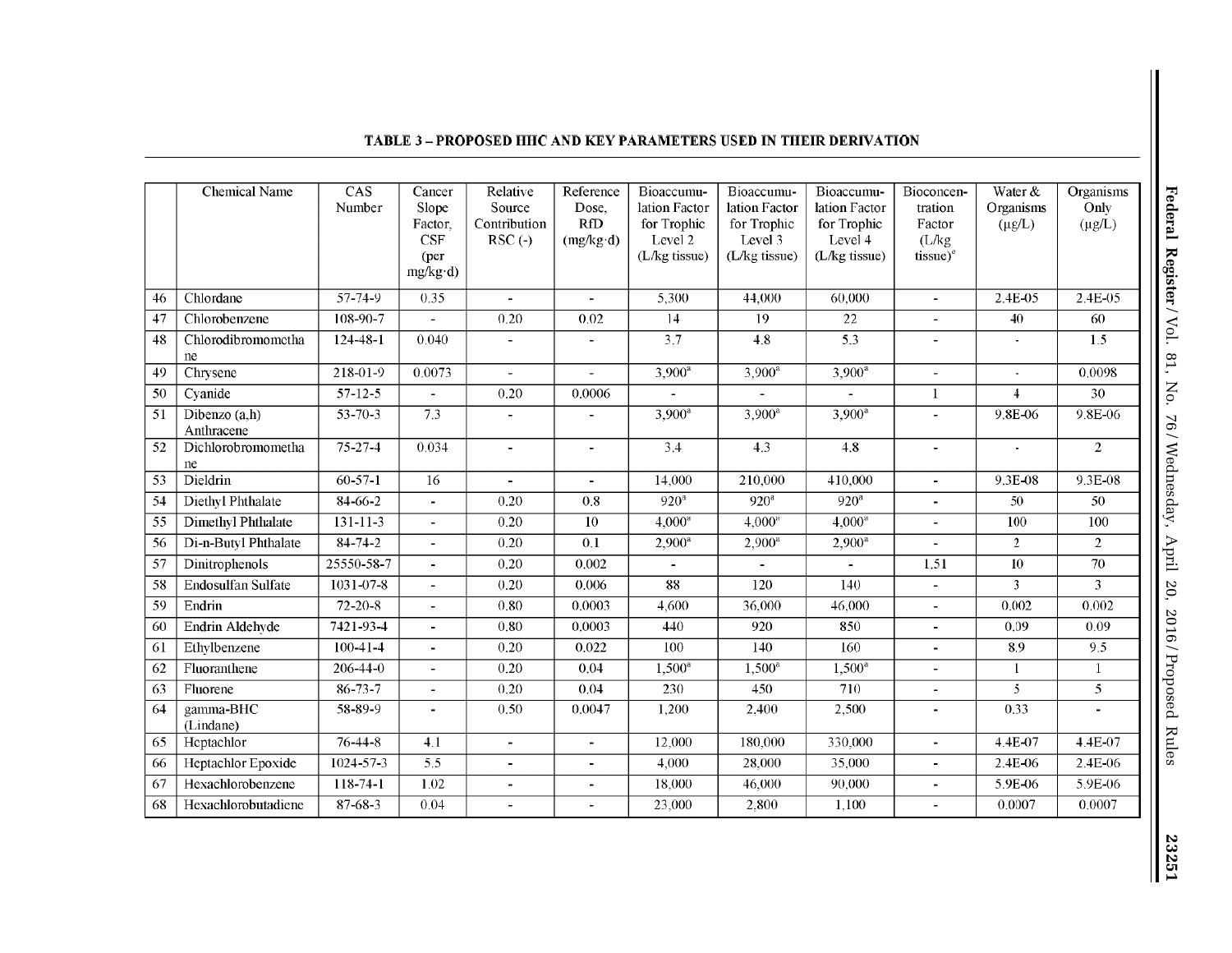|                 | <b>Chemical Name</b>          | CAS<br>Number   | Cancer<br>Slope | Relative<br>Source       | Reference<br>Dose, | Bioaccumu-<br>lation Factor | Bioaccumu-<br>lation Factor | Bioaccumu-<br>lation Factor | Bioconcen-<br>tration | Water &<br>Organisms | Organisms<br>Only  |
|-----------------|-------------------------------|-----------------|-----------------|--------------------------|--------------------|-----------------------------|-----------------------------|-----------------------------|-----------------------|----------------------|--------------------|
|                 |                               |                 | Factor.         | Contribution             | <b>RfD</b>         | for Trophic                 | for Trophic                 | for Trophic                 | Factor                | $(\mu g/L)$          | $(\mu g/L)$        |
|                 |                               |                 | <b>CSF</b>      | $RSC(-)$                 | (mg/kg d)          | Level 2                     | Level 3                     | Level 4                     | (L/kg)                |                      |                    |
|                 |                               |                 | (per)           |                          |                    | (L/kg tissue)               | (L/kg tissue)               | (L/kg tissue)               | $tissue)^e$           |                      |                    |
|                 |                               |                 | $mg/kg \cdot d$ |                          |                    |                             |                             |                             |                       |                      |                    |
| 69              | Hexachlorocyclohexa           | $608 - 73 - 1$  | 1.8             | $\blacksquare$           | $\blacksquare$     | 160                         | 220                         | 250                         | $\blacksquare$        | 0.00073              | 0.00076            |
|                 | ne-Technical                  |                 |                 |                          |                    |                             |                             |                             |                       |                      |                    |
| 70              | Hexachlorocyclopenta          | 77-47-4         | $\blacksquare$  | 0.20                     | 0.006              | 620                         | 1.500                       | 1,300                       | $\blacksquare$        | 0.3                  | 0.3                |
|                 | diene                         |                 |                 |                          |                    |                             |                             |                             |                       |                      |                    |
| 71              | Hexachloroethane              | $67 - 72 - 1$   | 0.04            | $\blacksquare$           | $\blacksquare$     | 1,200                       | 280                         | 600                         | $\blacksquare$        | 0.01                 | 0.01               |
| 72              | Indeno $(1,2,3-cd)$<br>Pyrene | 193-39-5        | 0.73            | $\blacksquare$           |                    | $3,900^a$                   | $3,900^a$                   | $3,900^a$                   |                       | 9.8E-05              | 9.8E-05            |
| 73              | Isophorone                    | $78 - 59 - 1$   | 0.00095         | $\mathbf{r}$             | $\blacksquare$     | 1.9                         | $\overline{2.2}$            | 2.4                         | $\blacksquare$        | 28                   | 140                |
| 74              | Methoxychlor                  | $72 - 43 - 5$   |                 | 0.80                     | 2.E-05             | 1,400                       | 4,800                       | 4,400                       | $\overline{a}$        | 0.001                |                    |
| 75              | Methylene Chloride            | $75-09-2$       | 0.002           |                          |                    | 1.4                         | 1.5                         | 1.6                         | $\overline{a}$        |                      | 90                 |
| 76              | Methylmercury                 | 22967-92-6      | $\sim$          | 2.70E-05                 | 0.0001             | $\blacksquare$              |                             | $\overline{\phantom{a}}$    |                       |                      | $\overline{60.02}$ |
|                 |                               |                 |                 |                          |                    |                             |                             |                             |                       |                      | (mg/kg)            |
| 77              | Nickel                        | $7440 - 02 - 0$ | $\blacksquare$  | 0.20                     | 0.02               | $\overline{a}$              | $\mathbf{r}$                | $\mathbf{r}$                | 47                    | 20                   | 24                 |
| 78              | Nitrobenzene                  | 98-95-3         | $\mathbf{r}$    | 0.20                     | 0.002              | 2.3                         | 2.8                         | 3.1                         | $\blacksquare$        | 10                   | 40                 |
| 79              | Nitrosamines                  | ÷               | 43.46           | $\blacksquare$           | $\blacksquare$     | ÷                           | $\blacksquare$              | $\blacksquare$              | 0.20                  | 0.0007               | 0.0322             |
| 80              | $N-$                          | 924-16-3        | 5.43            | $\overline{\phantom{a}}$ |                    | $\overline{a}$              |                             | $\overline{a}$              | 3.38                  | 0.0044               | 0.015              |
|                 | Nitrosodibutylamine           |                 |                 |                          |                    |                             |                             |                             |                       |                      |                    |
| $\overline{81}$ | $N-$                          | $55 - 18 - 5$   | 43.46           | $\overline{a}$           | $\overline{a}$     | $\overline{a}$              |                             |                             | 0.20                  | 0.0007               | 0.0322             |
|                 | Nitrosodiethylamine           |                 |                 |                          |                    |                             |                             |                             |                       |                      |                    |
| $\overline{82}$ | $N-$<br>Nitrosodimethylamine  | $62 - 75 - 9$   | $\overline{51}$ | $\blacksquare$           | $\blacksquare$     | $\overline{a}$              | $\blacksquare$              | $\blacksquare$              | 0.026                 | 0.00065              | 0.21               |
| $\overline{83}$ | N-Nitrosodi-n-                | $621 - 64 - 7$  | 7.0             | $\blacksquare$           | $\blacksquare$     | ÷                           | $\blacksquare$              | $\blacksquare$              | 1.13                  | 0.0042               | 0.035              |
|                 | propylamine                   |                 |                 |                          |                    |                             |                             |                             |                       |                      |                    |
| 84              | $N-$                          | 86-30-6         | 0.0049          | $\blacksquare$           | $\blacksquare$     | ۰                           | $\blacksquare$              | $\blacksquare$              | 136                   | 0.40                 | 0.42               |
|                 | Nitrosodiphenylamine          |                 |                 |                          |                    |                             |                             |                             |                       |                      |                    |
| 85              | N-Nitrosopyrrolidine          | 930-55-2        | 2.13            | $\overline{\phantom{a}}$ |                    | $\blacksquare$              | $\blacksquare$              | $\blacksquare$              | 0.055                 |                      | 2.4                |
| 86              | Pentachlorobenzene            | 608-93-5        | $\blacksquare$  | 0.20                     | 0.0008             | 3,500                       | 4,500                       | 10.000                      | $\blacksquare$        | 0.008                | 0.008              |
| 87              | Pentachlorophenol             | 87-86-5         | 0.4             |                          |                    | 44                          | 290                         | 520                         | $\overline{a}$        | 0.003                | 0.003              |
| 88              | Phenol                        | $108 - 95 - 2$  | $\mathbf{r}$    | 0.20                     | 0.6                | 1.5                         | $\overline{1.7}$            | 1.9                         |                       | 3,000                | 20,000             |

## **TABLE 3- PROPOSED HHC AND KEY PARAMETERS USED IN THEIR DERIVATION**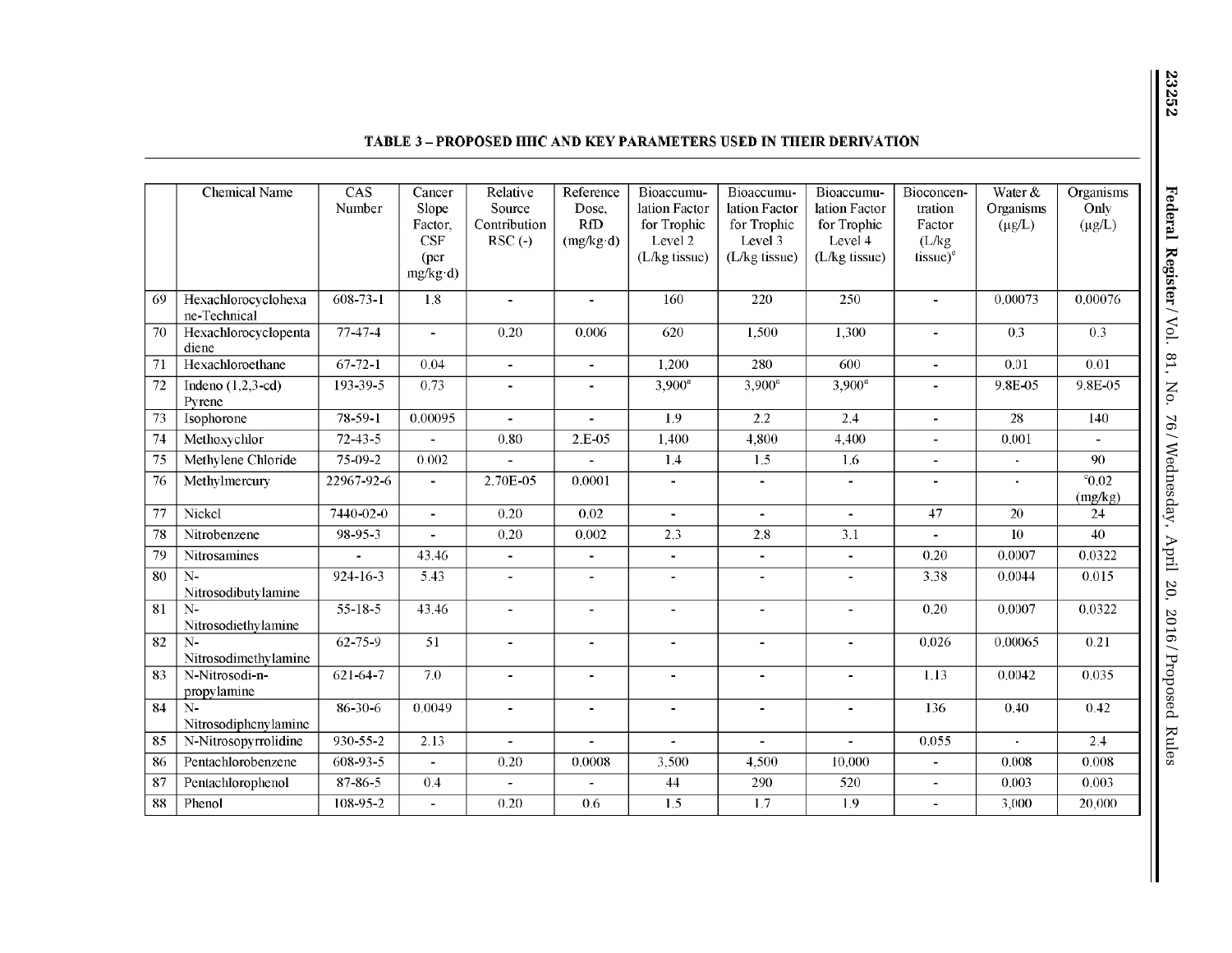|    | Chemical Name     | CAS       | Cancer          | Relative     | Reference         | Bioaccumu-      | Bioaccumu-               | Bioaccumu-      | Bioconcen-  | Water &          | Organisms      |
|----|-------------------|-----------|-----------------|--------------|-------------------|-----------------|--------------------------|-----------------|-------------|------------------|----------------|
|    |                   | Number    | Slope           | Source       | Dose.             | lation Factor   | lation Factor            | lation Factor   | tration     | <b>Organisms</b> | Only           |
|    |                   |           | Factor.         | Contribution | RfD               | for Trophic     | for Trophic              | for Trophic     | Factor      | $(\mu g/L)$      | $(\mu g/L)$    |
|    |                   |           | CSF             | $RSC(-)$     | $(mg/kg \cdot d)$ | Level 2         | Level 3                  | Level 4         | (L/kg)      |                  |                |
|    |                   |           | ( <i>per</i> )  |              |                   | $(L/kg$ tissue) | $(L/kg$ tissue)          | $(L/kg$ tissue) | $tissue)^e$ |                  |                |
|    |                   |           | $mg/kg \cdot d$ |              |                   |                 |                          |                 |             |                  |                |
| 89 | Polychlorinated   | 1336-36-3 | $\overline{2}$  |              |                   |                 |                          |                 | 31.200      | $4.5E-06$        | $4.5E-06$      |
|    | Biphenyls (PCBs)  |           |                 |              |                   |                 |                          |                 |             |                  |                |
| 90 | Pyrene            | 129-00-0  |                 | 0.20         | 0.03              | $860^a$         | $860^a$                  | $860^{\circ}$   |             | 2                | $\overline{2}$ |
| 91 | Selenium          | 7782-49-2 |                 | 0.20         | 0.005             | -               | $\sim$                   | $\blacksquare$  | 4.8         | 21               | 58             |
| 92 | Toluene           | 108-88-3  |                 | 0.20         | 0.0097            | 11              | 15                       | 17              |             | 24               | 39             |
| 93 | Toxaphene         | 8001-35-2 | 1.1             | -            |                   | 1.700           | 6.600                    | 6,300           |             | 5.3E-05          | 5.3E-05        |
| 94 | Trichloroethylene | 79-01-6   | 0.05            | -            |                   | 8.7             | 12                       | 13              |             | 0.3              | 0.5            |
| 95 | Vinyl Chloride    | $75-01-4$ | 1.5             |              |                   | 1.4             | 1.6                      | 1.7             |             | 0.019            | 0.12           |
| 96 | Zinc              | 7440-66-6 |                 | 0.20         | 0.3               | -               | $\overline{\phantom{a}}$ | $\blacksquare$  | 47          | 300              | 360            |

#### **TABLE 3-PROPOSED HHC AND KEY PARAMETERS USED IN THEIR DERIVATION**

"This bioaccumulation factor was estimated from laboratory-measured bioconcentration factors; EPA multiplied tlris bioaccumulation factor by the overall fish consumption rate of 286 g/d to calculate the human health criteria.

 $b$ EPA's 304(a) HHC for benzene use a CSF range of 0.015 to 0.055 per mg/kg-day. EPA proposes to use the higher end of the CSF range (0.055 per mg/kg-day) to derive the proposed benzene criteria.

"This criterion is expressed as the fish tissue concentration of methylmercury (mg methylmercury/kg fish) and applies equally to fresh and marine waters. See Water Quality Criterion for the Protection of Human Health: Methylmercury (EPA-823-R-01-001, January 3, 2001) for how this value is calculated using the criterion equation in EPA's 2000 Methodology rearranged to solve for a protective concentration in fish tissue rather than in water.

"This criterion applies to total PCBs (e.g., the sum of all congener or isomer or homolog or Aroclor analyses).

eEP A multiplied this bioconccntration factor by the overall fish consumption rate of 286 g/d to calculate the human health criteria.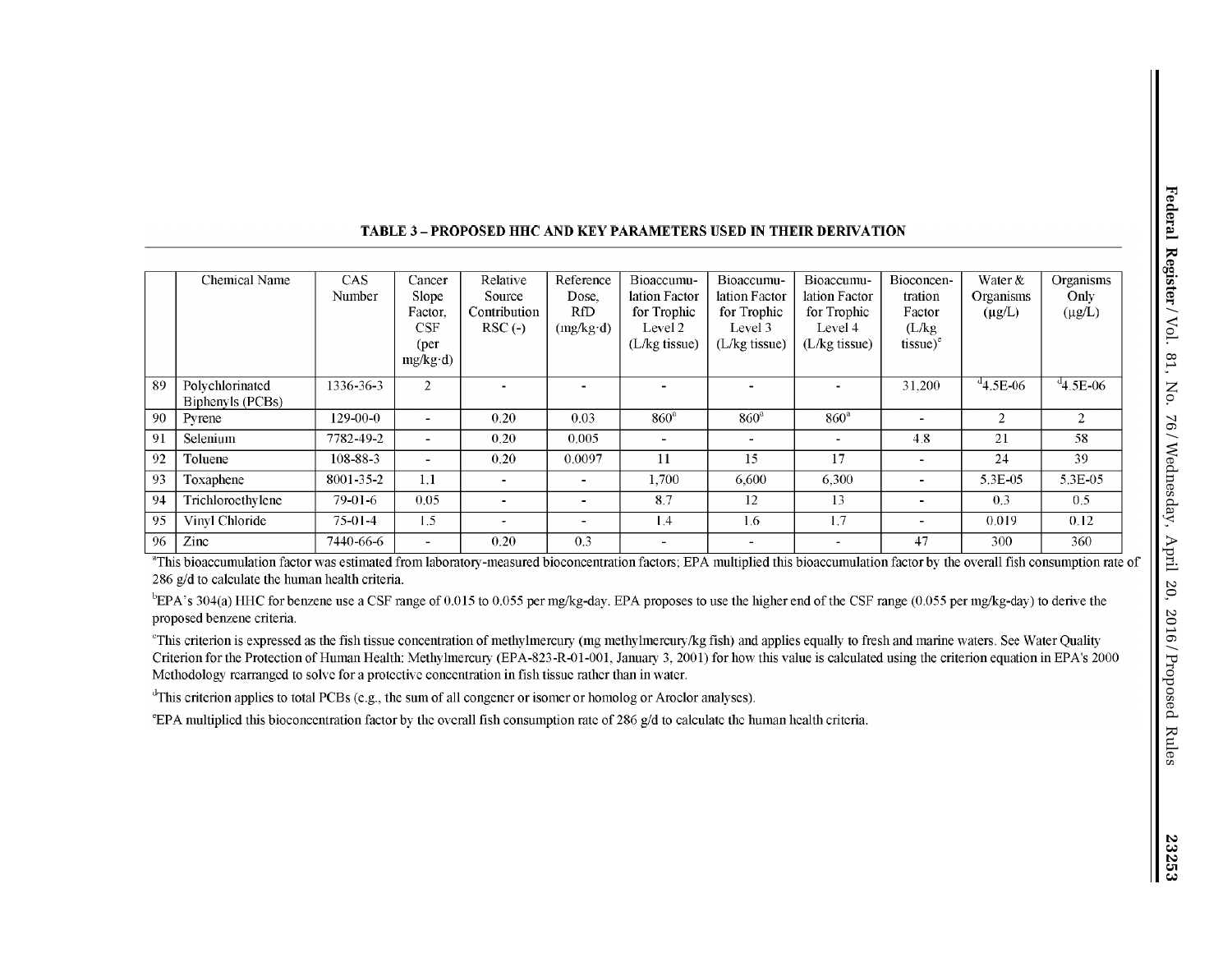#### **BILLING CODE 6560–50–C**

# *B. Proposed WQS for Waters in Indian Lands*

### 1. Bacteria Criteria

*a. What did EPA disapprove*? On March 16, 2015, EPA disapproved Maine's 1985 bacteria criteria for the protection of the designated use of ''recreation in and on the water'' (recreational criteria), as revised in 2005 and 2008, for Class B, C, GPA, SB and SC waters in Indian lands. This designated use and these criteria are set forth in 38 M.R.S. 465(3.B) and (4.B), 465–A(1.B), and 465–B(2.B) and (3.B), respectively. EPA's disapproval of Maine's recreational criteria for waters in Indian lands was based on a review of whether the criteria, as a whole, protect the applicable designated use. Because Maine's recreational criteria apply only to fecal sources of human and domestic origin and do not include an explicit duration and frequency of exceedance, EPA concluded that Maine's recreational criteria are not fully protective of the recreation designated use in waters in Indian lands.

Maine's recreational bacteria criteria for Class B, C, GPA, SB and SC waters include only fecal sources of ''human and domestic origin'' and fail to include naturally occurring sources. In the case of bacteria, pathogens that pose human health risks can come from naturally occurring sources such as wildlife as well as from human and domestic sources. Therefore, a potential human health risk from recreational exposure to bacteria exists in wildlife-impacted waters (2012 Recreational Water Quality Criteria, section 3.5.1–2). In addition, EPA published new recommended 304(a) recreational criteria in 2012, which include two numeric thresholds (geometric mean and statistical threshold value, or STV), an averaging duration, and a maximum frequency of exceedance. Maine's recreational criteria do not include an explicit duration and frequency of exceedance or an STV, all of which EPA finds are necessary to protect designated uses.

On June 5, 2015, EPA disapproved the narrative bacteria criteria for Class AA, A and SA waters in Indian lands for the protection of recreation uses and, in the case of SA waters, also for shellfishing uses. These criteria are set forth in 38 M.R.S. 465(1.B and 2.B) and 465–B(1.B), respectively. These criteria specify that the bacteria content of these waters shall be ''as naturally occurs.'' Although the intent of these criteria is to reflect conditions unaffected by human activity, in the case of bacteria, pathogens that pose human health risks

from recreational exposure or shellfish consumption can result from naturally occurring sources such as wildlife. Because these narrative bacteria criteria do not address bacteria from wildlife sources, EPA disapproved them as not adequately protecting recreation in and on the waters in Class AA, A and SA waters, and propagation and harvesting of shellfish in Class SA waters.

*b. What is EPA proposing? i. Recreational Bacteria Criteria.* EPA is proposing recreational criteria for Class AA, A, B, C, GPA, SA, SB and SC waters in Indian lands based on EPA's 2012 Recreational Water Quality Criteria (RWQC) recommendations (EPA Office of Water 820–F–12–058). The criterion magnitude is expressed in terms of *Escherichia coli* colony forming units per 100 milliliters (cfu/100 ml) for fresh waters and *Enterococcus* spp. colony forming units per 100 milliliters (cfu/ 100 ml) for marine waters, consistent with Maine's current criteria expression and EPA's 2012 recommendations.

The 2012 RWQC recommendations offer two sets of numeric concentration thresholds, either of which would protect the designated use of primary contact recreation and, therefore, would protect the public from exposure to harmful levels of pathogens. The proposed criteria's magnitude, duration and frequency are based on EPA's illness rate of 32 NGI per 1,000 primary contact recreators, where NGI represents the gastrointestinal illnesses as measured by EPA's National Epidemiological and Environmental Assessment of Recreational Water (NEEAR) study.41 EPA chose the 32 NGI per 1,000 primary contact recreators illness rate because the resulting geometric mean components of the criteria most closely match the geometric means in Maine's criteria. EPA specifically invites comment on whether instead to base the criteria on EPA's alternative illness threshold of 36 NGI per 1,000 primary contact recreators set forth in the 2012 RWQC.

In addition, for Class AA, A and SA waters in Indian lands, EPA is proposing to include Maine's narrative criteria expression that bacteria content of these waters be no greater than as ''naturally occurs.'' This maintains Maine's intention that the waters be free of human caused pathogens, while the specific numeric criteria EPA proposes also provide protection for designated recreational uses in the event there are wildlife sources.

Finally, in accordance with the recommendation to Maine in EPA's March 16, 2015 letter, EPA is proposing that the criteria apply all year long in all waters in Indian lands. This differs from Maine's disapproved criteria, which do not apply from October 1 through May 14 in Classes B, C, GPA, SB, and SC waters. EPA does not have a record to support a conclusion that no recreation in and on these waters occurs between October 1 and May 14. On the contrary, EPA has found information indicating that white water rafting, paddling, and kayaking occur after October 1,42 and during consultation EPA learned from the Penobscot Nation that as long as there is no ice on the Penobscot River, recreators are on the river paddling and fishing. At the same time, EPA recognizes that there may be periods during which recreational activities do not occur in and on these waters. Therefore, EPA specifically invites comment on whether EPA should promulgate an alternative seasonal term during which the criteria would not apply that would adequately protect recreational uses, such as, for example, December through February.

*ii. Shellfishing Bacteria Criteria.* EPA proposes shellfishing criteria for SA waters in Indian lands based on recommendations from the National Shellfish Sanitation Program (NSSP). The criteria magnitude is expressed in terms of total coliform Most Probable Number (MPN)/100 ml.

EPA last provided recommendations for bacteria to protect shellfish harvesting uses in its 1986 304(a) recommendations,43 which provided fecal coliform criteria for shellfish harvesting. As described in that document, the basis for the criteria was a study from the NSSP which related an accepted international standard of total coliforms to fecal coliforms. NSSP has published several versions of its guidance which provides recommendations for criteria expressed as fecal coliform or total coliform. EPA proposes to promulgate criteria as total coliform to be consistent with Maine's narrative criteria to protect shellfish harvesting in Class SB and SC waters, which say that the numbers of total coliform bacteria or other specified indicator organisms in samples representative of the waters in Class SB and SC shellfish harvesting areas may not exceed criteria recommended under

<sup>41</sup>USEPA. 2010. Report on 2009 National Epidemiologic and Environmental Assessment of Recreational Water Epidemiology Studies. United States Environmental Protection Agency, Washington, DC EPA–600–R–10–168.

<sup>42</sup>*[http://www.penobscotadventures.com/online](http://www.penobscotadventures.com/online-booking/)[booking/](http://www.penobscotadventures.com/online-booking/)* (whitewater rafting on Penobscot River Oct. 2–4, 2015); *[http://www.paddleandchowder.](http://www.paddleandchowder.org/) [org/](http://www.paddleandchowder.org/)* (paddling/kayaking in October)

<sup>43</sup>USEPA. 1986. Quality Criteria for Water 1986, United States Environmental Protection Agency, Washington, DC. EPA 440/5–86–001.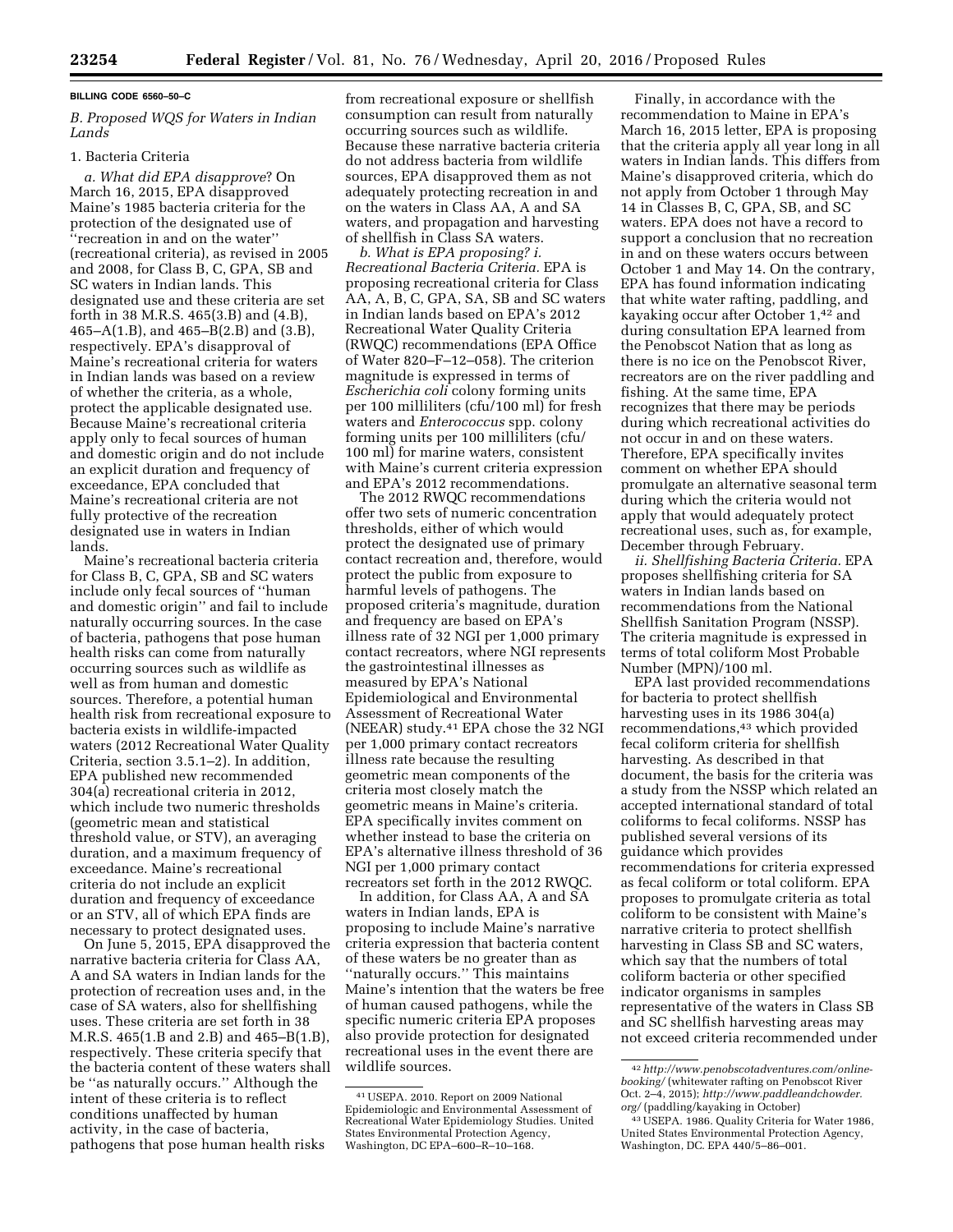the National Shellfish Sanitation Program, United States Food and Drug Administration.

EPA proposes that in Class SA shellfish harvesting areas, the number of total coliform bacteria in samples representative of the waters in shellfish harvesting areas shall not exceed a geometric mean for each sampling station of 70 MPN (most probable number) per 100 ml, with not more than 10% of samples exceeding 230 MPN per 100 ml for the taking of shellfish. The proposal is consistent with the current NSSP recommendations for total coliform included in the ''Standard for the Approved Growing Area Classification in the Remote Status.'' 44 Therefore, the proposed criteria are protective of shellfish harvesting uses in Class SA waters.

*2. Ammonia Criteria for Fresh Waters. a. What did EPA disapprove*? On March 16, 2015, EPA disapproved the ammonia criteria for protection of aquatic life for fresh waters in Indian lands. The criteria are set forth in DEP Rule Chapter 584, Appendix A. EPA's disapproval was based on a review of whether the criteria protect the applicable designated uses and are based on sound scientific rationale. EPA revised its CWA Section 304(a) recommended ammonia criteria for fresh waters in August 2013 and incorporated the latest science for freshwater mussels and snails, which are sensitive to ammonia toxicity.45 This science was not included in EPA's 1999 ammonia criteria recommendations, on which Maine's criteria are based. Therefore, EPA concluded that Maine's criteria are not protective of the designated use because they are not protective of freshwater mussels and snails and, accordingly, disapproved the criteria.

*b. What is EPA proposing*? Ammonia is a constituent of nitrogen pollution. Unlike other forms of nitrogen, which can cause eutrophication of a waterbody at elevated concentrations, the primary concern with ammonia is its direct toxic effects on aquatic life, which are exacerbated by elevated pH and temperature.

EPA proposes ammonia criteria for fresh waters in Indian lands based on the 2013 updated 304(a) recommended

ammonia criterion. The acute and chronic criteria concentrations in EPA's 2013 update are expressed as functions of temperature and pH, so the applicable criteria vary by waterbody, depending on the temperature and pH of those waters. The criteria document describes the relationship between ammonia and these water quality factors and provides tables showing how the criteria values change with varying pH and temperatures. EPA's proposed criteria include tables that contain Criterion Maximum Concentrations (CMC) and Criterion Continuous Concentrations (CCC) that correspond to a range of temperatures and pH values, and require that the applicable CMCs and CCCs shall not be exceeded. In addition, consistent with EPA's recommended criteria, the proposed criteria include a requirement that the highest four-day average within the same 30-day period used to determine compliance with the CCC shall not exceed 2.5 times the CCC, more than once every three years. For the reasons explained in EPA's 304(a) criteria recommendations for ammonia, EPA's proposed criteria are protective of the designated aquatic life use and based on sound science.

*3. pH Criterion for Fresh Waters. a. What did EPA disapprove*? Maine's freshwater pH criterion in 38 M.R.S. 464(4.A(5)) prohibits discharges from causing the pH of receiving waters to fall outside the range of 6.0 to 8.5. On June 5, 2015, EPA disapproved the pH criterion for fresh waters in Indian lands because the lower end of the range (6.0) is not protective of aquatic life uses.

*b. What is EPA proposing*? EPA proposes a pH criterion with a range of 6.5 to 8.5. The proposal is based on the lower value of EPA's recommended pH criterion  $(6.5 \text{ to } 9.0)$ <sup>46</sup> to protect freshwater fish and bottom-dwelling invertebrates that provide food for freshwater fish. In waters that are more acidic than 6.5, the likelihood of harm to aquatic species increases when periodic acidic inputs (either natural or anthropogenic in origin) liberate  $CO<sub>2</sub>$ from bicarbonate in the water leading to direct lethality as a result of lack of oxygen, or causing a further drop in pH into potentially lethal ranges. Fish suffer adverse physiological effects increasing in severity as the degree of acidification increases, until lethal levels are reached. Therefore, EPA proposes that the pH of fresh waters in Indian lands in Maine shall not fall below 6.5. EPA includes in the proposal Maine's existing value of

8.5 for the upper end of the pH range because it is within the range of 6.5 to 9.0 that EPA recommends in order to protect aquatic species from extreme pH conditions.

*4. Temperature Criteria for Tidal Waters. a. What did EPA disapprove*? On June 5, 2015, EPA disapproved Maine's tidal temperature criteria in DEP Rule Chapter 582(5), for tidal waters in Indian lands (specifically, the intertidal zone at Pleasant Point), because they are not protective of aquatic life uses. The criteria allow a 4 °F monthly average rise in ambient temperatures from individual dischargers from September 2 to May 30, and a 1.5 °F monthly average rise from June 1 to September 1, as measured outside of any mixing zone; they also allow a maximum temperature of 85 °F as measured outside of any mixing zone. EPA disapproved the 4 °F temperature rise provision and the maximum temperature criterion of 85 °F as not protective of indigenous species that have been associated with tidal waters in the vicinity of Pleasant Point, where typical temperatures are in the 37 °–52 °F range based on the nearest NOAA monitoring station at Eastport, Maine.

*b. What is EPA proposing*? In order to assure protection of the indigenous marine community characteristic of the intertidal zone at Pleasant Point, EPA proposes criteria consistent with EPA's 304(a) recommended criteria for tidal waters.47 EPA proposes a maximum increase in the weekly average baseline ambient temperature resulting from artificial sources of  $1 °C$  (1.8 °F) during all seasons of the year, provided that the summer maximum of 18  $^{\circ}$ C (64.4  $^{\circ}$ F) is not exceeded. The proposal specifies that the weekly average baseline thermal condition must be calculated using the daily maxima averaged over a 7-day period, and must be measured at a reference site where there is no unnatural thermal addition from any source, that is in reasonable proximity to the thermal discharge (within five miles), and that has similar hydrography to that of the receiving waters at the discharge. Further, EPA proposes that daily temperature cycles characteristic of the waterbody shall not be altered in either amplitude or frequency.48

The natural temperature fluctuation provision in the proposed rule is necessary to induce and protect the reproductive cycles of aquatic

<sup>44</sup>USDA. 2013. National Shellfish Sanitation Program (NSSP) Guide for the Control of Molluscan Shellfish: 2013 Revision. United States Food and Drug Administration, Washington, DC page 210. posted at *[http://www.fda.gov/downloads/Food/](http://www.fda.gov/downloads/Food/GuidanceRegulation/FederalStateFoodPrograms/UCM415522.pdf) [GuidanceRegulation/FederalStateFoodPrograms/](http://www.fda.gov/downloads/Food/GuidanceRegulation/FederalStateFoodPrograms/UCM415522.pdf) [UCM415522.pdf](http://www.fda.gov/downloads/Food/GuidanceRegulation/FederalStateFoodPrograms/UCM415522.pdf)* 

<sup>45</sup>USEPA. 2013. Aquatic Life Ambient Water Quality Criteria for Ammonia—Freshwater 2013. United States Environmental Protection Agency, Washington, DC EPA 822–R–13–001

<sup>46</sup>USEPA. 1986. Quality Criteria for Water 1986, United States Environmental Protection Agency, Washington, DC. EPA 440/5–86–001, pH section.

<sup>47</sup>USEPA. 1986. Quality Criteria for Water 1986, U.S. Environmental Protection Agency, Office of Water, Washington, DC. EPA 440/5–86–001. Temperature section.

<sup>48</sup> Id.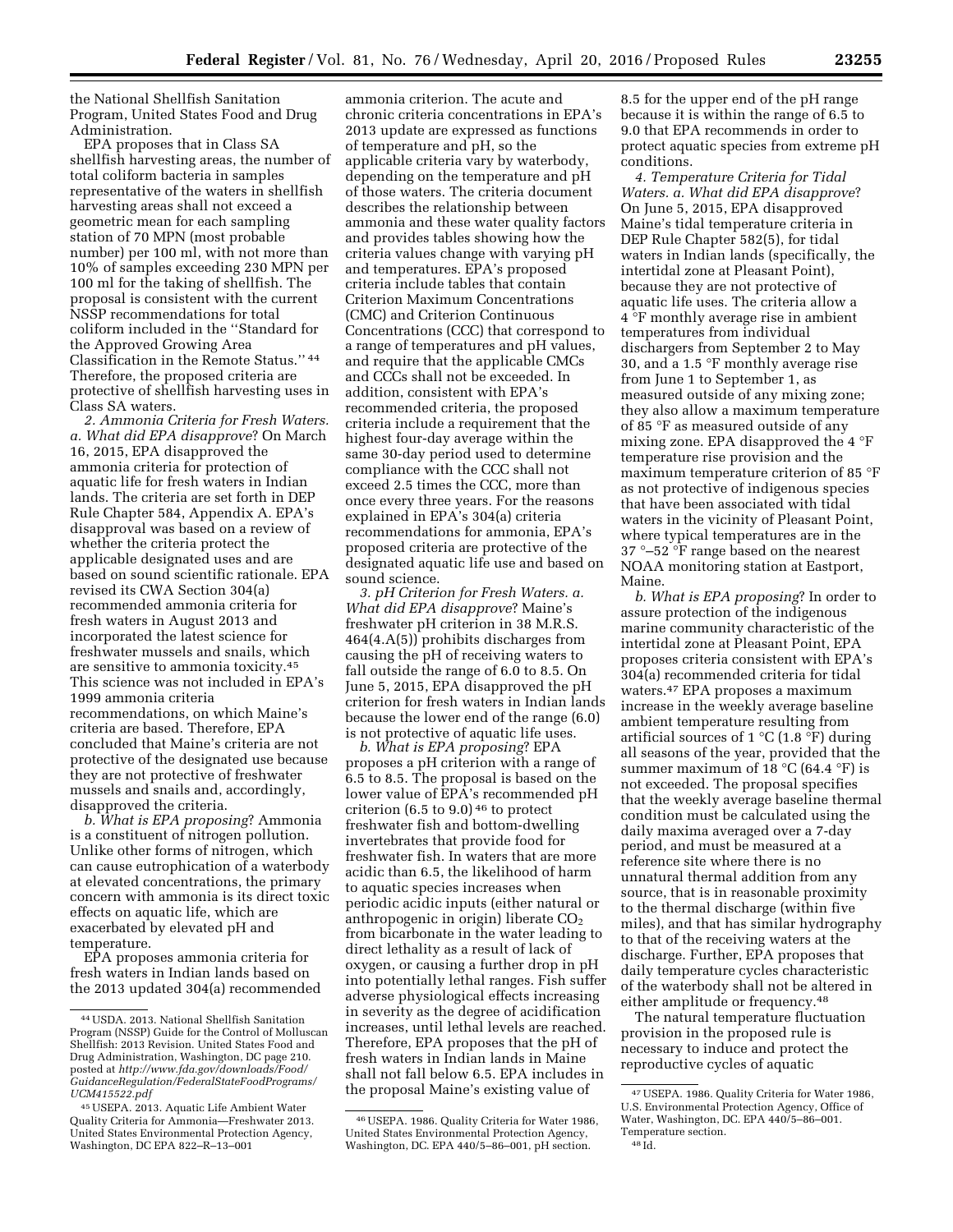organisms and to regulate other life factors. Since aquatic organisms are essentially poikilotherms (cold blooded), the temperature of the water regulates their metabolism and ability to survive and reproduce effectively. In addition, natural temperature fluctuations are essential to maintain the existing community structure and the geographic distribution of species.49

In intertidal waters, elevated temperatures affect periphyton, benthic invertebrates, and fish, in addition to causing shifts in the dominant primary producers. Community balance can be influenced strongly by temperaturedependent factors, including: rates of reproduction, recruitment, and growth of each component population—all of which were considered in deriving all components of the temperature criteria in this rule. A few degrees elevation in average monthly temperature outside of the conditions described in this rule can appreciably alter a community through changes in interspecies relationships.50

The intertidal zone at Pleasant Point is home to indigenous species such as pollock, haddock, juvenile flounder, juvenile and adult shad, cod, alewife, blueback herring as well as various species of clams, crabs, urchins and lobsters found in the vicinity of these waters (personal communication Dr. Theo Willis, University of Southern Maine and Dr. Robert Stephenson, St. Andrews Biological Station, St. Andrews NB).

Pollock are indigenous fish that inhabit the subtidal and intertidal zones of the Gulf of Maine.51 Within the subtidal and intertidal zones, pollock move to different locations depending on the temperature conditions.52 Pollock are abundant in the intertidal zone in the summer and fall months, and as such, are an appropriate sensitive, indigenous species by which to set a summer maximum temperature criterion.53 EPA proposes a summer weekly maximum of 18  $^{\circ}$ C (64.4  $^{\circ}$ F), which is consistent with EPA's Gold Book methodology and is the value identified in the scientific literature that is protective of juvenile pollock (*Pollachius virens*).54

The summer maximum of 18 °C (64.4 °F) is a weekly average value and is

calculated using the daily maxima averaged over a 7-day period, similar to the calculation of the baseline ambient temperature. EPA uses a weekly average maximum temperature because, as explained in regional guidance, ''it describes the maximum temperatures . . . but is not overly influenced by the maximum temperature of a single day. Thus it reflects an average of maximum temperatures that fish are exposed to over a week-long period.'' 55

Collectively, the criteria that EPA proposes will protect aquatic life from the deleterious effects of increased mean water temperature and from alterations in the amplitude and frequency of mean-high and mean-low water temperatures. EPA's recommended 304(a) criteria, on which this proposal is based, are designed to protect aquatic species from short- and long-term temperature anomalies, resulting in the maintenance of reproductive, recruitment, and growth cycles.

*5. Natural Conditions Provisions. a. What did EPA disapprove*? On June 5, 2015, EPA disapproved, for waters in Indian lands, two natural conditions provisions as they apply to water quality criteria to protect human health. Specifically, EPA disapproved 38 M.R.S. 420(2.A), which states ''Except as naturally occurs or as provided in paragraphs B and C, the board shall regulate toxic substances in the surface waters of the State at the levels set forth in federal water quality criteria as established by the United States Environmental Protection Agency pursuant to the Federal Water Pollution Control Act, Public Law 92–500, Section 304(a), as amended''; and 38 M.R.S. 464(4.C), which states: ''Where natural conditions, including, but not limited to, marshes, bogs and abnormal concentrations of wildlife cause the dissolved oxygen or other water quality criteria to fall below the minimum standards specified in sections 465, 465–A and 465–B, those waters shall not be considered to be failing to attain their classification because of those natural conditions.''

EPA concluded that to the extent that these provisions would allow an exception from otherwise applicable HHC, they are not consistent with EPA's interpretation of the relationship between natural conditions and the protection of designated human health uses, which is articulated in EPA's November 5, 1997 guidance entitled ''Establishing Site Specific Aquatic Life Criteria Equal to Natural

Background.'' 56 In contrast with aquatic life uses,<sup>57</sup> a naturally occurring level of a pollutant does not necessarily protect designated human health uses. Naturally occurring levels of a pollutant are assumed to protect aquatic life species that have naturally developed in the affected waters. However, human health does not adapt to higher ambient pollutant levels, even if they are naturally caused. Consequently, the same assumptions of protectiveness cannot be made with regard to designated uses that affect human health (*e.g.,* people eating fish or shellfish from Maine waters, and recreating in Maine waters). For this reason, EPA's 1997 guidance also states that where the natural background concentration exceeds the state-adopted human health criterion, at a minimum, states should re-evaluate the human health use designation.

EPA disapproved the natural conditions clauses at 38 M.R.S 464(4.C) and 420(2.A) for waters in Indian lands as they apply to criteria that protect human health because the application of these provisions fails to protect designated human health uses as required by the CWA and federal WQS regulations at 40 CFR 131.11(a).

*b. What is EPA proposing*? For each of the disapproved naturally occurring or natural conditions exceptions, EPA proposes a regulation that states that such provision ''does not apply to water quality criteria intended to protect human health.'' Under this approach, Maine still could implement the natural conditions provisions for other criteria related to non-human health uses.

*6. Mixing Zone Policy. a. What did EPA disapprove*? On June 5, 2015, EPA disapproved, for waters in Indian lands, Maine's mixing zone policy set forth in 38 M.R.S. 451. This provision allows the DEP to establish mixing zones that would allow the ''reasonable'' opportunity for dilution or mixture of pollutants before the receiving waters would be evaluated for WQS compliance.

States are not required to adopt mixing zone policies into their WQS, but if they do, they are subject to EPA

<sup>49</sup> Id,

<sup>50</sup> Id.

<sup>51</sup> Id.

<sup>52</sup> Id.

<sup>53</sup> Id.

<sup>54</sup>Cargnelli et al. National Oceanic and Atmospheric Administration. NOAA Technical Memorandum NMFS–NE–131. Essential Fish Habitat Source Document: Pollock, *Pollachius virens,* Life History and Habitat Characteristics. September 1999. Pages  $1-38$ .  $55$  Id.

<sup>56</sup> Davies, Tudor T., *Establishing Site Specific Aquatic Life Criteria Equal to Natural Background,*  EPA Memorandum to Water Management Division Directors, Regions 1–10, State and Tribal Water Quality Management Program Directors, posted at: *[http://www.epa.gov/sites/production/files/2014–08/](http://www.epa.gov/sites/production/files/2014-08/documents/naturalbackground-memo.pdf) [documents/naturalbackground-memo.pdf](http://www.epa.gov/sites/production/files/2014-08/documents/naturalbackground-memo.pdf)* 

<sup>57</sup>EPA approved these natural conditions provisions for waters in Indian lands as they relate to aquatic life, acknowledging that there may be naturally occurring concentrations of pollutants that exceed the national criteria published under section 304(a) of the CWA that are still protective of aquatic life.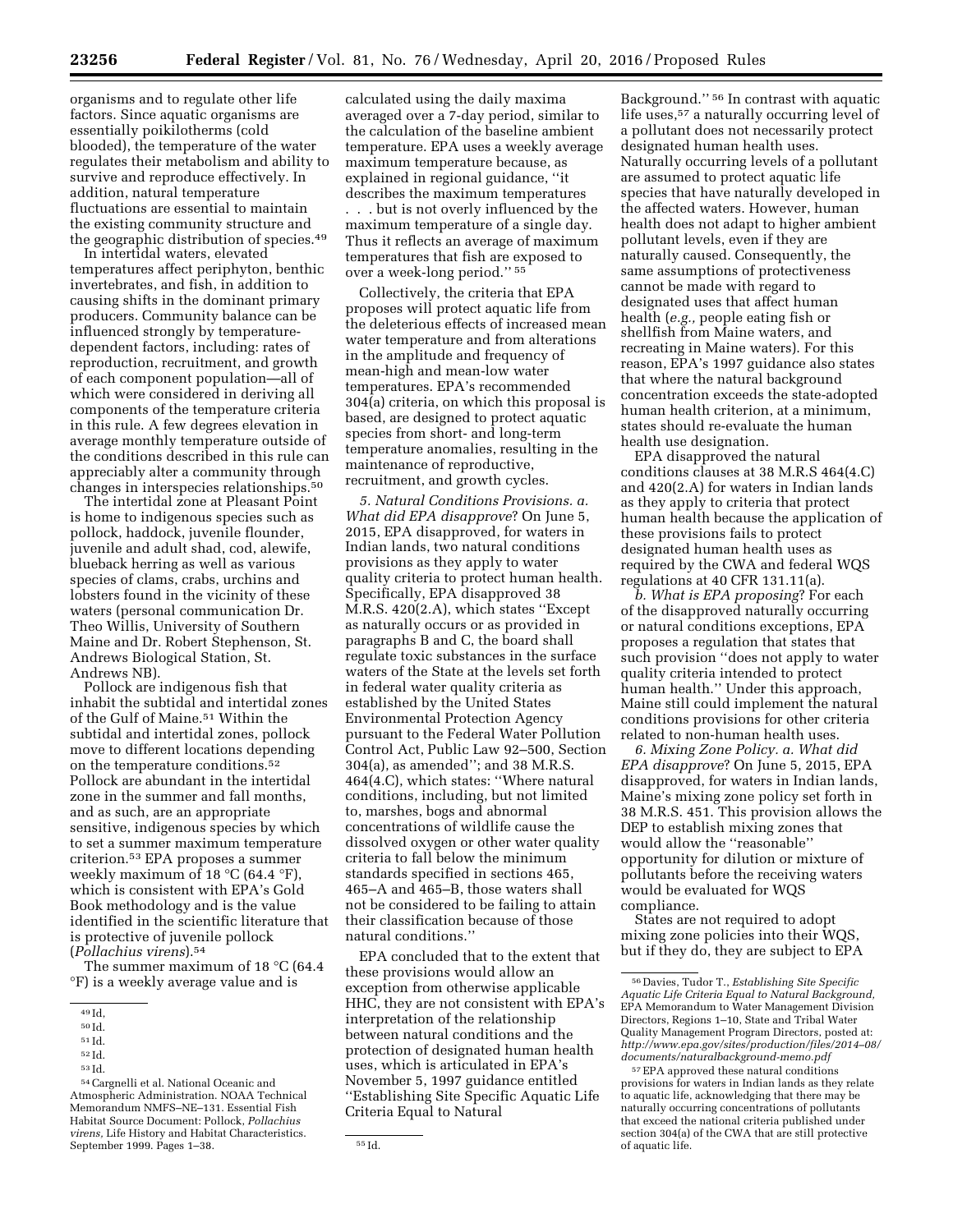review and approval. 40 CFR 131.13. A mixing zone is a limited area or volume of water where initial dilution of a discharge takes place, and where certain numeric criteria may be exceeded, but the designated uses of the waterbody as a whole must still be protected. EPA's guidance includes specific recommendations to ensure that mixing zones do not impair the designated uses of the waterbody as a whole. Among other things, a state mixing zone policy must ensure that pollutant concentrations in the mixing zone are not lethal to organisms passing through and do not cause significant human health risks; and that mixing zones do not endanger critical areas such as breeding or spawning grounds, drinking water intakes and sources, shellfish beds, or endangered or threatened species habitat. Maine's mixing zone law does not contain any of these or other protective safeguards to ensure the protection of designated uses. The only specific limitation on mixing zones in Maine's mixing zone statute is that they be ''reasonable.'' There are also no state regulations that define the boundaries of a ''reasonable'' mixing zone. Therefore EPA disapproved Maine's law for waters in Indian lands as being inadequate to protect designated uses.

*b. What is EPA proposing*? EPA proposes, for waters in Indian lands, a mixing zone policy that retains Maine's statutory mixing zone language and expands upon it by: 1. Including specific information that a request for a mixing zone must contain, and 2. including minimum requirements that any mixing zone must satisfy in order to qualify for approval by DEP.

The proposed information requirements are intended to ensure that any discharger seeking DEP's approval of a mixing zone provides sufficient information for DEP to determine whether and to what extent a mixing zone may be authorized.

The proposed mixing zone minimum requirements are intended to ensure that any mixing zone approved by DEP will not interfere with or impair the designated uses of the waterbody as a whole. They are consistent with recommendations in EPA's Water Quality Standards Handbook (2014).58 The proposed rule clarifies the extent to which water quality criteria may be exceeded in a mixing zone: chronic water quality criteria for those parameters approved by DEP may be exceeded within the mixing zone; acute water quality criteria may be exceeded for such parameters, but only within the

zone of initial dilution inside the mixing zone, and the acute criteria must be met as close to the point of discharge as practicably attainable; and no water quality criteria may be exceeded outside of the boundary of a mixing zone as a result of the discharge for which the mixing zone was authorized. The proposed rule also specifies that a mixing zone must be as small as necessary, and that pollutant concentrations must be minimized and reflect the best practicable engineering design of the outfall to maximize initial mixing.The proposal includes a requirement that mixing zones be established consistent with the methodologies in Section 4.3 and 4.4 of EPA's ''Technical Support Document for Water Quality-based Toxics Control'' EPA/505/2–90–001, dated March 1991. This requirement is consistent with EPA's recommendation that mixing zone policies describe the general procedures for defining and implementing mixing zones in terms of location, maximum size, shape, outfall design, and in-zone water quality, at a minimum.59 EPA also proposes a requirement that the mixing zone demonstration be based on the assumption that a pollutant does not degrade within the proposed mixing zone, unless a valid scientific study demonstrates otherwise. This assumption provides a conservative estimate of potential pollutant concentrations to be used when calculating allowable mixing zone discharges.

EPA proposes to prohibit the use of a mixing zone for bioaccumulative pollutants and for bacteria, consistent with EPA's guidance that recommends that mixing zone policies not allow mixing zones for discharges of these pollutants in order to protect the designated uses.<sup>60</sup> EPA adopted this approach for bioaccumulative pollutants in 2000 when it amended its 1995 Final Water Quality Guidance for the Great Lakes System at 40 CFR part 132 to phase out mixing zones for existing discharges of bioaccumulative pollutants within the Great Lakes Basin and ban such mixing zones for new discharges within the Basin. Because fish tissue contamination tends to be a far-field problem affecting entire or downstream waterbodies rather than a near-field problem being confined to the area within a mixing zone, EPA has emphasized that it may be appropriate to restrict or eliminate mixing zones for bioaccumulative pollutants in certain situations such as where mixing zones

may encroach on areas often used for fish harvesting, particularly for stationary species such as shellfish, and where there are uncertainties in the assimilative capacity of the waterbody.

Similarly, because bacteria mixing zones may cause significant human health risks and endanger critical areas (*e.g.,* recreational areas), EPA recommends that mixing zone policies not allow mixing zones for bacteria in waters designated for primary contact recreation. As explained in EPA's guidance, the presumption in waters designated for primary contact recreation is that primary contact recreation can safely occur throughout the waterbody and, therefore, that bacteria levels will not exceed criteria.61 People recreating in or through a bacteria mixing zone may be exposed to greater risk of illnesses than would otherwise be allowed by the criteria for protection of the recreation use. Primary contact recreation is a designated use for all waters in Maine, including in Indian lands. EPA is therefore proposing to prohibit mixing zones for bacteria for the waters in Indian lands because they could result in a significant human health risk.

EPA is not aware of instances where DEP has previously authorized mixing zones for bioaccumulative pollutants or bacteria, and therefore EPA does not expect that these prohibitions will pose hardship to existing dischargers.

The proposed rule also establishes a number of restrictions to protect designated uses, such as requirements that the mixing zone be unlikely to jeopardize the continued existence of any endangered or threatened species listed under section 4 of the Endangered Species Act or result in the destruction or adverse modification of such species' critical habitat; not extend to drinking water intakes or sources; not cause significant human health risks; not endanger critical areas such as breeding and spawning grounds, habitat for statelisted threatened or endangered species, areas with sensitive biota, shellfish beds, fisheries, and recreational areas; not result in lethality to mobile, migrating, and drifting organisms passing through or within the mixing zone; not overlap with another mixing zone; not attract aquatic life; and not result in any objectionable color, odor, taste, or turbidity.

<sup>58</sup>USEPA. 2014. Water Quality Standards Handbook, Chapter 5. EPA–820–B–14–004.

<sup>59</sup> Id. at p. 4.

<sup>60</sup> Id. at pp. 9–10. 61 Id. at p. 10.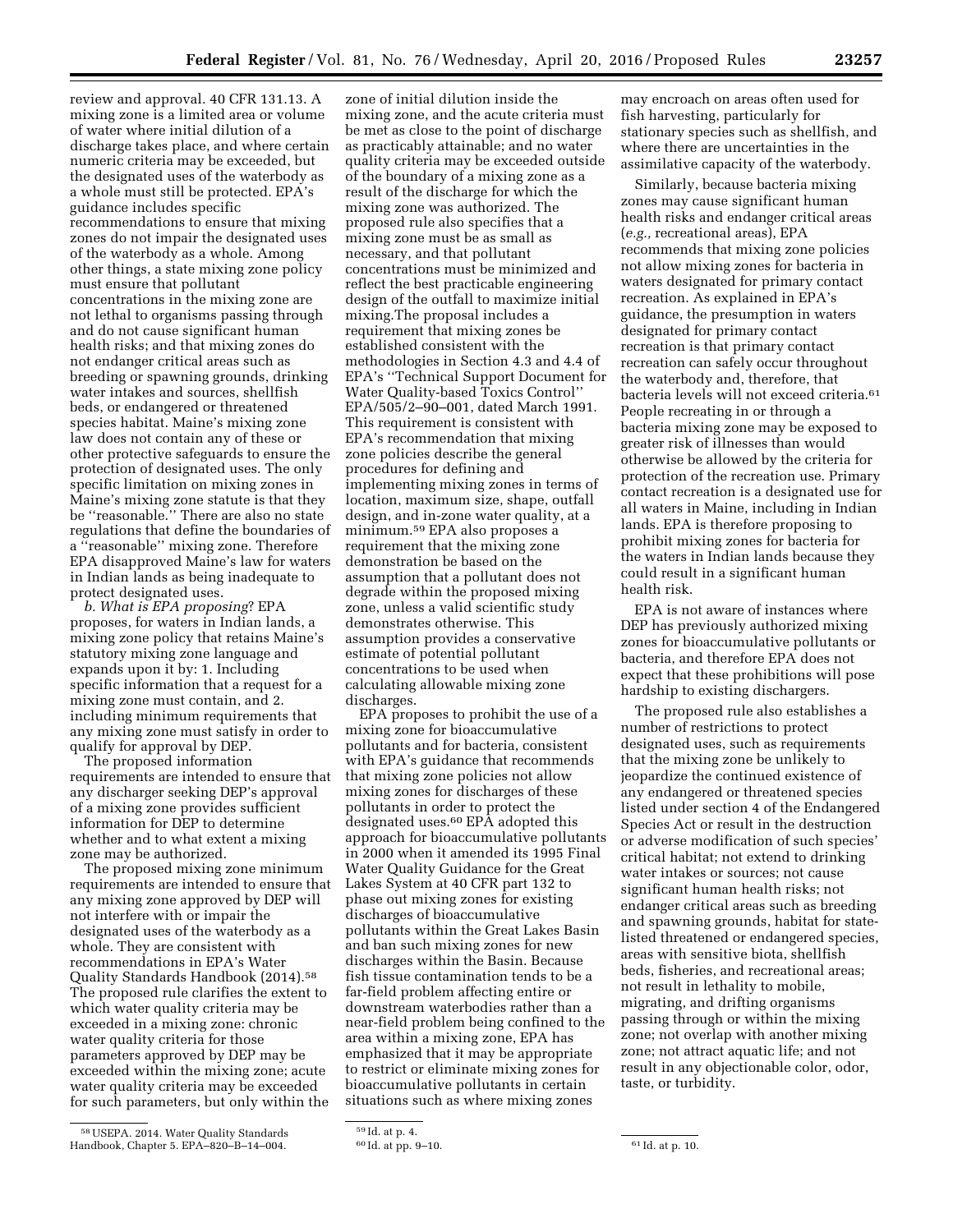*C. Proposed WQS for All Waters in Maine* 

1. Dissolved Oxygen Criteria for Class A Waters

*a. What Did EPA Disapprove*? On June 5, 2015, EPA disapproved Maine's dissolved oxygen (DO) criteria for Class A fresh waters, set forth in 38 M.R.S. 465(2.B), for all waters in Maine, including waters in Indian lands. Maine's criteria state that ''The dissolved oxygen content of Class A waters shall be not less than 7 parts per million or 75% of saturation, whichever is higher.'' Maine's DO criteria for Class A fresh waters are protective of all life stages of warmwater species and adult coldwater species, but are not high enough to protect the early life stages of coldwater species. Therefore, EPA disapproved the criteria because they do not protect early life stages of coldwater species and, therefore, do not protect the full aquatic life designated use.

*b. What Is EPA Proposing*? EPA proposes year-round DO criteria for Class A waters that are identical to Maine's existing criteria (not less than 7 mg/L or 75% of saturation, whichever is higher).<sup>62</sup>

Maine's existing year-round criteria are higher, and more protective than, EPA's minimum DO recommendations for non-early life stages.63 EPA therefore proposes the same year-round criteria that Maine uses for these waters, in deference to Maine's determination of what is necessary to protect non-early life stages and to be consistent with Maine's criteria for Class B waters.

For fish spawning areas in Class A waters, for the period of October 1 through May 14, EPA proposes a 7-day mean DO concentration of  $\geq 9.5$  mg/L and a 1-day minimum of  $\geq 8$  mg/L. These proposed criteria to protect more sensitive early life stages of coldwater species are consistent with EPA's 304(a) criteria recommendations and will protect those stages against potentially damaging and lethal effects. EPA's proposed criteria for fish spawning areas for early life stages are also consistent with Maine's criteria for early life stages in Class B waters.

#### 2. Waiver or Modification of WQS

*a. What Did EPA Disapprove*? On June 5, 2015, for all waters in Maine, EPA disapproved 38 M.R.S. 363–D as it relates to WQS. Under this law, the DEP Commissioner (or designee) may waive or modify any provision of Maine's Title 38, Chapter 3 (related to the protection and improvement of waters), which includes WQS, to assist in any oil spill response activity conducted in accordance with the national or state contingency plans, or as otherwise directed by the federal on-scene coordinator or the Commissioner (or designee).

EPA disapproved this statute as it relates to WQS, because it is not consistent with the minimum federal requirements that must be satisfied in order for a state to modify or waive a WQS. Specifically, waivers or modifications of WQS that would have the effect of removing a designated use or creating a subcategory of use, including waiving or modifying criteria necessary to support the use, may occur under the CWA only in accordance with 40 CFR 131.10(g) (which, among other things, requires a use attainability analysis). Before taking such action, states must provide public notice and a public hearing, and revised WQS are subject to EPA review and approval. Because 38 M.R.S. 363–D does not contain any of these requirements, EPA disapproved it—for WQS purposes only—as being inconsistent with federal law.

*b. What Is EPA Proposing*? EPA proposes a regulation that states that 38 M.R.S. 363–D does not apply to state or federal WQS applicable to waters in Maine, including designated uses, criteria to protect designated uses, and antidegradation requirements. The proposed regulation would not interfere with the Commissioner's authority to modify applicable WQS through the removal of a use or establishment of a subcategory of a use if justified by a use attainability analysis, consistent with 40 CFR 131.10(g), or to grant a WQS variance, consistent with 40 CFR 131.14. Before taking such actions, the Commissioner must provide for public notice and a public hearing; and revised WQS, including WQS variances, are subject to EPA review and approval. Maine can still get short-term relief from compliance with WQS during oil spills through its permitting program. EPA's regulations at 40 CFR 122.3(d) provide a limited exception from the need to get an NPDES permit, and indirectly, to comply with WQS, for ''any discharge in compliance with the instructions of an On-Scene Coordinator pursuant to 40

CFR part 300 (The National Oil and Hazardous Substances Pollution Contingency Plan) or 33 CFR 153.10(e) (Pollution by Oil and Hazardous Substances).'' Maine has a similar permitting provision at 38 M.R.S. 413(2–G.B) that it can rely on in such circumstances.

# *D. Proposed WQS for Waters in Maine Outside of Indian Lands*

## 1. HHC for Phenol Consumption of Water Plus Organisms

*a. What Did EPA Disapprove*? On March 16, 2015, EPA disapproved Maine's phenol criterion for the protection of human health consumption of water plus organisms, in DEP Rule Chapter 584, Appendix A, submitted to EPA on January 14, 2013, for waters throughout Maine. While DEP had based the criterion on EPA's thencurrent criterion recommendation, DEP made an inadvertent mathematical error that resulted in a less stringent criterion than EPA's recommendation  $(10,514 \mu g)$ L rather than the correctly computed result of 10,267  $\mu$ g/L). In the absence of supporting scientific information to justify a finding that the less stringent criterion adequately protects the designated use, EPA disapproved the criterion for all waters in Maine as not being protective of the designated use and based on sound scientific rationale.

*b. What Is EPA Proposing*? In June 2015, soon after EPA's March 2015 disapproval, EPA updated its section 304(a) recommended criterion for phenol as part of a broader package of 304(a) criteria and identified a recommended criterion of 4000 µg/L. When promulgating federal criteria, EPA bases the criteria on the most upto-date scientific information. Consistent with the June 2015 recommendation, EPA accordingly proposes a phenol criterion for the protection of human health consumption of water plus organisms of  $4000 \mu g/L$  for waters in Maine outside of Indian lands. This proposed phenol criterion is based on EPA's default inputs for relative source contribution, body weight, drinking water intake, and pollutant-specific reference doses and cancer slope factors, discussed in more detail in section IV.A.1.a. Since this criterion will apply in state waters outside of Indian lands, EPA used Maine's default fish consumption rate of 32.4 g/day, as well as a cancer risk level of 10–6 consistent with DEP Rule Chapter 584. The FCR reflects local survey data, and the CRL is consistent with EPA's recommendation. Therefore, the proposed criterion is protective of human health in waters in Maine

 $^{62}\, \mathrm{D}$ issolved oxygen values expressed as mg/L are equivalent to the same values expressed as ppm.

<sup>63</sup>EPA's recommended criteria for non-early life stages are expressed as 30 day mean (6.5 mg/L in cold water, 5.5 mg/L in warm water), 7 day mean minimum (5.0 mg/L in cold water, 4.0 mg/l in warm water), and 1 day minimum (4.0 mg/L in cold water, 3.0 mg/L in warm water). From USEPA. 1986. Quality Criteria for Water 1986, U.S. Environmental Protection Agency, Office of Water, Washington, DC. EPA 440/5–86–001. Dissolved Oxygen section.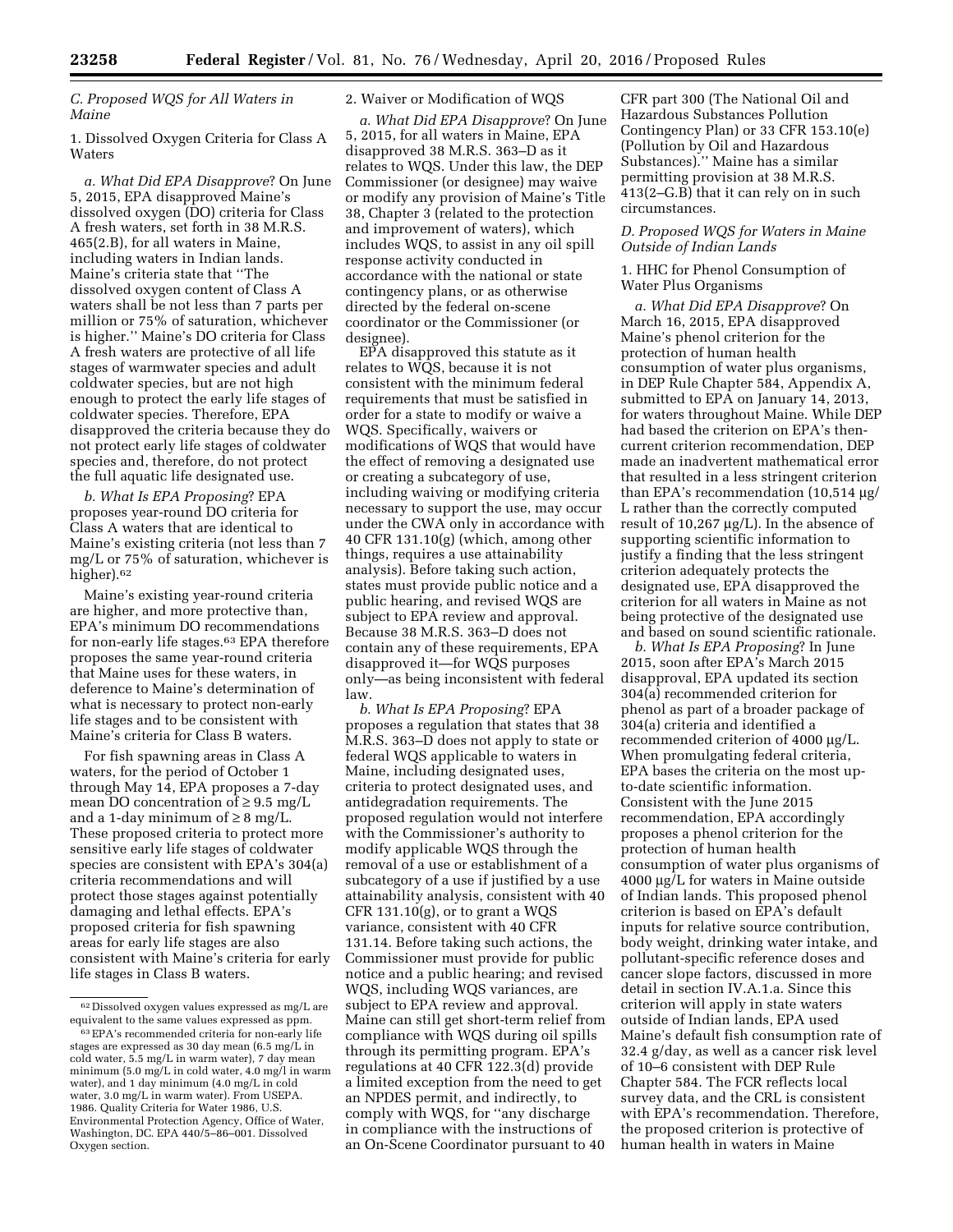outside of Indian lands, for the reasons discussed in EPA's 2015 criteria update.

### **V. Economic Analysis**

These WQS may serve as a basis for development of NPDES permit limits. Maine has NPDES permitting authority, through which it ensures that discharges to waters of the state do not cause or contribute to an exceedance of WQS. EPA evaluated the potential costs to NPDES dischargers associated with state implementation of EPA's proposed WQS. This analysis is documented in the ''Economic Analysis for Proposal of Certain Federal Water Quality Standards Applicable to Maine,'' which can be found in the record for this rulemaking.

Any NPDES-permitted facility that discharges pollutants for which the proposed WQS are more stringent than the WQS on which permit limits are currently based could potentially incur compliance costs. The types of affected facilities could include industrial facilities and POTWs discharging wastewater to surface waters (*i.e.,* point sources). EPA attributed to the proposed rule only those incremental costs that are above the costs associated with compliance with water quality based effluent limits (WQBELs) in current permits. Proposed criteria for pH, temperature, ammonia, and all but one HHC (for waters in Indian lands), proposed criteria for phenol (for state waters outside Indian lands), and proposed criteria for dissolved oxygen (for all state waters) are not expected to result in incremental costs to permitted dischargers. The cost analysis identifies potential costs of compliance with one HHC (bis(2-ethylhexyl)phthalate), bacteria, and the proposed mixing zone policy for waters in Indian lands.

EPA did not fully evaluate the potential for costs to nonpoint sources for this preliminary analysis. Very little data were available to assess the potential for the rule to result in WQS exceedances attributable to nonpoint sources. It is difficult to model and evaluate the potential cost impacts of this proposed rule to nonpoint sources because they are intermittent, variable, and occur under hydrologic or climatic conditions associated with precipitation events. Finally, legacy contamination (*e.g.,* in sediment) may be a source of ongoing loading. Atmospheric deposition may also contribute loadings of the pollutants of concern (*e.g.,*  mercury). EPA did not estimate sediment remediation costs, or air pollution controls costs, for this preliminary analysis.

## *A. Identifying Affected Entities*

EPA identified 33 dischargers to waters in Indian lands and their tributaries, two facilities that discharge phenol to other state waters, and 26 facilities that discharge to Class A waters throughout the state. EPA identified 16 point source facilities that could incur additional costs as a result of this proposed rule. Of these potentially affected facilities, eight are major dischargers and eight are minor dischargers. Two are industrial dischargers and the remaining 14 are publicly owned treatment works (POTWs). EPA did not include general permit facilities in its analysis because data for such facilities are limited. EPA evaluated all of the potentially affected facilities.

#### *B. Method for Estimating Costs*

For the 16 facilities that may incur costs, EPA evaluated existing baseline permit conditions and potential to exceed new effluent limits based on the proposed rule. In instances of exceedances of projected effluent limitations under the proposed criteria, EPA determined the likely compliance scenarios and costs. Only compliance actions and costs that would be needed above the baseline level of controls are attributable to the proposed rule.

EPA assumed that dischargers will pursue the least cost means of compliance with WQBELs. Incremental compliance actions attributable to the proposed rule may include pollution prevention, end-of-pipe treatment, and alternative compliance mechanisms (*e.g.,* variances). EPA annualized capital costs, including study (*e.g.,* variance) and program (*e.g.,* pollution prevention) costs, over 20 years using a 3% discount rate to obtain total annual costs per facility.

#### *C. Results*

Based on the results for the 16 facilities, EPA estimated a total annual cost of approximately \$213,000 to \$1.0 million. The low end of the range reflects \$28,000 in annual pollution prevention costs for one facility and \$185,300 in incremental annual operating costs for all POTWs to disinfect year-round and for some POTWs to dechlorinate year round. The high end of the cost range reflects incremental annual operating costs of \$705,200 for all POTWs to both disinfect and dechlorinate year-round; the maximum estimated annual cost of \$273,000 to comply with the updated mixing zone policy; and \$43,096 in estimated annual costs for one facility to provide end-of-pipe treatment for bis(2 ethylhexyl)phthalate.

If the proposed criteria result in an incremental increase in impaired waters, resulting in the need for TMDL development, there could also be some costs to nonpoint sources of pollution. EPA had very limited information with which to assess potential impacts of the proposed revisions on ambient water quality. Given the scope of the proposed rule on certain waters and pollutants (notably toxic pollutants) and existing controls on wide-ranging nonpoint source pollution sources including in statewide TMDLs, EPA determined that any incremental costs on nonpoint sources are unlikely to be significant.

#### **VI. Statutory and Executive Order Reviews**

## *A. Executive Order 12866 (Regulatory Planning and Review) and Executive Order 13563 (Improving Regulation and Regulatory Review)*

This action is not a significant regulatory action and was, therefore, not submitted to the Office of Management and Budget (OMB) for review. The proposed rule does not establish any requirements directly applicable to regulated entities or other sources of pollutants. However, these WQS may serve as a basis for development of NPDES permit limits. Maine has NPDES permitting authority, through which it ensures that discharges to waters of the state do not cause or contribute to an exceedance of WQS. In the spirit of Executive Order 12866, EPA evaluated the potential costs to NPDES dischargers associated with state implementation of EPA's proposed criteria. This analysis, *Economic Analysis for Proposal of Certain Federal Water Quality Standards Applicable to Maine,* is summarized in section V of the preamble and is available in the docket.

#### *B. Paperwork Reduction Act*

This action does not impose any direct new information collection burden under the provisions of the Paperwork Reduction Act, 44 U.S.C. 3501 *et seq.* Actions to implement these WQS could entail additional paperwork burden. Burden is defined at 5 CFR 1320.3(b). This action does not include any information collection, reporting, or record-keeping requirements.

#### *C. Regulatory Flexibility Act*

I certify that this action will not have a significant economic impact on a substantial number of small entities under the RFA. This action will not impose any requirements on small entities. Small entities, such as small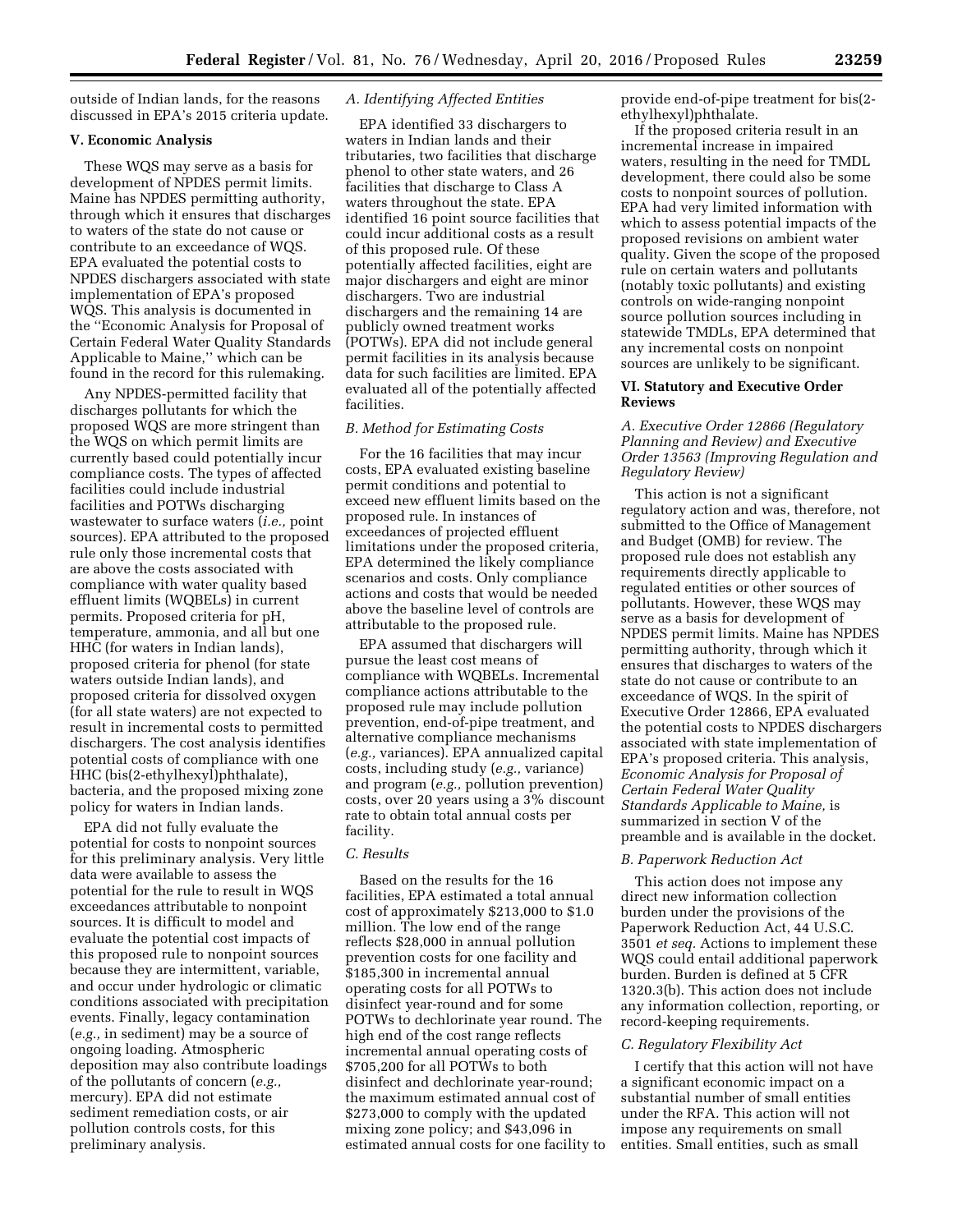businesses or small governmental jurisdictions, are not directly regulated by this rule. This proposed rule will thus not impose any requirements on small entities. We continue to be interested, however, in the potential impacts of the proposed rule on small entities and welcome comments on issues related to such impacts.

# *D. Unfunded Mandates Reform Act*

This action contains no federal mandates under the provisions of Title II of the Unfunded Mandates Reform Act of 1995 (UMRA), 2 U.S.C. 1531– 1538 for state, local, or tribal governments or the private sector. As these water quality criteria are not selfimplementing, EPA's action imposes no enforceable duty on any state, local or tribal governments or the private sector. Therefore, this action is not subject to the requirements of sections 202 or 205 of the UMRA. This action is also not subject to the requirements of section 203 of UMRA because it contains no regulatory requirements that could significantly or uniquely affect small governments.

#### *E. Executive Order 13132*

This action does not have federalism implications. It will not have substantial direct effects on the states, on the relationship between the national government and the states, or on the distribution of power and responsibilities among the various levels of government.

## *F. Executive Order 13175 (Consultation and Coordination With Indian Tribal Governments)*

This action has tribal implications. However, it would neither impose substantial direct compliance costs on federally recognized tribal governments, nor preempt tribal law. In the state of Maine, there are four federally recognized Indian tribes represented by five tribal governments. As a result of the unique jurisdictional provisions of the Maine Indian Claims Settlement Act, as described above, the state has jurisdiction for setting water quality standards for all waters in Indian lands in Maine. This rule would affect federally recognized Indian tribes in Maine because the water quality standards being proposed would apply

to all waters in Indian lands and some will also apply to waters outside of Indian lands where the sustenance fishing designated use established by 30 M.R.S. 6207(4) and (9) applies, and because many of the proposed criteria for such waters are protective of the sustenance fishing designated use, which is based in the Indian claims settlement acts in Maine.

The EPA consulted with tribal officials under the EPA Policy on Consultation and Coordination with Indian Tribes early in the process of developing this proposed rule to permit them to have meaningful and timely input into its development. A summary of that consultation is provided in ''Summary of Tribal Consultations Regarding Water Quality Standards Applicable to Waters in Indian Lands within the State of Maine,'' which is available in the docket for this rulemaking.

*G. Executive Order 13045 (Protection of Children From Environmental Health and Safety Risks)* 

The EPA interprets Executive Order 13045 as applying only to those regulatory actions that concern environmental health or safety risks that the EPA has reason to believe may disproportionately affect children, per the definition of ''covered regulatory action'' in section 2–202 of the Executive Order. This action is not subject to Executive Order 13045 because it does not concern an environmental health risk or safety risk that may disproportionately affect children.

The public is invited to submit comments or identify peer-reviewed studies and data that assess effects of early life exposure.

*H. Executive Order 13211 (Actions That Significantly Affect Energy Supply, Distribution, or Use)* 

This action is not subject to Executive Order 13211, because it is not a significant regulatory action under Executive Order 12866.

## *I. National Technology Transfer and Advancement Act of 1995*

This action does not involve technical standards.

## *J. Executive Order 12898 (Federal Actions To Address Environmental Justice in Minority Populations and Low-Income Populations)*

The EPA believes the human health or environmental risk addressed by this action will not have potential disproportionately high and adverse human health or environmental effects on minority, low-income or indigenous populations.

Conversely, this action would increase protection for indigenous populations in Maine from disproportionately high and adverse human health effects. EPA developed the criteria included in this proposed rule specifically to protect Maine's designated uses, using the most current science, including local and regional information on fish consumption. Applying these criteria to waters in the state of Maine will afford a greater level of protection to both human health and the environment.

#### **List of Subjects in 40 CFR Part 131**

Environmental protection, Indians lands, Intergovernmental relations, Reporting and recordkeeping requirements, Water pollution control.

Dated: April 11, 2016.

**Gina McCarthy,** 

#### *Administrator.*

For the reasons set forth in the preamble, EPA proposes to amend 40 CFR part 131 as follows:

## **PART 131—WATER QUALITY STANDARDS**

■ 1. The authority citation for part 131 continues to read as follows:

**Authority:** 33 U.S.C. 1251 *et seq.* 

## **Subpart D—Federally Promulgated Water Quality Standards**

 $\blacksquare$  2. Add § 131.43 to read as follows:

#### **§ 131.43 Maine.**

(a) *Human health criteria for toxics for waters in Indian lands and for waters outside of Indian lands where the sustenance fishing designated use established by 30 m.r.s. 6207(4) and (9) applies.* The criteria for toxic pollutants for the protection of human health are set forth in the following table 1:

#### TABLE 1—PROPOSED HUMAN HEALTH CRITERIA

| Chemical name           | CAS No.       | Water &<br>organisms<br>$(\mu$ g/L | Organisms<br>only<br>$(\mu$ g/L |
|-------------------------|---------------|------------------------------------|---------------------------------|
|                         | 79-34-5       | 0.09                               | 0.2                             |
| 2. 2-Trichloroethane    | $79 - 00 - 5$ | 0.31                               | 0.66                            |
| 3. 1.1-Dichloroethylene | 75–35–4       | 300                                | 1000                            |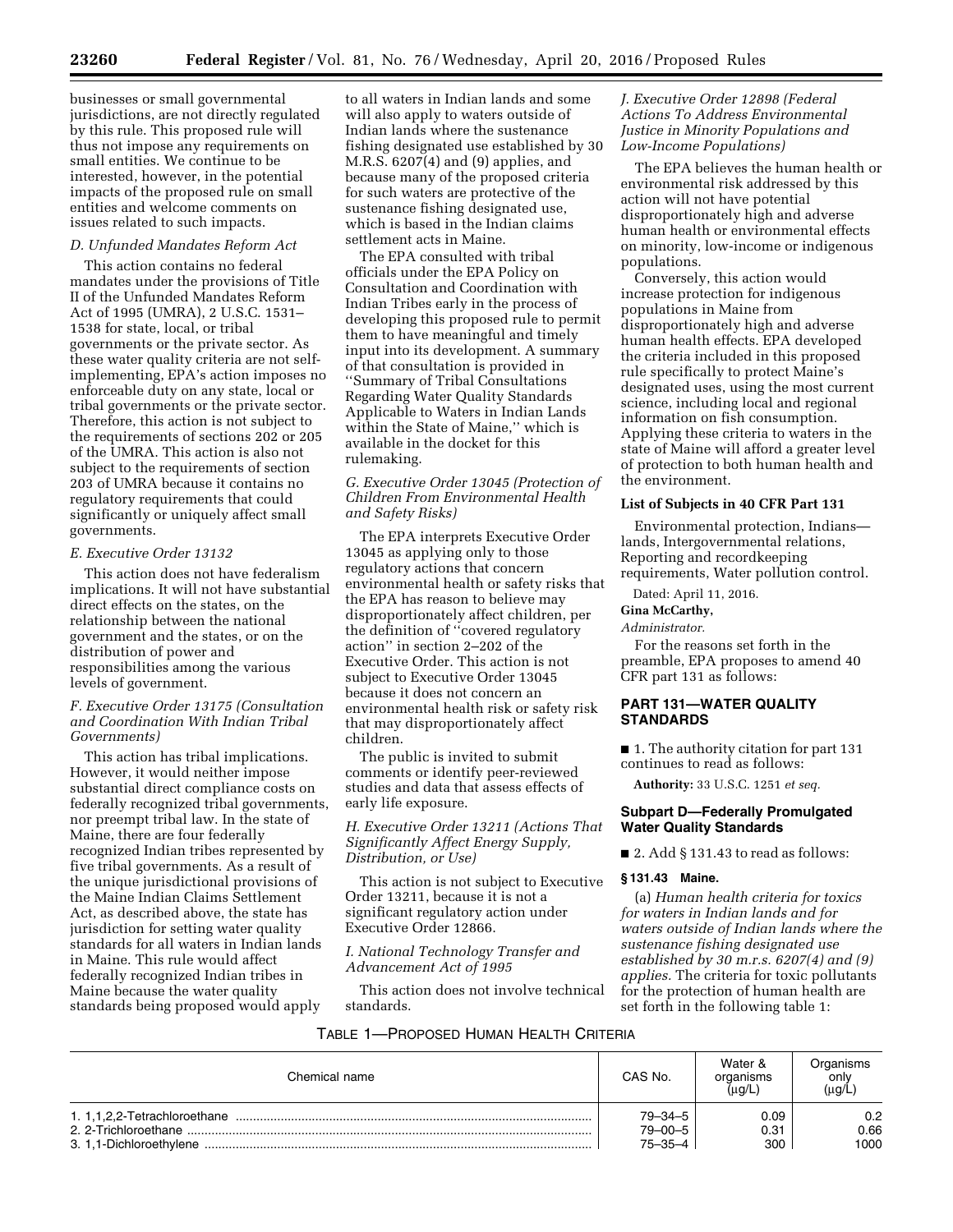# TABLE 1-PROPOSED HUMAN HEALTH CRITERIA-Continued

| Chemical name | CAS No.                         | Water &<br>organisms<br>$(\mu g/L)$ | Organisms<br>only<br>$(\mu g/L)$ |
|---------------|---------------------------------|-------------------------------------|----------------------------------|
|               | $95 - 94 - 3$                   | 0.002                               | 0.002                            |
|               | $120 - 82 - 1$                  | 0.0056                              | 0.0056                           |
|               | $95 - 50 - 1$                   | 200                                 | 300                              |
|               | $78 - 87 - 5$                   | .                                   | 2.3                              |
|               | $122 - 66 - 7$                  | 0.01                                | 0.02                             |
|               | 156-60-5                        | 90                                  | 300                              |
|               | $541 - 73 - 1$                  | 1                                   | $\mathbf{1}$                     |
|               | 542-75-6<br>$106 - 46 - 7$      | 0.21                                | 0.87<br>70                       |
|               | $95 - 95 - 4$                   | .<br>40                             | 40                               |
|               | $88 - 06 - 2$                   | 0.20                                | 0.21                             |
|               | $120 - 83 - 2$                  | 4                                   | 4                                |
|               | $105 - 67 - 9$                  | 80                                  | 200                              |
|               | $51 - 28 - 5$                   | 9                                   | 30                               |
|               | $121 - 14 - 2$                  | 0.036                               | 0.13                             |
|               | $91 - 58 - 7$                   | 90                                  | 90                               |
|               | $95 - 57 - 8$                   | 20                                  | 60                               |
|               | $534 - 52 - 1$<br>$91 - 94 - 1$ | 1<br>0.0096                         | 2<br>0.011                       |
|               | $72 - 54 - 8$                   | $9.3E - 06$                         | $9.3E - 06$                      |
|               | $72 - 55 - 9$                   | 1.3E-06                             | 1.3E-06                          |
|               | $50 - 29 - 3$                   | $2.2E - 06$                         | $2.2E - 06$                      |
|               | $83 - 32 - 9$                   | 6                                   | 7                                |
|               | $107 - 02 - 8$                  | 3                                   |                                  |
|               | $309 - 00 - 2$                  | $5.8E - 08$                         | $5.8E - 08$                      |
|               | $319 - 84 - 6$                  | $2.9E - 05$                         | $2.9E - 05$                      |
|               | $959 - 98 - 8$                  | 2                                   |                                  |
|               | $120 - 12 - 7$                  | 30                                  | 30                               |
|               | 7440-36-0                       | 4.8                                 | 45                               |
|               | $71 - 43 - 2$<br>$56 - 55 - 3$  | 0.40<br>$9.8E - 05$                 | 1.2<br>$9.8E - 05$               |
|               | $50 - 32 - 8$                   | $9.8E - 06$                         | $9.8E - 06$                      |
|               | $205 - 99 - 2$                  | $9.8E - 05$                         | $9.8E - 05$                      |
|               | $207 - 08 - 9$                  | 0.00098                             | 0.00098                          |
|               | $319 - 85 - 7$                  | 0.0010                              | 0.0011                           |
|               | 33213-65-9                      | 3                                   | 3                                |
|               | $108 - 60 - 1$                  | 100                                 | 300                              |
|               | $111 - 44 - 4$                  | 0.026                               | 0.16                             |
|               | $117 - 81 - 7$                  | 0.028                               | 0.028                            |
|               | $75 - 25 - 2$                   | 4.0                                 | 8.7                              |
|               | $85 - 68 - 7$<br>$56 - 23 - 5$  | 0.0077<br>0.2                       | 0.0077<br>0.3                    |
|               | $57 - 74 - 9$                   | $2.4E - 05$                         | $2.4E - 05$                      |
|               | $108 - 90 - 7$                  | 40                                  | 60                               |
|               | $124 - 48 - 1$                  |                                     | 1.5                              |
|               | 218-01-9                        |                                     | 0.0098                           |
|               | $57 - 12 - 5$                   |                                     | 30                               |
|               | $53 - 70 - 3$                   | $9.8E - 06$                         | $9.8E - 06$                      |
|               | $75 - 27 - 4$                   |                                     |                                  |
|               | $60 - 57 - 1$                   | $9.3E - 08$                         | $9.3E - 08$                      |
|               | $84 - 66 - 2$                   | 50                                  | 50                               |
|               | $131 - 11 - 3$<br>$84 - 74 - 2$ | 100                                 | 100                              |
|               | 25550-58-7                      | 2<br>10                             | 70                               |
|               | 1031-07-8                       | З                                   |                                  |
|               | $72 - 20 - 8$                   | 0.002                               | 0.002                            |
|               | 7421-93-4                       | 0.09                                | 0.09                             |
|               | $100 - 41 - 4$                  | 8.9                                 | 9.5                              |
|               | $206 - 44 - 0$                  | ı                                   |                                  |
|               | $86 - 73 - 7$                   | 5                                   |                                  |
|               | $58 - 89 - 9$                   | 0.33                                |                                  |
|               | 76-44-8                         | 4.4E-07                             | $4.4E - 07$                      |
|               | $1024 - 57 - 3$                 | $2.4E - 06$                         | $2.4E - 06$                      |
|               | $118 - 74 - 1$                  | $5.9E - 06$                         | 5.9E-06                          |
|               | $87 - 68 - 3$<br>608-73-1       | 0.0007<br>0.00073                   | 0.0007<br>0.00076                |
|               | 77-47-4                         | 0.3                                 | 0.3                              |
|               | $67 - 72 - 1$                   | 0.01                                | 0.01                             |
|               | 193-39-5                        | $9.8E - 05$                         | $9.8E - 05$                      |
|               | 78–59–1                         | 28                                  | 140                              |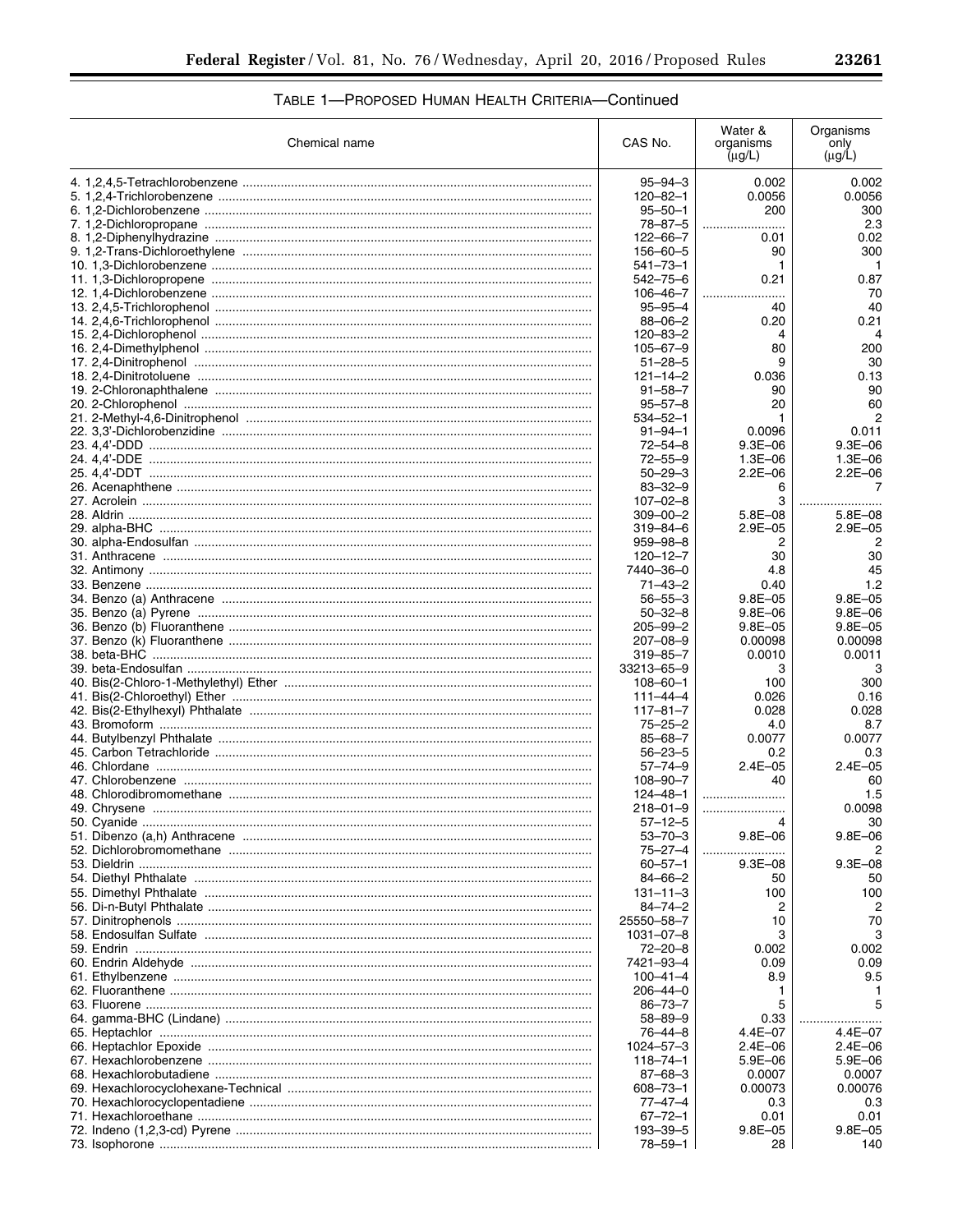| Chemical name | CAS No.         | Water &<br>organisms<br>$(\mu g/L)$ | Organisms<br>only<br>$(\mu g/L)$ |
|---------------|-----------------|-------------------------------------|----------------------------------|
|               | $72 - 43 - 5$   | 0.001                               |                                  |
|               | $75 - 09 - 2$   |                                     | 90                               |
|               | 22967-92-6      |                                     | $a$ 0.02 (mg/kg)                 |
|               | 7440-02-0       | 20                                  | 24                               |
|               | $98 - 95 - 3$   | 10                                  | 40                               |
|               |                 | 0.0007                              | 0.0322                           |
|               | $924 - 16 - 3$  | 0.0044                              | 0.015                            |
|               | $55 - 18 - 5$   | 0.0007                              | 0.0322                           |
|               | $62 - 75 - 9$   | 0.00065                             | 0.21                             |
|               | $621 - 64 - 7$  | 0.0042                              | 0.035                            |
|               | $86 - 30 - 6$   | 0.40                                | 0.42                             |
|               | $930 - 55 - 2$  |                                     | 2.4                              |
|               | $608 - 93 - 5$  | 0.008                               | 0.008                            |
|               | $87 - 86 - 5$   | 0.003                               | 0.003                            |
|               | $108 - 95 - 2$  | 3,000                               | 20,000                           |
|               | 1336-36-3       | $b$ 4.5E-06                         | $b$ 4.5E-06                      |
|               | $129 - 00 - 0$  |                                     |                                  |
|               | 7782-49-2       | 21                                  | 58                               |
|               | $108 - 88 - 3$  | 24                                  | 39                               |
|               | $8001 - 35 - 2$ | $5.3E - 05$                         | $5.3E - 0.5$                     |
|               | $79 - 01 - 6$   | 0.3                                 | 0.5                              |
|               | $75 - 01 - 4$   | 0.019                               | 0.12                             |
|               | 7440-66-6       | 300                                 | 360                              |

# TABLE 1—PROPOSED HUMAN HEALTH CRITERIA—Continued

a This criterion is expressed as the fish tissue concentration of methylmercury (mg methylmercury/kg fish) and applies equally to fresh and ma-<br>rine waters.

 $\overline{D}$  This criterion applies to total PCBs (e.g., the sum of all congener or isomer or homolog or Aroclor analyses).

(b) *Bacteria criteria for waters in Indian lands.* (1) The bacteria content of Class AA and Class A waters shall be as naturally occurs, and the minimum number of *Escherichia coli* bacteria shall not exceed a geometric mean of 100 colony-forming units per 100 milliliters (cfu/100 ml) in any 30-day interval; nor shall 320 cfu/100 ml be exceeded more than 10% of the time in any 30-day interval.

(2) In Class B, Class C, and Class GPA waters, the number of *Escherichia coli*  bacteria shall not exceed a geometric mean of 100 colony forming units per 100 milliliters (cfu/100 ml) in any 30 day interval; nor shall 320 cfu/100 ml be exceeded more than 10% of the time in any 30-day interval.

(3) The bacteria content of Class SA waters shall be as naturally occurs, and the number of *Enterococcus* bacteria

shall not exceed a geometric mean of 30 cfu/100 ml in any 30-day interval, nor shall 110 cfu/100 ml be exceeded more than 10% of the time in any 30-day interval.

(4) In Class SA shellfish harvesting areas, the number of total coliform bacteria in samples representative of the waters in shellfish harvesting areas shall not exceed a geometric mean for each sampling station of 70 MPN (most probable number) per 100 ml, with not more than 10% of samples exceeding 230 MPN per 100 ml for the taking of shellfish.

(5) In Class SB and SC waters, the number of *Enterococcus* bacteria shall not exceed a geometric mean of 30 cfu/ 100 ml in any 30-day interval, nor shall 110 cfu/100 ml be exceeded more than 10% of the time in any 30-day interval.

(c) *Ammonia criteria for fresh waters in Indian lands.* (1) The one-hour average concentration of total ammonia nitrogen (in mg TAN/L) shall not exceed, more than once every three years, the criterion maximum concentration (*i.e.,* the ''CMC,'' or ''acute criterion'') set forth in Tables 2 and 3 of this section.

(2) The thirty-day average concentration of total ammonia nitrogen (in mg TAN/L) shall not exceed, more than once every three years, the criterion continuous concentration (*i.e.,*  the ''CCC,'' or ''chronic criterion'') set forth in Table 4.

(3) In addition, the highest four-day average within the same 30-day period as in 2 shall not exceed 2.5 times the CCC, more than once every three years. **BILLING CODE 6560–50–P**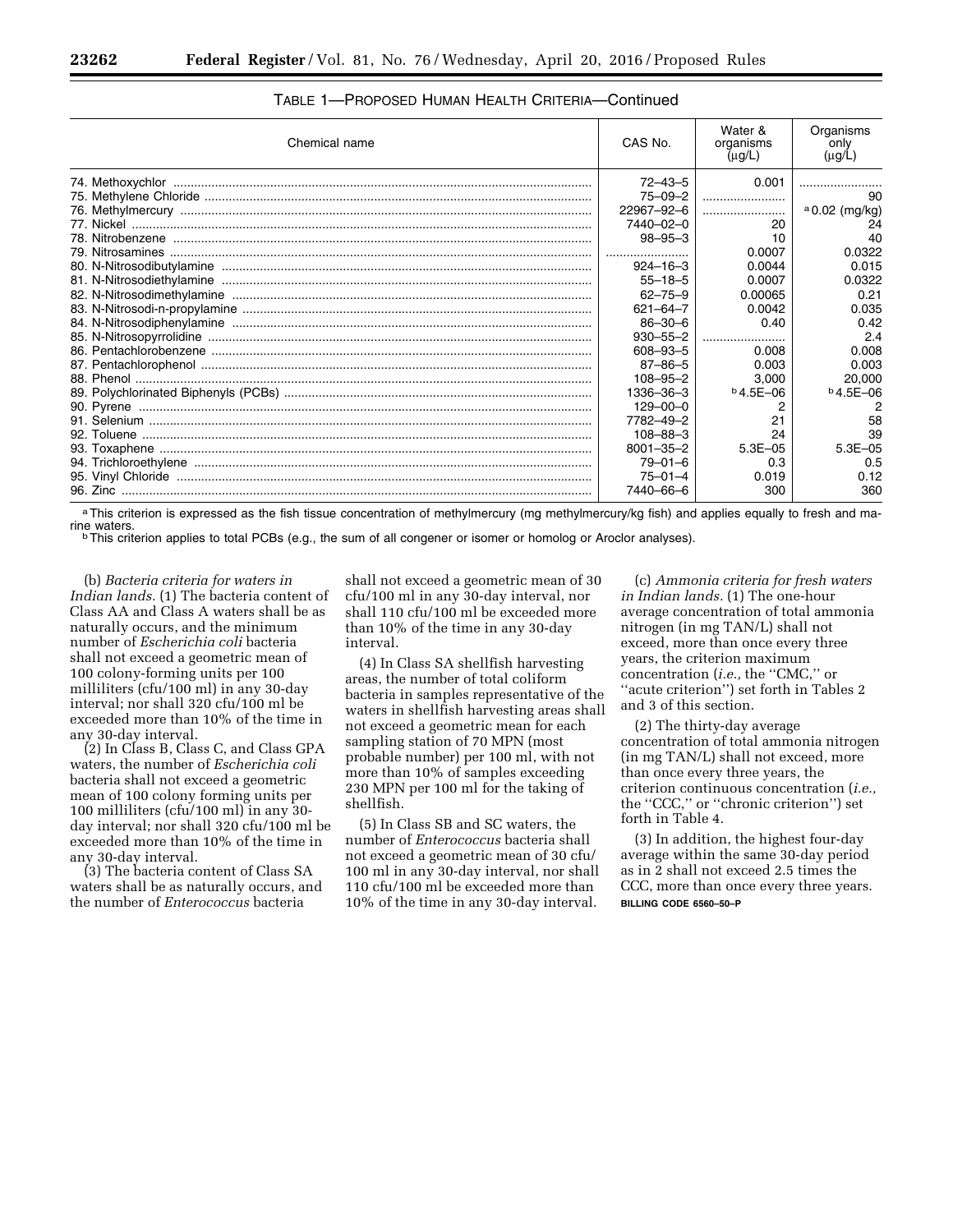|     | Temperature $(^{\circ}C)$ |         |         |      |      |         |      |      |         |      |          |      |      |         | ,    |         |         |
|-----|---------------------------|---------|---------|------|------|---------|------|------|---------|------|----------|------|------|---------|------|---------|---------|
| pH  | $0 - 14$                  | 15      | 16      | 17   | 18   | 19      | 20   | 21   | 22      | 23   | 24       | 25   | 26   | 27      | 28   | 29      | 30      |
| 6.5 | 33                        | 33      | 32      | 29   | 27   | 25      | 23   | 21   | 19      | 18   | 16       | 15   | 14   | 13      | 12   | 11      | 9.9     |
| 6.6 | 31                        | 31      | 30      | 28   | 26   | 24      | 22   | 20   | 18      | 17   | 16       | 14   | 13   | 12      | 11   | $10\,$  | 9.5     |
| 6.7 | 30                        | 30      | 29      | 27   | 24   | 22      | 21   | 19   | 18      | 16   | 15       | 14   | 13   | 12      | 11   | 9.8     | 9.0     |
| 6.8 | 28                        | 28      | 27      | 25   | 23   | 21      | 20   | 18   | 17      | 15   | 14       | 13   | 12   | 11      | 10   | 9.2     | 8.5     |
| 6.9 | 26                        | 26      | 25      | 23   | 21   | 20      | 18   | 17   | 15      | 14   | 13       | 12   | 11   | 10      | 9.4  | 8.6     | 7.9     |
| 7.0 | 24                        | 24      | 23      | 21   | 20   | 18      | 17   | 15   | 14      | 13   | 12       | 11   | 10   | 9.4     | 8.6  | 8.0     | 7.3     |
| 7.1 | 22                        | 22      | 21      | 20   | 18   | 17      | 15   | 14   | 13      | 12   | 11       | 10   | 9.3  | 8.5     | 7.9  | 7.2     | 6.7     |
| 7.2 | 20                        | 20      | 19      | 18   | 16   | 15      | 14   | 13   | 12      | 11   | 9.8      | 9.1  | 8.3  | 7.7     | 7.1  | 6.5     | 6.0     |
| 7.3 | 18                        | $18\,$  | 17      | 16   | 14   | 13      | 12   | 11   | 10      | 9.5  | 8.7      | 8.0  | 7.4  | 6.8     | 6.3  | 5.8     | 5.3     |
| 7.4 | 15                        | 15      | 15      | 14   | 13   | 12      | 11   | 9.8  | 9.0     | 83   | 77       | 7.0  | 6.5  | 6.0     | 5.5  | 5.1     | 4.7     |
| 7.5 | 13                        | 13      | 13      | 12   | 11   | $10\,$  | 9.2  | 8.5  | $7.8\,$ | 7.2  | 6.6      | 6.1  | 5.6  | 5.2     | 4.8  | 4.4     | 4.0     |
| 7.6 | 11                        | 11      | 11      | 10   | 9.3  | 8.6     | 7.9  | 7.3  | 6.7     | 6.2  | 5.7      | 5.2  | 4.8  | 4.4     | 4.1  | 3.8     | 3.5     |
| 7.7 | 9.6                       | 9.6     | 9.3     | 8.6  | 7.9  | 7.3     | 6.7  | 6.2  | 5.7     | 5.2  | 4.8      | 4.4  | 4.1  | 3.8     | 3.5  | 3.2     | $3.0\,$ |
| 7.8 | 8.1                       | 8.1     | 7.9     | 7.2  | 6.7  | 6.1     | 5.6  | 5.2  | 4.8     | 4.4  | 4.0      | 3.7  | 3.4  | 3.2     | 2.9  | 2.7     | 2.5     |
| 7.9 | 6.8                       | 6.8     | 6.6     | 6.0  | 5.6  | 5.1     | 4.7  | 4.3  | 4.0     | 3.7  | 3.4      | 3.1  | 2.9  | 2.6     | 2.4  | $2.2\,$ | 2.1     |
| 8.0 | 5.6                       | 5.6     | 5.4     | 5.0  | 4.6  | $4.2\,$ | 3.9  | 3.6  | 3.3     | 3.0  | 2.8      | 2.6  | 2.4  | $2.2\,$ | 2.0  | 1.9     | $1.7\,$ |
| 8.1 | 46                        | 4.6     | 4.5     | 4.1  | 3.8  | 3.5     | 3.2  | 3.0  | 2.7     | 2.5  | 23       | 2.1  | 2.0  | 1.8     | 1.7  | 1.5     | 1.4     |
| 8.2 | 3.8                       | $3.8\,$ | 3.7     | 3.5  | 3.1  | 2.9     | 2.7  | 2.4  | 2.3     | 2.1  | 1.9      | 1.8  | 1.6  | 1.5     | 1.4  | 1.3     | 1.2     |
| 8.3 | 3.1                       | 3.1     | 3.1     | 2.8  | 2.6  | 2.4     | 2.2  | 2.0  | 1.9     | 1.7  | 1.6      | 1.4  | 1.3  | 1.2     | 1.1  | 1.0     | 0.96    |
| 8.4 | 2.6                       | 2.6     | 2.5     | 2.3  | 2.1  | 2.0     | 1.8  | 1.7  | 1.5     | 1.4  | 1.3      | 1.2  | 1.1  | 1.0     | 0.93 | 0.86    | 0.79    |
| 8.5 | 2.1                       | 2.1     | 2.1     | 1.9  | 1.8  | 16      | 1.5  | 1.4  | 1.3     | 1.2  | $1.1\,$  | 0.98 | 0.90 | 0.83    | 0.77 | 0.71    | 0.65    |
| 8.6 | 1.8                       | 1.8     | 1.7     | 1.6  | 1.5  | 1.3     | 1.2  | 1.1  | 1.0     | 0.96 | 0.88     | 0.81 | 0.75 | 0.69    | 0.63 | 0.59    | 0.54    |
| 8.7 | 1.5                       | 1.5     | 1.4     | 1.3  | 1.2  | 1.1     | 1.0  | 0.94 | 0.87    | 0.80 | $0.74\,$ | 0.68 | 0.62 | 0.57    | 0.53 | 0.49    | 0.45    |
| 8.8 | 1.2                       | 1.2     | 1.2     | 1.1  | 1.0  | 0.93    | 0.86 | 0.79 | 0.73    | 0.67 | 0.62     | 0.57 | 0.52 | 0.48    | 0.44 | 0.41    | 0.37    |
| 8.9 | 1.0                       | 1.0     | $1.0\,$ | 0.93 | 0.85 | 0.79    | 0.72 | 0.67 | 0.61    | 0.56 | 0.52     | 0.48 | 0.44 | 0.40    | 0.37 | 0.34    | 0.32    |
| 9.0 | 0.88                      | 0.88    | 0.86    | 0.79 | 0.73 | 0.67    | 0.62 | 0.57 | 0.52    | 0.48 | 0.44     | 0.41 | 0.37 | 0.34    | 0.32 | 0.29    | 0.27    |

Table 2. Temperature and pH-Dependent Values of the CMC (Acute Criterion Magnitude)-*Oncorhynchus* spp. Present. (Figure 5a in **Aquatic Life Ambient Water Quality Criteria for Ammonia-Freshwater, EPA 822-R-13-001, April2013.)**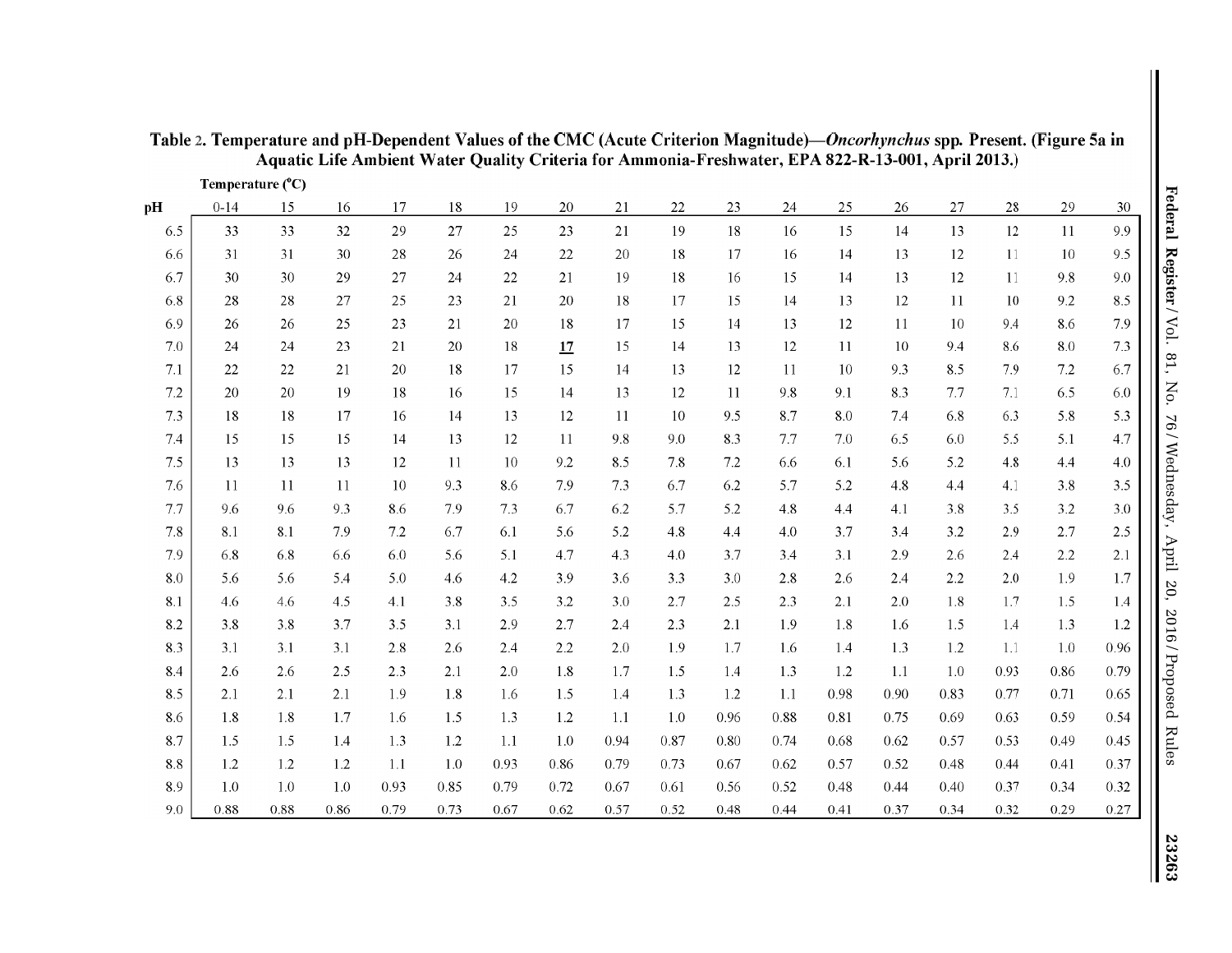| Table 3. Temperature and pH-Dependent Values of the CMC (Acute Criterion Magnitude)—Oncorhynchus spp. Absent. (Figure 5b in |  |
|-----------------------------------------------------------------------------------------------------------------------------|--|
| Aquatic Life Ambient Water Quality Criteria for Ammonia-Freshwater, EPA 822-R-13-001, April 2013.)                          |  |

| Temperature $(^{\circ}C)$ |  |
|---------------------------|--|

| pH  | $0 - 10$ | 11  | 12  | 13  | 14  | 15   | 16   | 17   | 18   | 19   | 20   | 21   | $22\,$ | 23   | 24   | 25   | 26   | 27   | 28   | 29   | 30   |
|-----|----------|-----|-----|-----|-----|------|------|------|------|------|------|------|--------|------|------|------|------|------|------|------|------|
| 6.5 | 51       | 48  | 44  | 41  | 37  | 34   | 32   | 29   | 27   | 25   | 23   | 21   | 19     | 18   | 16   | 15   | 14   | 13   | 12   | 11   | 9.9  |
| 6.6 | 49       | 46  | 42  | 39  | 36  | 33   | 30   | 28   | 26   | 24   | 22   | 20   | 18     | 17   | 16   | 14   | 13   | 12   | 11   | 10   | 9.5  |
| 6.7 | 46       | 44  | 40  | 37  | 34  | 31   | 29   | 27   | 24   | 22   | 21   | 19   | 18     | 16   | 15   | 14   | 13   | 12   | 11   | 9.8  | 9.0  |
| 6.8 | 44       | 41  | 38  | 35  | 32  | 30   | 27   | 25   | 23   | 21   | 20   | 18   | 17     | 15   | 14   | 13   | 12   | 11   | 10   | 9.2  | 8.5  |
| 6.9 | 41       | 38  | 35  | 32  | 30  | 28   | 25   | 23   | 21   | 20   | 18   | 17   | 15     | 14   | 13   | 12   | 11   | 10   | 9.4  | 8.6  | 7.9  |
| 7.0 | 38       | 35  | 33  | 30  | 28  | 25   | 23   | 21   | 20   | 18   | 17   | 15   | 14     | 13   | 12   | 11   | 10   | 9.4  | 8.6  | 7.9  | 7.3  |
| 7.1 | 34       | 32  | 30  | 27  | 25  | 23   | 21   | 20   | 18   | 17   | 15   | 14   | 13     | 12   | 11   | 10   | 9.3  | 8.5  | 7.9  | 7.2  | 6.7  |
| 7.2 | 31       | 29  | 27  | 25  | 23  | 21   | 19   | 18   | 16   | 15   | 14   | 13   | 12     | -11  | 9.8  | 9.1  | 8.3  | 7.7  | 7.1  | 6.5  | 6.0  |
| 7.3 | 27       | 26  | 24  | 22  | 20  | 18   | 17   | 16   | 14   | 13   | 12   | 11   | 10     | 9.5  | 8.7  | 8.0  | 7.4  | 6.8  | 6.3  | 5.8  | 5.3  |
| 7.4 | 24       | 22  | 21  | 19  | 18  | 16   | 15   | 14   | 13   | 12   | -11  | 9.8  | 9.0    | 8.3  | 7.7  | 7.0  | 6.5  | 6.0  | 5.5  | 5.1  | 4.7  |
| 7.5 | 21       | 19  | 18  | 17  | 15  | 14   | 13   | 12   | 11   | 10   | 9.2  | 8.5  | 7.8    | 7.2  | 6.6  | 6.1  | 5.6  | 5.2  | 4.8  | 4.4  | 4.0  |
| 7.6 | 18       | 17  | 15  | 14  | 13  | 12   | 11   | 10   | 9.3  | 8.6  | 7.9  | 73   | 6.7    | 6.2  | 5.7  | 5.2  | 48   | 4.4  | 4.1  | 3.8  | 3.5  |
| 7.7 | 15       | 14  | 13  | 12  | 11  | 10   | 9.3  | 8.6  | 7.9  | 7.3  | 6.7  | 6.2  | 5.7    | 5.2  | 4.8  | 4.4  | 4.1  | 3.8  | 3.5  | 3.2  | 2.9  |
| 7.8 | 13       | 12  | 11  | 10  | 9.3 | 8.5  | 79   | 7.2  | 6.7  | 6.1  | 5.6  | 5.2  | 4.8    | 4.4  | 4.0  | 3.7  | 3.4  | 3.2  | 2.9  | 2.7  | 2.5  |
| 7.9 | 11       | 9.9 | 9.1 | 8.4 | 7.7 | 7.1  | 6.6  | 3.0  | 5.6  | 5.1  | 4.7  | 4.3  | 4.0    | 3.7  | 3.4  | 3.1  | 2.9  | 2.6  | 2.4  | 2.2  | 2.1  |
| 8.0 | 8.8      | 8.2 | 7.6 | 7.0 | 6.4 | 5.9  | 5.4  | 5.0  | 4.6  | 4.2  | 3.9  | 3.6  | 3.3    | 3.0  | 2.8  | 2.6  | 2.4  | 2.2  | 2.0  | 1.9  | 1.7  |
| 8.1 | 7.2      | 6.8 | 6.3 | 5.8 | 5.3 | 4.9  | 4.5  | 4.1  | 3.8  | 3.5  | 3.2  | 3.0  | 2.7    | 2.5  | 2.3  | 2.1  | 2.0  | 1.8  | 1.7  | 1.5  | 1.4  |
| 8.2 | 6.0      | 5.6 | 5.2 | 4.8 | 4.4 | 4.0  | 3.7  | 3.4  | 3.1  | 2.9  | 2.7  | 2.4  | 2.3    | 2.1  | 1.9  | 1.8  | 1.6  | 1.5  | 1.4  | 1.3  | 1.2  |
| 8.3 | 4.9      | 4.6 | 4.3 | 3.9 | 3.6 | 3.3  | 3.1  | 2.8  | 2.6  | 2.4  | 2.2  | 20   | 1.9    | 1.7  | 1.6  | 1.4  | 1.3  | 1.2  | 1.1  | 1.0  | 0.96 |
| 8.4 | 4.1      | 3.8 | 3.5 | 3.2 | 3.0 | 2.7  | 2.5  | 2.3  | 2.1  | 2.0  | 1.8  | 1.7  | 1.5    | 1.4  | 1.3  | 1.2  | 1.1  | 1.0  | 0.93 | 0.86 | 0.79 |
| 8.5 | 3.3      | 3.1 | 2.9 | 2.7 | 2.4 | 2.3  | 2.1  | 1.9  | 1.8  | 1.6  | 1.5  | 1.4  | 1.3    | 1.2  | 1.1  | 0.98 | 0.90 | 0.83 | 0.77 | 0.71 | 0.65 |
| 8.6 | 2.8      | 2.6 | 2.4 | 2.2 | 2.0 | 1.9  | 1.7  | 1.6  | 1.5  | 1.3  | 1.2  | 1.1  | 1.0    | 0.96 | 0.88 | 0.81 | 0.75 | 0.69 | 0.63 | 0.58 | 0.54 |
| 8.7 | 2.3      | 2.2 | 2.0 | 1.8 | 1.7 | 1.6  | 1.4  | 1.3  | 1.2  | 1.1  | 1.0  | 0.94 | 0.87   | 0.80 | 0.74 | 0.68 | 0.62 | 0.57 | 0.53 | 0.49 | 0.45 |
| 8.8 | 1.9      | 18  | 1.7 | 1.5 | 1.4 | 1.3  | 1.2  | 1.1  | 1.0  | 0.93 | 0.86 | 0.79 | 0.73   | 0.67 | 0.62 | 0.57 | 0.52 | 0.48 | 0.44 | 0.41 | 0.37 |
| 8.9 | 1.6      | 1.5 | 1.4 | 1.3 | 1.2 | 1.1  | 1.0  | 0.93 | 0.85 | 0.79 | 0.72 | 0.67 | 0.61   | 0.56 | 0.52 | 0.48 | 0.44 | 0.40 | 0.37 | 0.34 | 0.32 |
| 9.0 | 1.4      | 1.3 | 1.2 | 1.1 | 1.0 | 0.93 | 0.86 | 0.79 | 0.73 | 0.67 | 0.62 | 0.57 | 0.52   | 0.48 | 0.44 | 0.41 | 0.37 | 0.34 | 0.32 | 0.29 | 0.27 |
|     |          |     |     |     |     |      |      |      |      |      |      |      |        |      |      |      |      |      |      |      |      |
|     |          |     |     |     |     |      |      |      |      |      |      |      |        |      |      |      |      |      |      |      |      |

23264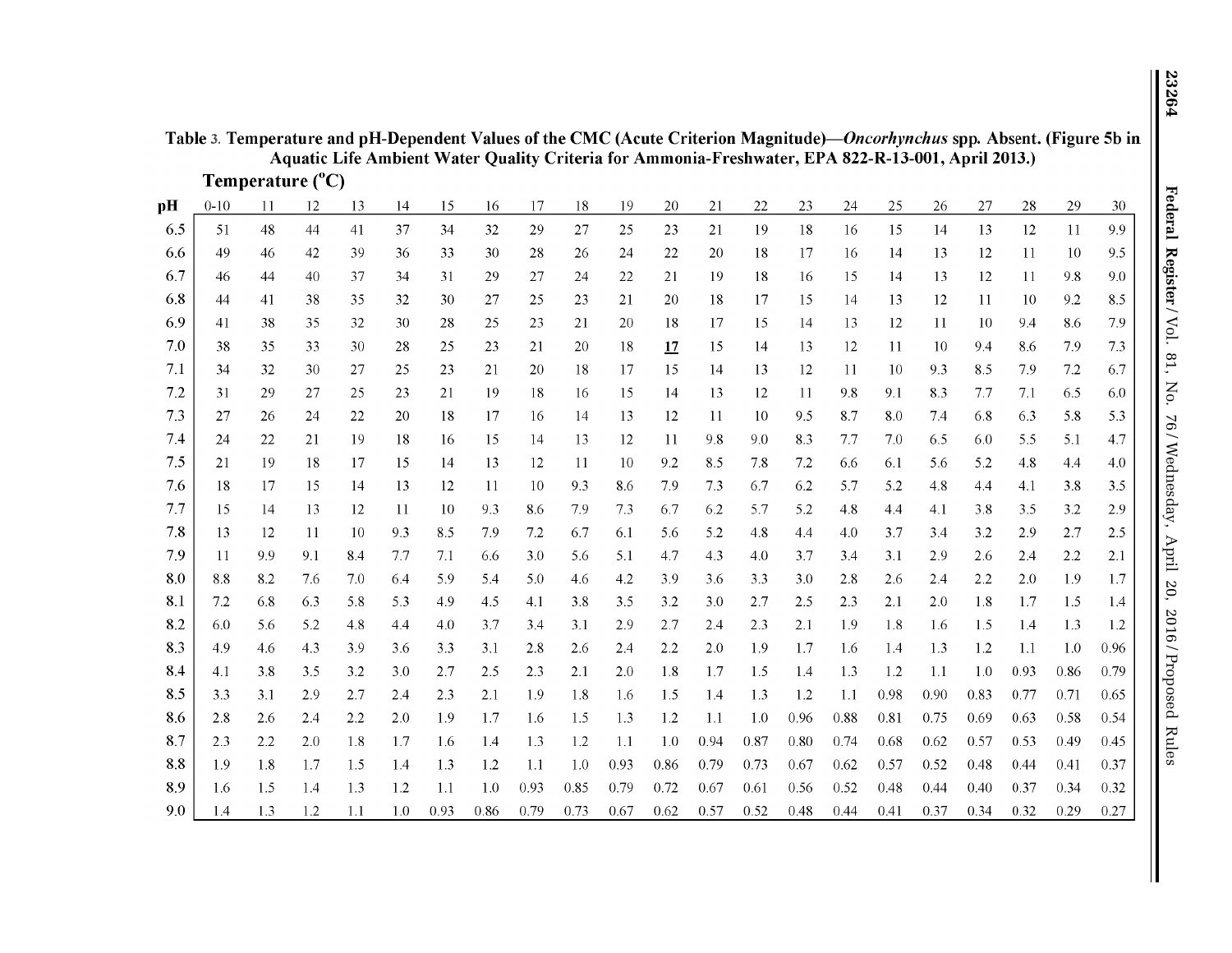|     |         |                  |      |      |      |      |      | Quality Criteria for Ammonia-Freshwater, EPA 822-R-13-001, April 2013.) |      |      |      |      |      |      |      |      |      |      |         |      |      |      |      |      |
|-----|---------|------------------|------|------|------|------|------|-------------------------------------------------------------------------|------|------|------|------|------|------|------|------|------|------|---------|------|------|------|------|------|
|     |         | Temperature (°C) |      |      |      |      |      |                                                                         |      |      |      |      |      |      |      |      |      |      |         |      |      |      |      |      |
| pН  | $0 - 7$ | 8                | 9    | 10   | 11   | 12   | 13   | 14                                                                      | 15   | 16   | 17   | 18   | 19   | 20   | 21   | 22   | 23   | 24   | 25      | 26   | 27   | 28   | 29   | 30   |
| 6.5 | 4.9     | 4.6              | 4.3  | 4.1  | 3.8  | 3.6  | 3.3  | 3.1                                                                     | 29   | 2.8  | 2.6  | 2.4  | 2.3  | 2.1  | 2.0  | 1.9  | 1.8  | 1.6  | 1.5     | 1.5  | 1.4  | 1.3  | 1.2  | 1.1  |
| 6.6 | 4.8     | 4.5              | 4.3  | 4.0  | 3.8  | 3.5  | 3.3  | 3.1                                                                     | 2.9  | 2.7  | 2.5  | 2.4  | 2.2  | 2.1  | 2.0  | 1.8  | 1.7  | 1.6  | 1.5     | 1.4  | 1.3  | 1.3  | 1.2  | 1.1  |
| 6.7 | 4.8     | 4.5              | 4.2  | 39   | 3.7  | 3.5  | 3.2  | 3.0                                                                     | 2.8  | 2.7  | 2.5  | 2.3  | 2.2  | 2.1  | 1.9  | 1.8  | 1.7  | 1.6  | 1.5     | 1.4  | 1.3  | 1.2  | 1.2  | 1.1  |
| 6.8 | 4.6     | 4.4              | 4.1  | 3.8  | 3.6  | 3.4  | 3.2  | 3.0                                                                     | 2.8  | 2.6  | 2.4  | 2.3  | 2.1  | 2.0  | 1.9  | 1.8  | 1.7  | 1.6  | 1.5     | 1.4  | 1.3  | 1.2  | 1.1  | 1.1  |
| 6.9 | 4.5     | 4.2              | 4.0  | 3.7  | 3.5  | 3.3  | 3.1  | 2.9                                                                     | 2.7  | 2.5  | 2.4  | 2.2  | 2.1  | 2.0  | 1.8  | 1.7  | 1.6  | 1.5  | $1.4\,$ | 1.3  | 1.2  | 1.2  | 1.1  | 1.0  |
| 7.0 | 4.4     | 4.1              | 3.8  | 3.6  | 3.4  | 3.2  | 3.0  | 2.8                                                                     | 2.6  | 2.4  | 2.3  | 2.2  | 2.0  | 1.9  | 1.8  | 1.7  | 1.6  | 1.5  | 1.4     | 1.3  | 1.2  | 1.1  | 1.1  | 0.99 |
| 7.1 | 4.2     | 3.9              | 3.7  | 3.5  | 3.2  | 3.0  | 2.8  | 2.7                                                                     | 2.5  | 2.3  | 2.2  | 2.1  | 1.9  | 1.8  | 1.7  | 1.6  | 1.5  | 1.4  | 1.3     | 1.2  | 1.2  | 1.1  | 1.0  | 0.95 |
| 7.2 | 4.0     | 3.7              | 3.5  | 3.3  | 3.1  | 2.9  | 2.7  | 2.5                                                                     | 2.4  | 2.2  | 2.1  | 2.0  | 1.8  | 1.7  | 1.6  | 1.5  | 1.4  | 1.3  | 1.3     | 1.2  | 1.1  | 1.0  | 0.96 | 0.90 |
| 7.3 | 3.8     | 3.5              | 3.3  | 3.1  | 2.9  | 2.7  | 2.6  | 2.4                                                                     | 2.2  | 2.1  | 2.0  | 1.8  | 1.7  | 1.6  | 1.5  | 1.4  | 1.3  | 1.3  | 1.2     | 1.1  | 1.0  | 0.97 | 0.91 | 0.85 |
| 7.4 | 3.5     | 3.3              | 3.1  | 29   | 2.7  | 2.5  | 2.4  | 2.2                                                                     | 2.1  | 20   | 1.8  | 1.7  | 1.6  | 1.5  | 1.4  | 1.3  | 1.3  | 1.2  | 1.1     | 1.0  | 0.96 | 0.90 | 0.85 | 0.79 |
| 7.5 | 3.2     | 3.0              | 2.8  | 2.7  | 2.5  | 2.3  | 2.2  | 2.1                                                                     | 1.9  | 1.8  | 1.7  | 1.6  | 1.5  | 1.4  | 1.3  | 1.2  | 1.2  | 1.1  | 1.0     | 0.95 | 0.89 | 0.83 | 0.78 | 0.73 |
| 7.6 | 2.9     | 2.8              | 2.6  | 2.4  | 2.3  | 2.1  | 2.0  | 1.9                                                                     | 1.8  | 1.6  | 1.5  | 1.4  | 1.4  | 1.3  | 1.2  | 1.1  | 1.1  | 0.98 | 0.92    | 0.86 | 0.81 | 0.76 | 0.71 | 0.67 |
| 7.7 | 2.6     | 2.4              | 2.3  | 2.2  | 2.0  | 1.9  | 1.8  | 1.7                                                                     | 1.6  | 1.5  | 1.4  | 1.3  | 1.2  | 1.1  | 1.1  | 1.0  | 0.94 | 0.88 | 0.83    | 0.78 | 0.73 | 0.68 | 0.64 | 0.60 |
| 7.8 | 2.3     | 2.2              | 2.1  | 1.9  | 1.8  | 1.7  | 1.6  | 1.5                                                                     | 1.4  | 1.3  | 1.2  | 1.2  | 1.1  | 1.0  | 0.95 | 0.89 | 0.84 | 0.79 | 0.74    | 0.69 | 0.65 | 0.61 | 0.57 | 0.53 |
| 7.9 | 2.1     | 1.9              | 1.8  | 1.7  | 1.6  | 1.5  | 1.4  | 1.3                                                                     | 1.2  | 1.2  | 1.1  | 1.0  | 0.95 | 0.89 | 0.84 | 0.79 | 0.74 | 0.69 | 0.65    | 0.61 | 0.57 | 0.53 | 0.50 | 0.47 |
| 8.0 | 1.8     | 1.7              | 1.6  | 1.5  | 1.4  | 1.3  | 1.2  | 1.1                                                                     | -1.1 | 1.0  | 0.94 | 0.88 | 0.83 | 0.78 | 0.73 | 0.68 | 0.64 | 0.60 | 0.56    | 0.53 | 0.50 | 0.44 | 0.44 | 0.41 |
| 8.1 | 1.5     | 1.5              | 1.4  | 1.3  | 1.2  | 1.1  | 1.1  | 0.99                                                                    | 0.92 | 0.87 | 0.81 | 0.76 | 0.71 | 0.67 | 0.63 | 0.59 | 0.55 | 0.52 | 0.49    | 0.46 | 0.43 | 0.40 | 0.38 | 0.35 |
| 8.2 | 1.3     | 1.2              | 1.2  | 1.1  | 1.0  | 0.96 | 0.90 | 0.84                                                                    | 0.79 | 0.74 | 0.70 | 0.65 | 0.61 | 0.57 | 0.54 | 0.50 | 0.47 | 0.44 | 0.42    | 0.39 | 0.37 | 0.34 | 0.32 | 0.30 |
| 8.3 | -1.1    | 1.1              | 0.99 | 0.93 | 0.87 | 0.82 | 0.76 | 0.72                                                                    | 0.67 | 0.63 | 0.59 | 0.55 | 0.52 | 0.49 | 0.46 | 0.43 | 0.40 | 0.38 | 0.35    | 0.33 | 0.31 | 0.29 | 0.27 | 0.26 |
| 8.4 | 0.95    | 0.89             | 0.84 | 0.79 | 0.74 | 0.69 | 0.65 | 0.61                                                                    | 0.57 | 0.53 | 0.50 | 0.47 | 0.44 | 0.41 | 0.39 | 0.36 | 0.34 | 0.32 | 0.30    | 0.28 | 0.26 | 0.25 | 0.23 | 0.22 |
| 8.5 | 0.80    | 0.75             | 0.71 | 0.67 | 0.62 | 0.58 | 0.55 | 0.51                                                                    | 0.48 | 0.45 | 0.42 | 0.40 | 0.37 | 0.35 | 0.33 | 0.31 | 0.29 | 0.27 | 0.25    | 0.24 | 0.22 | 0.21 | 0.20 | 0.18 |
| 8.6 | 0.68    | 0.64             | 0.60 | 0.56 | 0.53 | 0.49 | 0.46 | 0.43                                                                    | 0.41 | 0.38 | 0.36 | 0.33 | 0.31 | 0.29 | 0.28 | 0.26 | 0.24 | 0.23 | 0.21    | 0.20 | 0.19 | 0.18 | 0.16 | 0.15 |
| 8.7 | 0.57    | 0.54             | 0.51 | 0.47 | 0.44 | 0.42 | 0.39 | 0.37                                                                    | 0.34 | 0.32 | 0.30 | 0.28 | 0.27 | 0.25 | 0.23 | 0.22 | 0.21 | 0.19 | 0.18    | 0.17 | 0.16 | 0.15 | 0.14 | 0.13 |
| 8.8 | 0.49    | 0.46             | 0.43 | 0.40 | 0.38 | 0.35 | 0.33 | 0.31                                                                    | 0.29 | 0.27 | 0.26 | 0.24 | 0.23 | 0.21 | 0.20 | 0.19 | 0.17 | 0.16 | 0.15    | 0.14 | 0.13 | 0.13 | 0.12 | 0.11 |
| 8.9 | 0.42    | 0.39             | 0.37 | 0.34 | 0.32 | 0.30 | 0.28 | 0.27                                                                    | 0.25 | 0.23 | 0.22 | 0.21 | 0.19 | 0.18 | 0.17 | 0.16 | 0.15 | 0.14 | 0.13    | 0.12 | 0.12 | 0.11 | 0.10 | 0.09 |
| 9.0 | 0.36    | 0.34             | 0.32 | 0.30 | 0.28 | 0.26 | 0.24 | 0.23                                                                    | 0.21 | 0.20 | 0.19 | 0.18 | 0.17 | 0.16 | 0.15 | 0.14 | 0.13 | 0.12 | 0.11    | 0.11 | 0.10 | 0.09 | 0.09 | 0.08 |

# **Table 4. Temperature and pH-Dependent Values ofthe CCC (Chronic Criterion Magnitude). (Figure 6 in Aquatic Life Ambient Water Quality Criteria for Ammonia-Freshwater, EPA 822-R-13-001, April 2013.)**

23265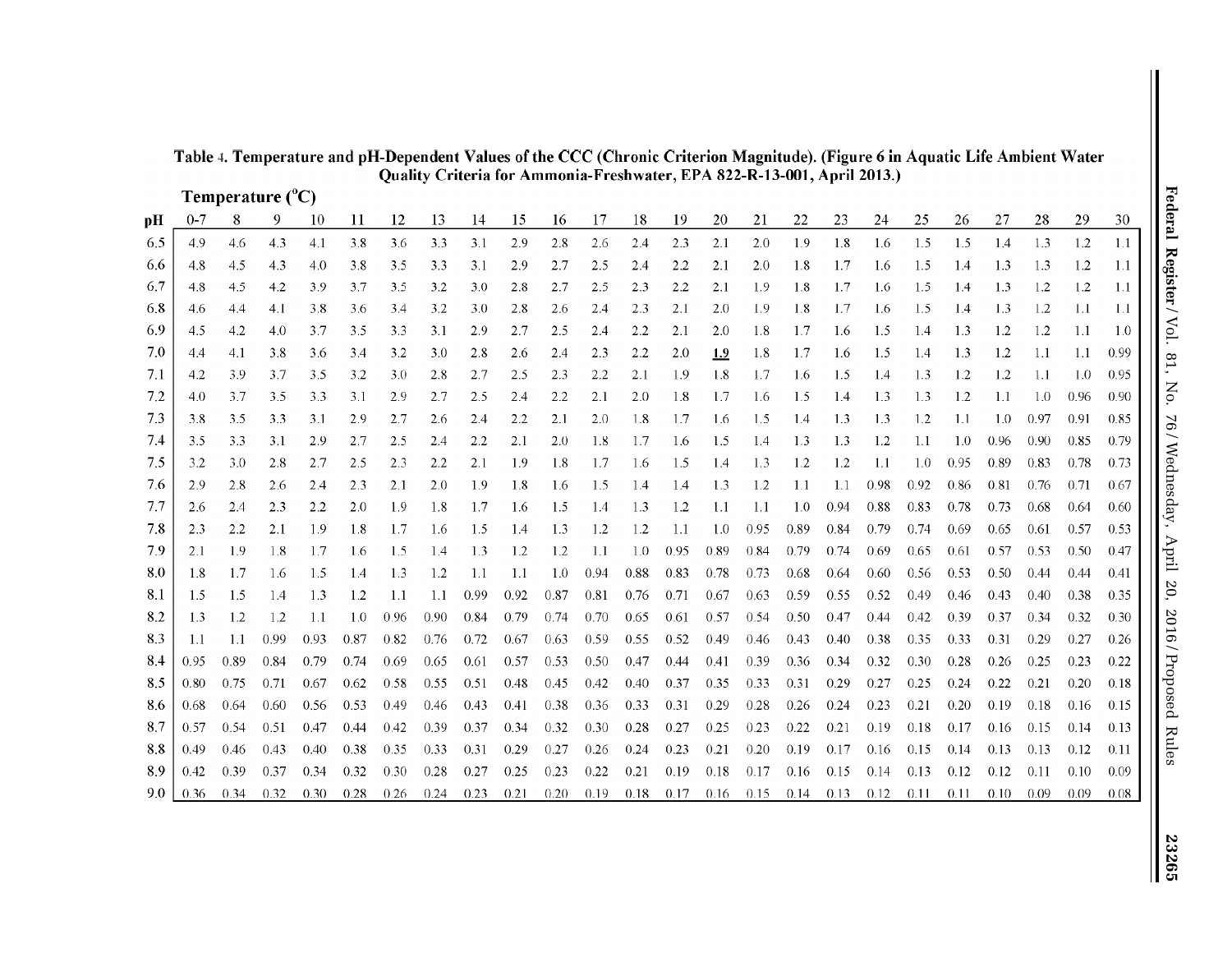(d) *pH criteria for fresh waters in Indian lands.* The pH of fresh waters shall fall within the range of 6.5 to 8.5.

(e) *Temperature criteria for tidal waters in Indian lands.* (1) The maximum acceptable cumulative increase in the weekly average temperature resulting from all artificial sources is  $1 \textdegree C$  (1.8  $\textdegree F$ ) during all seasons of the year, provided that the summer maximum is not exceeded.

(i) Weekly average temperature increase shall be compared to baseline thermal conditions and shall be calculated using the daily maxima averaged over a 7-day period.

(ii) Baseline thermal conditions shall be measured at or modeled from a site where there is no artificial thermal addition from any source, and which is in reasonable proximity to the thermal discharge (within 5 miles), and which has similar hydrography to that of the receiving waters at the discharge.

(2) Natural temperature cycles characteristic of the water body segment shall not be altered in amplitude or frequency.

(3) During the summer months (for the period from May 15 through September 30), water temperatures shall not exceed a weekly average summer maximum threshold of 18 °C (64.4 °F) (calculated using the daily maxima averaged over a 7-day period).

(f) *Natural conditions provisions for waters in Indian lands.* (1) The provision in Title 38 of Maine Revised Statutes 464(4.C) which reads: ''Where natural conditions, including, but not limited to, marshes, bogs and abnormal concentrations of wildlife cause the dissolved oxygen or other water quality criteria to fall below the minimum standards specified in section 465, 465– A and 465–B, those waters shall not be considered to be failing to attain their classification because of those natural conditions,'' does not apply to water quality criteria intended to protect human health.

(2) The provision in Title 38 of Maine Revised Statutes 420(2.A) which reads ''Except as naturally occurs or as provided in paragraphs B and C, the board shall regulate toxic substances in the surface waters of the State at the levels set forth in federal water quality criteria as established by the United States Environmental Protection Agency pursuant to the Federal Water Pollution Control Act, Public Law 92–500, Section 304(a), as amended,'' does not apply to water quality criteria intended to protect human health.

(g) *Mixing zone policy for waters in Indian lands*—(1) *Establishing a mixing zone.* (i) The Department of Environmental Protection

(''department'') may establish a mixing zone for any discharge at the time of application for a waste discharge license if all of the requirements set forth in paragraphs (g)(2) and (3) of this section are satisfied. The department shall attach a description of the mixing zone as a condition of a license issued for that discharge. After opportunity for a hearing in accordance with 38 MRS section 345–A, the department may establish by order a mixing zone with respect to any discharge for which a license has been issued pursuant to section 414 or for which an exemption has been granted by virtue of 38 MRS section 413, subsection 2.

(ii) The purpose of a mixing zone is to allow a reasonable opportunity for dilution, diffusion or mixture of pollutants with the receiving waters such that an applicable criterion may be exceeded within a defined area of the waterbody while still protecting the designated use of the waterbody as a whole. In determining the extent of any mixing zone to be established under this section, the department will require from the applicant information concerning the nature and rate of the discharge; the nature and rate of existing discharges to the waterway; the size of the waterway and the rate of flow therein; any relevant seasonal, climatic, tidal and natural variations in such size, flow, nature and rate; the uses of the waterways that could be affected by the discharge, and such other and further evidence as in the department's judgment will enable it to establish a reasonable mixing zone for such discharge. An order establishing a mixing zone may provide that the extent thereof varies in order to take into account seasonal, climatic, tidal, and natural variations in the size and flow of, and the nature and rate of, discharges to the waterway.

(2) *Mixing zone information requirements.* At a minimum, any request for a mixing zone must:

(i) Describe the amount of dilution occurring at the boundaries of the proposed mixing zone and the size, shape, and location of the area of mixing, including the manner in which diffusion and dispersion occur;

(ii) Define the location at which discharge-induced mixing ceases;

(iii) Document the substrate character and geomorphology within the mixing zone;

(iv) Document background water quality concentrations;

(v) Address the following factors: (A) Whether adjacent mixing zones overlap;

(B) Whether organisms would be attracted to the area of mixing as a result of the effluent character; and

(C) Whether the habitat supports endemic or naturally occurring species.

(vi) Provide all information necessary to demonstrate whether the requirements in paragraph (g)(3) of this section are satisfied.

(3) *Mixing zone requirements.* (i) Mixing zones shall be established consistent with the methodologies in Sections 4.3 and 4.4 of the ''Technical Support Document for Water Qualitybased Toxics Control'' EPA/505/2–90– 001, dated March 1991.

(ii) The mixing zone demonstration shall be based on the assumption that a pollutant does not degrade within the proposed mixing zone, unless:

(A) Scientifically valid field studies or other relevant information demonstrate that degradation of the pollutant is expected to occur under the full range of environmental conditions expected to be encountered; and

(B) Scientifically valid field studies or other relevant information address other factors that affect the level of pollutants in the water column including, but not limited to, resuspension of sediments, chemical speciation, and biological and chemical transformation.

(iii) Water quality within an authorized mixing zone is allowed to exceed chronic water quality criteria for those parameters approved by the department. Acute water quality criteria may be exceeded for such parameters within the zone of initial dilution inside the mixing zone. Acute criteria shall be met as close to the point of discharge as practicably attainable. Water quality criteria shall not be violated outside of the boundary of a mixing zone as a result of the discharge for which the mixing zone was authorized.

(iv) Mixing zones shall be as small as practicable. The concentrations of pollutants present shall be minimized and shall reflect the best practicable engineering design of the outfall to maximize initial mixing. Mixing zones shall not be authorized for

bioaccumulative pollutants or bacteria. (v) In addition to the requirements above, the department may approve a mixing zone only if the mixing zone:

(A) Is sized and located to ensure that there will be a continuous zone of passage that protects migrating, freeswimming, and drifting organisms;

(B) Will not result in thermal shock or loss of cold water habitat or otherwise interfere with biological communities or populations of indigenous species;

(C) Is not likely to jeopardize the continued existence of any endangered or threatened species listed under